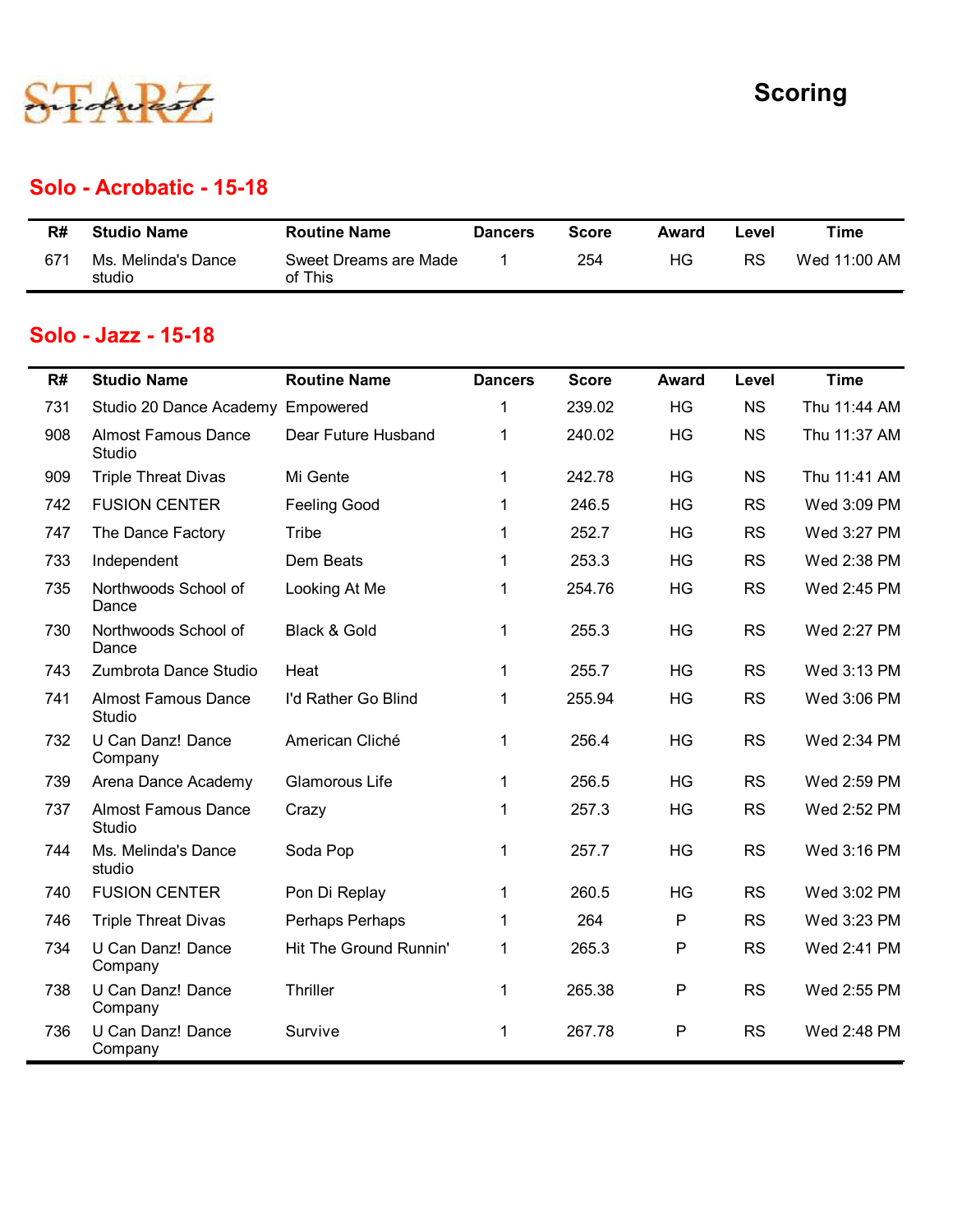

#### Solo - Musical Show - 15-18

|     |                                        |                                       |                |              |              |           | <b>Scoring</b> |
|-----|----------------------------------------|---------------------------------------|----------------|--------------|--------------|-----------|----------------|
|     | <b>Solo - Musical Show - 15-18</b>     |                                       |                |              |              |           |                |
| R#  | <b>Studio Name</b>                     | <b>Routine Name</b>                   | <b>Dancers</b> | <b>Score</b> | <b>Award</b> | Level     | <b>Time</b>    |
| 791 | Ms. Melinda's Dance<br>studio          | A Little Party Never<br>Killed Nobody | $\mathbf 1$    | 251.34       | HG           | <b>RS</b> | Wed 6:51 PM    |
| 789 | Spotlight Dance Academy                | Elton                                 | $\mathbf 1$    | 259.74       | <b>HG</b>    | <b>RS</b> | Wed 6:44 PM    |
| 790 | Jam Hops Dance<br>Company              | Bring on the Men                      | $\mathbf 1$    | 260.52       | <b>HG</b>    | <b>RS</b> | Wed 6:47 PM    |
| 793 | Ms. Melinda's Dance<br>studio          | <b>Sweet Charity Medley</b>           | $\mathbf{1}$   | 260.54       | HG           | <b>RS</b> | Wed 6:58 PM    |
| 794 | Jam Hops Dance<br>Company              | Loud                                  | $\mathbf 1$    | 261.24       | HG           | <b>RS</b> | Wed 7:01 PM    |
| 792 | Jam Hops Dance<br>Company              | Cruella                               | $\mathbf 1$    | 267.5        | P            | <b>RS</b> | Wed 6:54 PM    |
|     | <b>Solo - Song &amp; Dance - 15-18</b> |                                       |                |              |              |           |                |
| R#  | <b>Studio Name</b>                     | <b>Routine Name</b>                   | <b>Dancers</b> | <b>Score</b> | <b>Award</b> | Level     | <b>Time</b>    |
| 808 | Bay Area Academy of<br>Dance           | My Angel Put The Devil<br>In Me       | $\mathbf{1}$   | 254.96       | HG           | <b>RS</b> | Wed 8:00 PM    |

## Solo - Song & Dance - 15-18

| R#  | <b>Studio Name</b>           | <b>Routine Name</b>             | <b>Dancers</b> | Score  | Award | Level | Time        |
|-----|------------------------------|---------------------------------|----------------|--------|-------|-------|-------------|
| 808 | Bay Area Academy of<br>Dance | My Angel Put The Devil<br>In Me |                | 254.96 | ΗG    | RS    | Wed 8:00 PM |

## D/T - Contemporary - 15-18

|     | Company                                |                             |                |              |              |           |             |
|-----|----------------------------------------|-----------------------------|----------------|--------------|--------------|-----------|-------------|
| 793 | Ms. Melinda's Dance<br>studio          | <b>Sweet Charity Medley</b> | $\mathbf{1}$   | 260.54       | HG           | <b>RS</b> | Wed 6:58 PM |
| 794 | Jam Hops Dance<br>Company              | Loud                        | $\mathbf{1}$   | 261.24       | HG           | <b>RS</b> | Wed 7:01 PM |
| 792 | Jam Hops Dance<br>Company              | Cruella                     | $\mathbf{1}$   | 267.5        | $\mathsf{P}$ | RS        | Wed 6:54 PM |
|     | <b>Solo - Song &amp; Dance - 15-18</b> |                             |                |              |              |           |             |
| R#  | <b>Studio Name</b>                     | <b>Routine Name</b>         | <b>Dancers</b> | <b>Score</b> | <b>Award</b> | Level     | <b>Time</b> |
| 808 | Bay Area Academy of                    | My Angel Put The Devil      | 1              | 254.96       | <b>HG</b>    | <b>RS</b> | Wed 8:00 PM |
|     | Dance<br>D/T - Contemporary - 15-18    | In Me                       |                |              |              |           |             |
|     |                                        |                             |                |              |              |           |             |
| R#  | <b>Studio Name</b>                     | <b>Routine Name</b>         | <b>Dancers</b> | <b>Score</b> | <b>Award</b> | Level     | <b>Time</b> |
| 825 | Bay Area Academy of<br>Dance           | Work Song                   | $\overline{2}$ | 253.58       | HG           | <b>RS</b> | Wed 9:00 PM |
| 826 | Independent                            | Over Soon                   | $\mathfrak{S}$ | 253.68       | HG           | <b>RS</b> | Wed 9:03 PM |
| 828 | Kaleidoscope Dance<br>Studio           | White Blank Page            | $\overline{2}$ | 254.2        | HG           | <b>RS</b> | Wed 9:10 PM |
| 823 | Northwoods School of<br>Dance          | Cringe                      | 3              | 259.14       | HG           | <b>RS</b> | Wed 8:53 PM |
| 827 | U Can Danz! Dance<br>Company           | North                       | $\overline{2}$ | 264.54       | $\mathsf P$  | RS        | Wed 9:07 PM |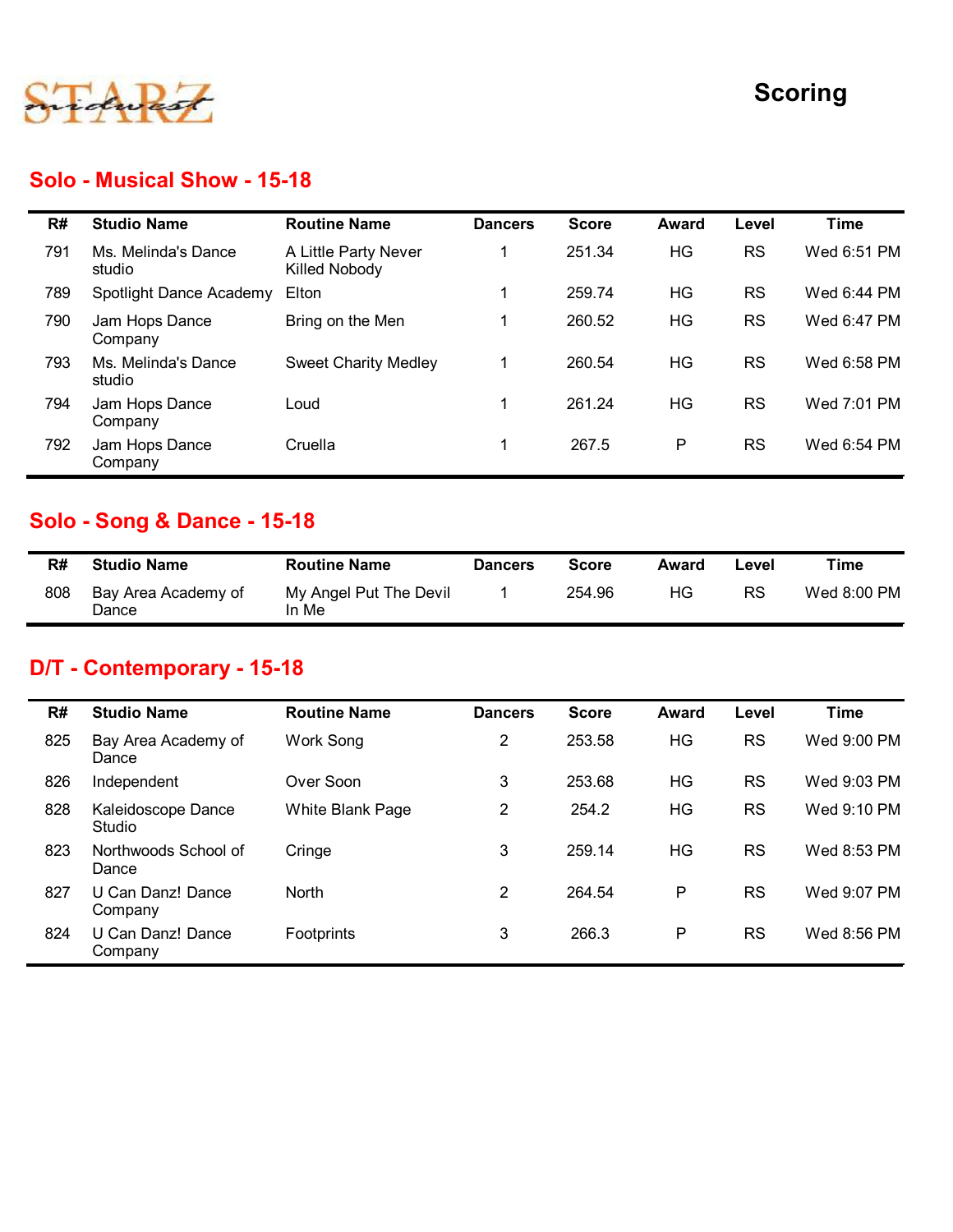

#### D/T - Jazz - 15-18

|                                  |                                                                                                                                                                                                                         |                                                                                                                                          |                                                                                                                       |                                                                              |                                                 | <b>Scoring</b>                                                                                                    |
|----------------------------------|-------------------------------------------------------------------------------------------------------------------------------------------------------------------------------------------------------------------------|------------------------------------------------------------------------------------------------------------------------------------------|-----------------------------------------------------------------------------------------------------------------------|------------------------------------------------------------------------------|-------------------------------------------------|-------------------------------------------------------------------------------------------------------------------|
|                                  |                                                                                                                                                                                                                         |                                                                                                                                          |                                                                                                                       |                                                                              |                                                 |                                                                                                                   |
| <b>Studio Name</b>               | <b>Routine Name</b>                                                                                                                                                                                                     | <b>Dancers</b>                                                                                                                           | <b>Score</b>                                                                                                          | <b>Award</b>                                                                 | Level                                           | <b>Time</b>                                                                                                       |
| Studio Y                         | Hurt Somebody                                                                                                                                                                                                           | $\overline{c}$                                                                                                                           | 248.22                                                                                                                | HG                                                                           | <b>RS</b>                                       | Wed 9:45 PM                                                                                                       |
| Dance and Music<br>Academy       | Rain                                                                                                                                                                                                                    | 3                                                                                                                                        | 249.1                                                                                                                 | HG                                                                           | <b>RS</b>                                       | Wed 9:52 PM                                                                                                       |
| Zumbrota Dance Studio            | Womanizer                                                                                                                                                                                                               | 3                                                                                                                                        | 249.2                                                                                                                 |                                                                              |                                                 | Wed 9:42 PM                                                                                                       |
| Sole Expressions Dance<br>Studio | Team                                                                                                                                                                                                                    | 3                                                                                                                                        | 251.24                                                                                                                | HG                                                                           | <b>RS</b>                                       | Wed 9:38 PM                                                                                                       |
| Dance                            |                                                                                                                                                                                                                         |                                                                                                                                          |                                                                                                                       |                                                                              |                                                 | Wed 9:16 PM                                                                                                       |
|                                  | Dust                                                                                                                                                                                                                    |                                                                                                                                          |                                                                                                                       |                                                                              |                                                 | Wed 9:24 PM                                                                                                       |
| Dance                            |                                                                                                                                                                                                                         |                                                                                                                                          |                                                                                                                       |                                                                              |                                                 | Wed 9:21 PM                                                                                                       |
|                                  |                                                                                                                                                                                                                         |                                                                                                                                          |                                                                                                                       |                                                                              |                                                 | Wed 9:49 PM                                                                                                       |
|                                  |                                                                                                                                                                                                                         |                                                                                                                                          |                                                                                                                       |                                                                              |                                                 | Wed 9:35 PM                                                                                                       |
| Company                          |                                                                                                                                                                                                                         | $\overline{2}$                                                                                                                           |                                                                                                                       |                                                                              |                                                 | Wed 9:31 PM                                                                                                       |
| Academy                          |                                                                                                                                                                                                                         |                                                                                                                                          |                                                                                                                       |                                                                              |                                                 | Wed 9:18 PM                                                                                                       |
|                                  |                                                                                                                                                                                                                         |                                                                                                                                          |                                                                                                                       |                                                                              |                                                 | Wed 9:28 PM                                                                                                       |
|                                  |                                                                                                                                                                                                                         |                                                                                                                                          |                                                                                                                       |                                                                              |                                                 |                                                                                                                   |
| <b>Studio Name</b>               | <b>Routine Name</b>                                                                                                                                                                                                     | <b>Dancers</b>                                                                                                                           | <b>Score</b>                                                                                                          | <b>Award</b>                                                                 | Level                                           | <b>Time</b>                                                                                                       |
|                                  |                                                                                                                                                                                                                         |                                                                                                                                          |                                                                                                                       |                                                                              |                                                 |                                                                                                                   |
|                                  | D/T - Jazz - 15-18<br>Bay Area Academy of<br>dance endeavors<br>Northwoods School of<br>The Dance Factory<br>Dance Esteem<br>Jam Hops Dance<br>Dance and Music<br>Jans School of Dance<br><b>D/T - Clogging - 15-18</b> | <b>Mad Hatter</b><br>Another One Bites the<br>S.O.S<br>Burn It Up<br>You Don't Own Me<br>Silver Screen<br>Dancin' My Way<br>Hey Hi Hello | $\overline{2}$<br>$2^{\circ}$<br>$\overline{2}$<br>$\overline{a}$<br>$\overline{2}$<br>$\overline{2}$<br>$\mathbf{2}$ | 253.78<br>255.12<br>256.48<br>256.92<br>258.58<br>265.14<br>266.84<br>267.62 | HG<br>HG<br>HG<br>HG<br>HG<br>HG<br>P<br>P<br>P | <b>RS</b><br><b>RS</b><br><b>RS</b><br><b>RS</b><br><b>RS</b><br><b>RS</b><br><b>RS</b><br><b>RS</b><br><b>RS</b> |

#### D/T - Clogging - 15-18

| R#  | <b>Studio Name</b>   | <b>Routine Name</b> | <b>Dancers</b> | Score  | Award | -evel | Time         |
|-----|----------------------|---------------------|----------------|--------|-------|-------|--------------|
| 851 | Jans School of Dance | Coalmine            |                | 256.88 | ΗG    | RS    | Wed 10:31 PM |

## D/T - Tap - 15-18

| 833 | .<br>Jans School of Dance     | Hey Hi Hello        | $\mathbf{2}^{\prime}$ | 267.62       | P            | <b>RS</b> | Wed 9:28 PM  |
|-----|-------------------------------|---------------------|-----------------------|--------------|--------------|-----------|--------------|
|     | <b>D/T - Clogging - 15-18</b> |                     |                       |              |              |           |              |
| R#  | <b>Studio Name</b>            | <b>Routine Name</b> | <b>Dancers</b>        | <b>Score</b> | <b>Award</b> | Level     | <b>Time</b>  |
| 851 | Jans School of Dance          | Coalmine            | $\overline{2}$        | 256.88       | HG           | <b>RS</b> | Wed 10:31 PM |
|     | D/T - Tap - 15-18             |                     |                       |              |              |           |              |
| R#  | <b>Studio Name</b>            | <b>Routine Name</b> | <b>Dancers</b>        | <b>Score</b> | <b>Award</b> | Level     | <b>Time</b>  |
| 852 | Northwoods School of<br>Dance | Don't Stop Me Now   | $\overline{2}$        | 256.14       | HG           | <b>RS</b> | Wed 10:34 PM |
|     | Solo - Acrobatic - 12-14      |                     |                       |              |              |           |              |
|     |                               |                     |                       |              |              |           |              |
| R#  | <b>Studio Name</b>            | <b>Routine Name</b> | <b>Dancers</b>        | <b>Score</b> | <b>Award</b> | Level     | <b>Time</b>  |

#### Solo - Acrobatic - 12-14

| R#  | <b>Studio Name</b>  | <b>Routine Name</b>   | <b>Dancers</b> | Score  | Award | ∟evel     | Time        |
|-----|---------------------|-----------------------|----------------|--------|-------|-----------|-------------|
| 853 | Arena Dance Academy | Whats a Girl Gotta Do |                | 238.48 | HG.   | <b>NS</b> | Thu 8:00 AM |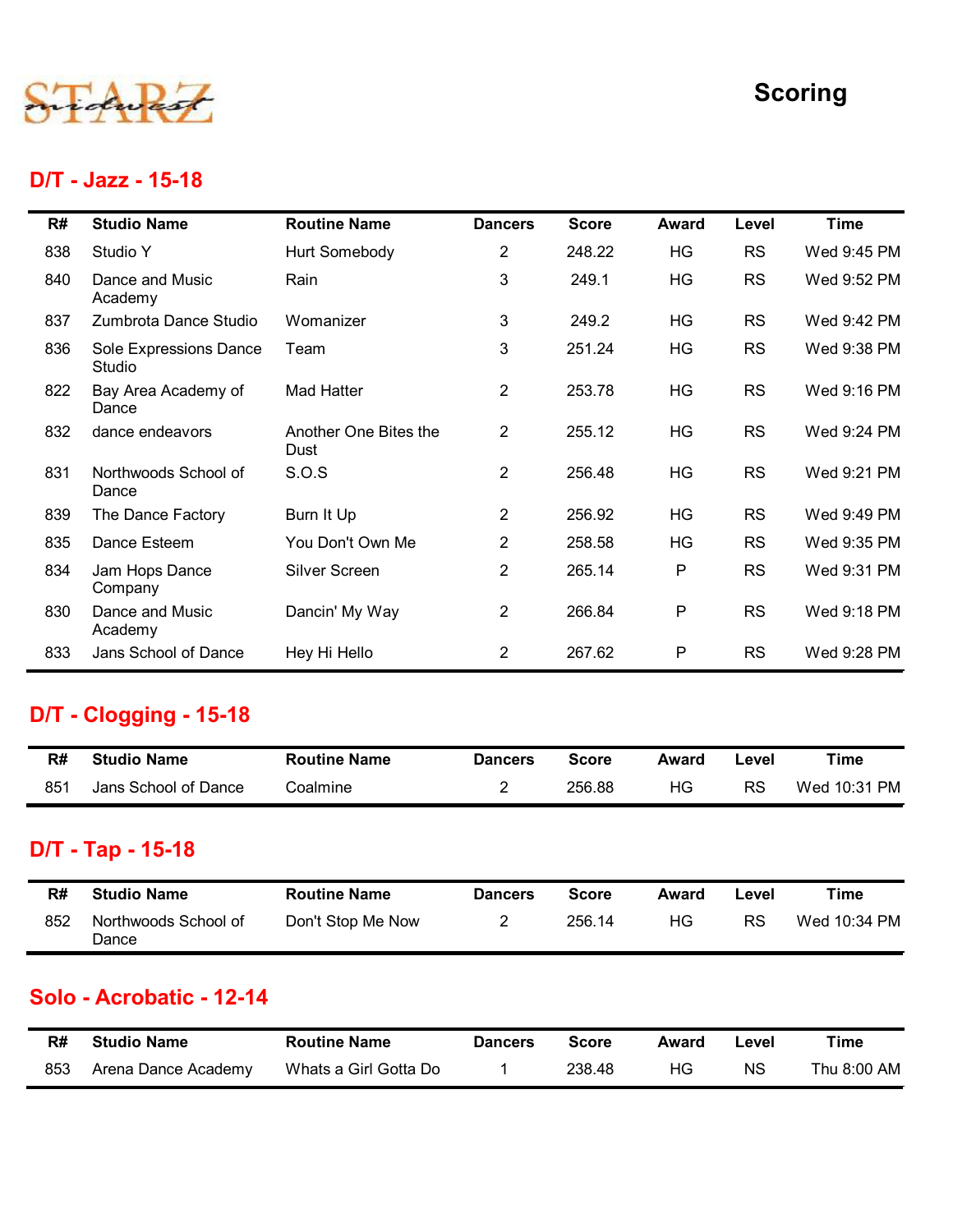

## Solo - Contemporary - 12-14

|     |                               |                         |                |              |              |           | <b>Scoring</b> |
|-----|-------------------------------|-------------------------|----------------|--------------|--------------|-----------|----------------|
|     |                               |                         |                |              |              |           |                |
|     |                               |                         |                |              |              |           |                |
|     | Solo - Contemporary - 12-14   |                         |                |              |              |           |                |
| R#  | <b>Studio Name</b>            | <b>Routine Name</b>     | <b>Dancers</b> | <b>Score</b> | Award        | Level     | <b>Time</b>    |
| 858 | 7th Avenue dance crew         | Dancing with your ghost | $\mathbf{1}$   | 235.48       | HG           | <b>NS</b> | Thu 8:18 AM    |
| 854 | Northwoods School of<br>Dance | Chasing                 | $\mathbf{1}$   | 237.54       | HG           | <b>NS</b> | Thu 8:04 AM    |
| 857 | <b>Triple Threat Divas</b>    | <b>Warning Signs</b>    | $\mathbf{1}$   | 241.3        | HG           | <b>NS</b> | Thu 8:15 AM    |
| 855 | <b>Triple Threat Divas</b>    | She                     | $\mathbf{1}$   | 246.58       | $\sf P$      | <b>NS</b> | Thu 8:08 AM    |
|     |                               |                         |                |              |              |           |                |
|     | <b>Solo - Hip Hop - 12-14</b> |                         |                |              |              |           |                |
| R#  | <b>Studio Name</b>            | <b>Routine Name</b>     | <b>Dancers</b> | <b>Score</b> | <b>Award</b> | Level     | <b>Time</b>    |
|     | Lake Effect Dance             | Come Alive              | $\mathbf{1}$   | 225          | G            | <b>NS</b> | Thu 8:25 AM    |
| 861 |                               |                         |                |              |              |           |                |
| 860 | Jam Hops Dance<br>Company     | Control                 | $\mathbf{1}$   | 240.08       | HG           | <b>NS</b> | Thu 8:22 AM    |

# Solo - Hip Hop - 12-14

|     | Solo - Contemporary - 12-14                         |                                             |                |              |              |           |             |
|-----|-----------------------------------------------------|---------------------------------------------|----------------|--------------|--------------|-----------|-------------|
| R#  | <b>Studio Name</b>                                  | <b>Routine Name</b>                         | <b>Dancers</b> | <b>Score</b> | Award        | Level     | <b>Time</b> |
| 858 | 7th Avenue dance crew                               | Dancing with your ghost                     | -1             | 235.48       | <b>HG</b>    | <b>NS</b> | Thu 8:18 AM |
| 854 | Northwoods School of<br>Dance                       | Chasing                                     | 1              | 237.54       | HG           | <b>NS</b> | Thu 8:04 AM |
| 857 | <b>Triple Threat Divas</b>                          | <b>Warning Signs</b>                        | 1              | 241.3        | HG           | <b>NS</b> | Thu 8:15 AM |
| 855 | <b>Triple Threat Divas</b>                          | She                                         | -1             | 246.58       | P            | <b>NS</b> | Thu 8:08 AM |
|     | Solo - Hip Hop - 12-14                              |                                             |                |              |              |           |             |
| R#  | <b>Studio Name</b>                                  | <b>Routine Name</b>                         | <b>Dancers</b> | <b>Score</b> | Award        | Level     | <b>Time</b> |
| 861 | Lake Effect Dance                                   | <b>Come Alive</b>                           |                | 225          | G            | <b>NS</b> | Thu 8:25 AM |
| 860 | Jam Hops Dance<br>Company                           | Control                                     | 1              | 240.08       | HG           | <b>NS</b> | Thu 8:22 AM |
| 862 | <b>New Attitudes Dance</b><br>Company               | Telephone                                   | 1              | 248.2        | P            | <b>NS</b> | Thu 8:29 AM |
| 863 | <b>LocoMotion Dance</b><br>Company                  | Legacy                                      | -1             | 249.52       | P            | <b>NS</b> | Thu 8:32 AM |
|     | Solo - Jazz - 12-14                                 |                                             |                |              |              |           |             |
| R#  | <b>Studio Name</b>                                  | <b>Routine Name</b>                         | <b>Dancers</b> | <b>Score</b> | <b>Award</b> | Level     | <b>Time</b> |
| 870 | Ms. Melinda's Dance<br>studio                       | <b>After Party</b>                          | 1              | 233.92       | HG           | <b>NS</b> | Thu 9:00 AM |
| 864 | <b>Platinum Studios Dance</b><br>and Pageantry Inc. | Diamonds Are A Girl's<br><b>Best Friend</b> | $\mathbf{1}$   | 235.08       | <b>HG</b>    | <b>NS</b> | Thu 8:36 AM |
| 867 | Arena Dance Academy                                 | Strut                                       | -1             | 235.14       | HG           | <b>NS</b> | Thu 8:50 AM |
|     |                                                     |                                             |                |              |              |           |             |

#### Solo - Jazz - 12-14

| R#   | <b>Studio Name</b>                                  | <b>Routine Name</b>                         | <b>Dancers</b> | <b>Score</b> | Award        | Level     | <b>Time</b> |
|------|-----------------------------------------------------|---------------------------------------------|----------------|--------------|--------------|-----------|-------------|
| 861  | Lake Effect Dance                                   | Come Alive                                  | $\mathbf 1$    | 225          | G            | <b>NS</b> | Thu 8:25 AM |
| 860  | Jam Hops Dance<br>Company                           | Control                                     | $\mathbf{1}$   | 240.08       | HG           | <b>NS</b> | Thu 8:22 AM |
| 862  | <b>New Attitudes Dance</b><br>Company               | Telephone                                   | $\mathbf{1}$   | 248.2        | $\mathsf{P}$ | <b>NS</b> | Thu 8:29 AM |
| 863  | <b>LocoMotion Dance</b><br>Company                  | Legacy                                      | $\mathbf{1}$   | 249.52       | $\mathsf{P}$ | <b>NS</b> | Thu 8:32 AM |
|      | Solo - Jazz - 12-14                                 |                                             |                |              |              |           |             |
| R#   | <b>Studio Name</b>                                  | <b>Routine Name</b>                         | <b>Dancers</b> | <b>Score</b> | Award        | Level     | <b>Time</b> |
| 870  | Ms. Melinda's Dance<br>studio                       | <b>After Party</b>                          | $\mathbf 1$    | 233.92       | HG           | <b>NS</b> | Thu 9:00 AM |
| 864  | <b>Platinum Studios Dance</b><br>and Pageantry Inc. | Diamonds Are A Girl's<br><b>Best Friend</b> | $\mathbf{1}$   | 235.08       | <b>HG</b>    | <b>NS</b> | Thu 8:36 AM |
| 867  | Arena Dance Academy                                 | Strut                                       | $\mathbf{1}$   | 235.14       | HG           | <b>NS</b> | Thu 8:50 AM |
| 866  | Diamond Dance Studio                                | Fun                                         | $\mathbf{1}$   | 237.76       | HG           | <b>NS</b> | Thu 8:43 AM |
| 874  | Studio Y                                            | SOS                                         | $\mathbf{1}$   | 238.28       | HG           | <b>NS</b> | Thu 9:14 AM |
| 873  | Ms. Melinda's Dance<br>studio                       | Cars                                        | $\mathbf{1}$   | 238.56       | HG           | <b>NS</b> | Thu 9:11 AM |
| 869  | Dance Esteem                                        | Heads Will Roll                             | $\mathbf{1}$   | 239.76       | HG           | <b>NS</b> | Thu 8:57 AM |
| 868  | North Ballet Academy                                | Spider-Man                                  | $\mathbf{1}$   | 239.82       | HG           | <b>NS</b> | Thu 8:53 AM |
| 872  | Dance Esteem                                        | Slave To The Rhythm                         | $\mathbf{1}$   | 241.24       | <b>HG</b>    | <b>NS</b> | Thu 9:07 AM |
|      | Studio 20 Dance Academy                             | Personal Jesus                              | $\mathbf{1}$   | 241.64       | HG           | <b>NS</b> | Thu 8:46 AM |
| 1267 | Arena Dance Academy                                 | All Ready Already                           | $\mathbf{1}$   | 241.86       | HG           | <b>NS</b> | Thu 8:39 AM |
| 865  |                                                     |                                             |                |              | $\mathsf{P}$ | <b>NS</b> | Thu 9:04 AM |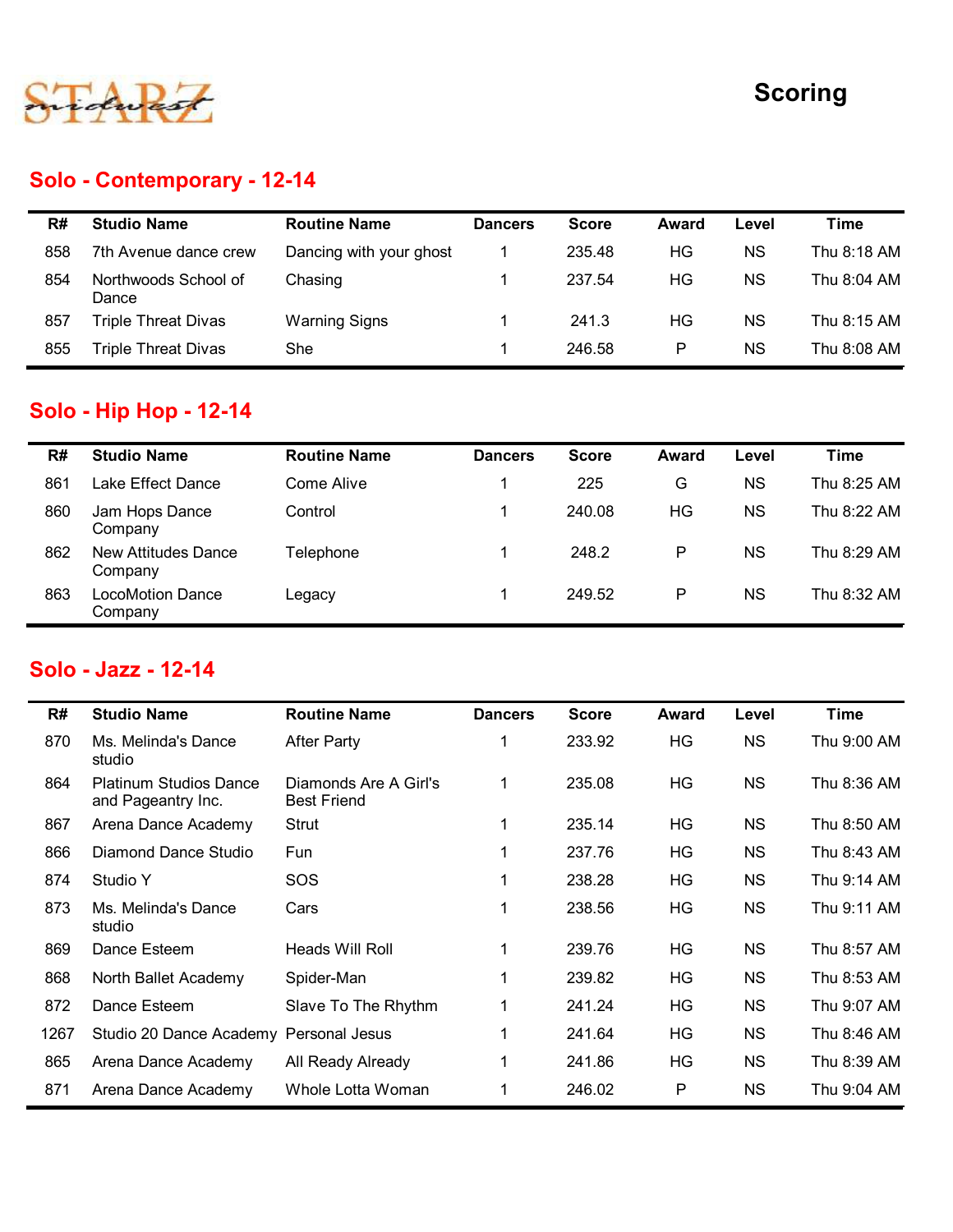

## Solo - Lyrical - 12-14

|      |                                                     |                              |                |                  |              |           | <b>Scoring</b> |
|------|-----------------------------------------------------|------------------------------|----------------|------------------|--------------|-----------|----------------|
|      | Solo - Lyrical - 12-14                              |                              |                |                  |              |           |                |
| R#   | <b>Studio Name</b>                                  | <b>Routine Name</b>          | <b>Dancers</b> | <b>Score</b>     | <b>Award</b> | Level     | <b>Time</b>    |
| 881  | TheDanceSpace                                       | Rise Up                      | 1              | <b>Scratched</b> |              | <b>NS</b> | Thu 9:42 AM    |
| 877  | <b>Diamond Dance Studio</b>                         | Cry                          | 1              | <b>Scratched</b> |              | <b>NS</b> | Thu 9:28 AM    |
| 875  | <b>Diamond Dance Studio</b>                         | Scars to your Beautiful      | $\mathbf 1$    | <b>Scratched</b> |              | <b>NS</b> | Thu 9:21 AM    |
| 886  | Lake Effect Dance                                   | This City                    | 1              | 232.68           | HG           | <b>NS</b> | Thu 10:03 AM   |
| 888  | Ms. Melinda's Dance<br>studio                       | <b>Bitter Sweet Symphony</b> | $\mathbf 1$    | 233.18           | HG           | <b>NS</b> | Thu 10:10 AM   |
| 885  | Arena Dance Academy                                 | I Run To You                 | 1              | 233.32           | <b>HG</b>    | <b>NS</b> | Thu 10:00 AM   |
| 878  | Dance and Music<br>Academy                          | Set Fire To The Rain         | 1              | 233.54           | HG           | <b>NS</b> | Thu 9:32 AM    |
| 884  | Lake Effect Dance                                   | Look Up Child                |                | 233.9            | HG           | <b>NS</b> | Thu 9:56 AM    |
| 890  | 7th Avenue dance crew                               | Helium                       |                | 233.94           | HG           | <b>NS</b> | Thu 10:17 AM   |
| 856  | Studio 20 Dance Academy Shake It Off                |                              |                | 235.76           | HG           | <b>NS</b> | Thu 8:11 AM    |
| 887  | Zumbrota Dance Studio                               | <b>Winter Song</b>           |                | 238.06           | HG           | <b>NS</b> | Thu 10:07 AM   |
| 882  | Dance and Music<br>Academy                          | Secret                       |                | 238.18           | HG           | <b>NS</b> | Thu 9:46 AM    |
| 1824 | Studio 20 Dance Academy Leave A Light On            |                              |                | 238.26           | HG           | <b>NS</b> | Thu 9:18 AM    |
| 883  | <b>Platinum Studios Dance</b><br>and Pageantry Inc. | Uncharted                    | 1              | 239.66           | HG           | <b>NS</b> | Thu 9:53 AM    |
| 880  | Studio 20 Dance Academy Nothing Else Matters        |                              | 1              | 240.1            | HG           | <b>NS</b> | Thu 9:39 AM    |
| 1295 | Studio 20 Dance Academy My Immortal                 |                              |                | 240.2            | HG           | <b>NS</b> | Thu 9:49 AM    |
| 879  | <b>Platinum Studios Dance</b><br>and Pageantry Inc. | Praying                      |                | 240.8            | HG           | <b>NS</b> | Thu 9:35 AM    |
| 876  | Dance and Music<br>Academy                          | In the Name of Love          | 1              | 246.18           | P            | <b>NS</b> | Thu 9:25 AM    |
|      | Solo - Lyrical - 9-11                               |                              |                |                  |              |           |                |
| R#   | <b>Studio Name</b>                                  | <b>Routine Name</b>          | <b>Dancers</b> | <b>Score</b>     | Award        | Level     | <b>Time</b>    |
| 889  | <b>Triple Threat Divas</b>                          | In Another Life              | 1              | <b>Scratched</b> |              | <b>NS</b> | Thu 10:14 AM   |
|      | <b>Solo - Musical Show - 12-14</b>                  |                              |                |                  |              |           |                |
| R#   | <b>Studio Name</b>                                  | <b>Routine Name</b>          | <b>Dancers</b> | <b>Score</b>     | <b>Award</b> | Level     | <b>Time</b>    |
| 891  | <b>Diamond Dance Studio</b>                         | <b>Big Spender</b>           | 1              | 237.82           | HG           | <b>NS</b> | Thu 10:21 AM   |
| 892  | <b>Platinum Studios Dance</b><br>and Pageantry Inc. | My Strongest Suit            | 1              | 241.02           | HG           | <b>NS</b> | Thu 10:24 AM   |

# Solo - Lyrical - 9-11

| R#  | <b>Studio Name</b>         | <b>Routine Name</b> | <b>Dancers</b> | Score     | Award | _evel     | Time         |
|-----|----------------------------|---------------------|----------------|-----------|-------|-----------|--------------|
| 889 | <b>Triple Threat Divas</b> | In Another LIfe     |                | Scratched |       | <b>NS</b> | Thu 10:14 AM |

#### Solo - Musical Show - 12-14

| R#  | <b>Studio Name</b>                                  | <b>Routine Name</b> | <b>Dancers</b> | <b>Score</b> | Award | Level     | Time         |
|-----|-----------------------------------------------------|---------------------|----------------|--------------|-------|-----------|--------------|
| 891 | Diamond Dance Studio                                | <b>Big Spender</b>  |                | 237.82       | ΗG    | <b>NS</b> | Thu 10:21 AM |
| 892 | <b>Platinum Studios Dance</b><br>and Pageantry Inc. | My Strongest Suit   |                | 241.02       | ΗG    | <b>NS</b> | Thu 10:24 AM |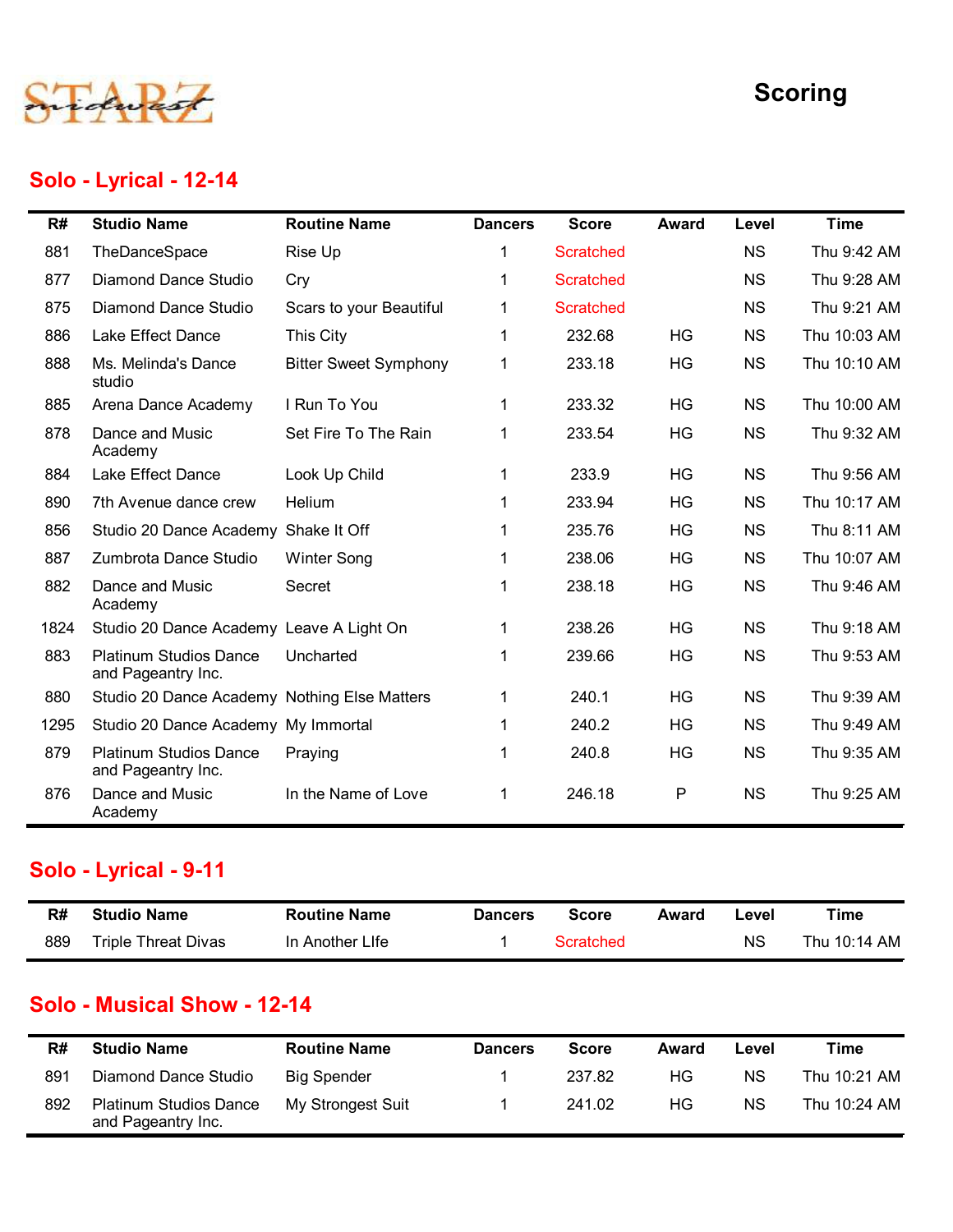

# Solo - Open - 12-14

|      |                                                     |                     |                |                  |              |           | <b>Scoring</b> |
|------|-----------------------------------------------------|---------------------|----------------|------------------|--------------|-----------|----------------|
|      | <b>Solo - Open - 12-14</b>                          |                     |                |                  |              |           |                |
| R#   | <b>Studio Name</b>                                  | <b>Routine Name</b> | <b>Dancers</b> | <b>Score</b>     | <b>Award</b> | Level     | <b>Time</b>    |
| 893  | <b>Diamond Dance Studio</b>                         | Rule the World      | 1              | <b>Scratched</b> |              | <b>NS</b> | Thu 10:41 AM   |
| 896  | 7th Avenue dance crew                               | <b>Bruses</b>       | 1              | 237.98           | HG           | <b>NS</b> | Thu 10:52 AM   |
| 894  | <b>Platinum Studios Dance</b><br>and Pageantry Inc. | Born To Be Wild     | $\mathbf{1}$   | 239              | HG           | <b>NS</b> | Thu 10:45 AM   |
|      |                                                     |                     | 1              | 246.02           | ${\sf P}$    | <b>NS</b> | Thu 10:38 AM   |
| 1337 | Studio 20 Dance Academy Human                       |                     |                |                  |              |           |                |
| 895  | <b>Triple Threat Divas</b>                          | Hallelujah          | $\mathbf 1$    | 249.2            | ${\sf P}$    | <b>NS</b> | Thu 10:48 AM   |
|      | Solo - Tap - 12-14                                  |                     |                |                  |              |           |                |
| R#   | <b>Studio Name</b>                                  | <b>Routine Name</b> | <b>Dancers</b> | <b>Score</b>     | <b>Award</b> | Level     | <b>Time</b>    |
| 897  | Studio 20 Dance Academy Paris                       |                     | -1             | 234.38           | HG           | <b>NS</b> | Thu 10:55 AM   |

# Solo - Tap - 12-14

| R#  | <b>Studio Name</b>            | <b>Routine Name</b> | <b>Dancers</b> | <b>Score</b> | Award | Level     | Time         |
|-----|-------------------------------|---------------------|----------------|--------------|-------|-----------|--------------|
| 897 | Studio 20 Dance Academy Paris |                     |                | 234.38       | ΗG    | ΝS        | Thu 10:55 AM |
| 898 | Northwoods School of<br>Dance | Greased Lightning   |                | 239.38       | НG    | <b>NS</b> | Thu 10:59 AM |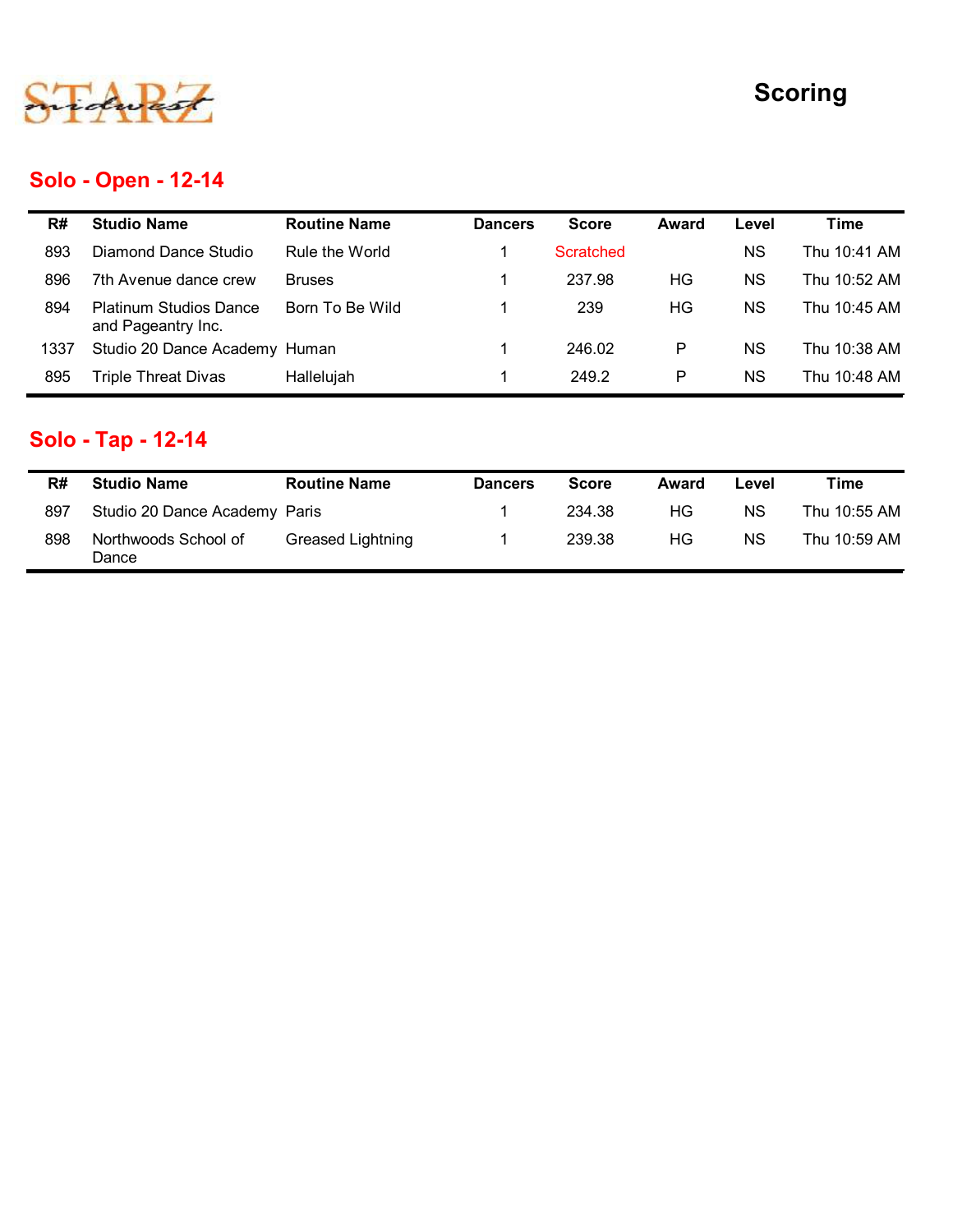

## Solo - Tap - 15-18

|                                                                                                                                                                                                                                                                                                                                                                                                                                  |                                                                                                     |                                                                             |                                                     |                                                          | <b>Scoring</b>                                            |
|----------------------------------------------------------------------------------------------------------------------------------------------------------------------------------------------------------------------------------------------------------------------------------------------------------------------------------------------------------------------------------------------------------------------------------|-----------------------------------------------------------------------------------------------------|-----------------------------------------------------------------------------|-----------------------------------------------------|----------------------------------------------------------|-----------------------------------------------------------|
|                                                                                                                                                                                                                                                                                                                                                                                                                                  |                                                                                                     |                                                                             |                                                     |                                                          | <b>Time</b>                                               |
| <b>Girl Almighty</b>                                                                                                                                                                                                                                                                                                                                                                                                             |                                                                                                     | 246.74                                                                      | P                                                   | <b>NS</b>                                                | Thu 11:02 AM                                              |
|                                                                                                                                                                                                                                                                                                                                                                                                                                  |                                                                                                     |                                                                             |                                                     |                                                          | Wed 8:28 PM                                               |
|                                                                                                                                                                                                                                                                                                                                                                                                                                  |                                                                                                     |                                                                             |                                                     |                                                          | Wed 8:39 PM                                               |
|                                                                                                                                                                                                                                                                                                                                                                                                                                  |                                                                                                     |                                                                             |                                                     |                                                          | Wed 8:25 PM                                               |
| <b>Cover Girl</b>                                                                                                                                                                                                                                                                                                                                                                                                                | 1                                                                                                   | 254.04                                                                      | HG                                                  | <b>RS</b>                                                | Wed 8:11 PM                                               |
| You Make Me Feel So<br>Young                                                                                                                                                                                                                                                                                                                                                                                                     | $\mathbf 1$                                                                                         | 256.58                                                                      | HG                                                  | <b>RS</b>                                                | Wed 8:42 PM                                               |
| God Only Knows                                                                                                                                                                                                                                                                                                                                                                                                                   |                                                                                                     | 257.24                                                                      | HG                                                  | <b>RS</b>                                                | Wed 8:32 PM                                               |
| How To Save A Life                                                                                                                                                                                                                                                                                                                                                                                                               |                                                                                                     | 257.3                                                                       | HG                                                  | <b>RS</b>                                                | Wed 8:35 PM                                               |
| Mmmbop                                                                                                                                                                                                                                                                                                                                                                                                                           |                                                                                                     | 257.82                                                                      | HG                                                  | <b>RS</b>                                                | Wed 8:18 PM                                               |
| So What                                                                                                                                                                                                                                                                                                                                                                                                                          |                                                                                                     | 260                                                                         | HG                                                  | <b>RS</b>                                                | Wed 8:46 PM                                               |
| Under the Table                                                                                                                                                                                                                                                                                                                                                                                                                  |                                                                                                     | 262.88                                                                      | HG                                                  | <b>RS</b>                                                | Wed 8:21 PM                                               |
| Survivor                                                                                                                                                                                                                                                                                                                                                                                                                         |                                                                                                     | 262.94                                                                      | HG                                                  | <b>RS</b>                                                | Wed 8:07 PM                                               |
| <b>Everything I Wanted</b>                                                                                                                                                                                                                                                                                                                                                                                                       | $\mathbf 1$                                                                                         | 263.64                                                                      | HG                                                  | <b>RS</b>                                                | Wed 8:14 PM                                               |
|                                                                                                                                                                                                                                                                                                                                                                                                                                  |                                                                                                     |                                                                             |                                                     |                                                          | Wed 8:04 PM                                               |
|                                                                                                                                                                                                                                                                                                                                                                                                                                  |                                                                                                     |                                                                             |                                                     |                                                          |                                                           |
| <b>Routine Name</b>                                                                                                                                                                                                                                                                                                                                                                                                              | <b>Dancers</b>                                                                                      | <b>Score</b>                                                                | <b>Award</b>                                        | Level                                                    | <b>Time</b>                                               |
| <b>Rewrite the Stars</b>                                                                                                                                                                                                                                                                                                                                                                                                         |                                                                                                     | 247.06                                                                      | P                                                   | <b>NS</b>                                                | Thu 11:06 AM                                              |
| Solo - Tap - 15-18<br><b>Studio Name</b><br>Northwoods School of<br>Zumbrota Dance Studio<br><b>Valley Dance District</b><br>Dance and Music<br>Ms. Melinda's Dance<br>Ms. Melinda's Dance<br>The Dance Factory<br><b>Valley Dance District</b><br>The Dance Factory<br>Jam Hops Dance<br>Northwoods School of<br>Jam Hops Dance<br>Jam Hops Dance<br><b>Solo - Ballet - 15-18</b><br><b>Studio Name</b><br>Northwoods School of | <b>Routine Name</b><br>Sweet<br>Once Upon a December<br>Like I Love You<br>Dancing in the Moonlight | <b>Dancers</b><br>$\mathbf 1$<br>$\mathbf 1$<br>$\mathbf 1$<br>$\mathbf{1}$ | <b>Score</b><br>248.04<br>249.62<br>253.1<br>264.02 | <b>Award</b><br><b>HG</b><br><b>HG</b><br><b>HG</b><br>P | Level<br><b>RS</b><br><b>RS</b><br><b>RS</b><br><b>RS</b> |

#### Solo - Ballet - 15-18

| R#  | <b>Studio Name</b>            | <b>Routine Name</b> | <b>Dancers</b> | <b>Score</b> | Award | _evel | Time         |
|-----|-------------------------------|---------------------|----------------|--------------|-------|-------|--------------|
| 901 | Northwoods School of<br>Dance | Rewrite the Stars   |                | 247.06       | D     | ΝS    | Thu 11:06 AM |

## Solo - Contemporary - 15-18

| HG<br>Northwoods School of<br>810<br>$\mathbf{1}$<br>262.94<br>Survivor<br>Dance<br>Jam Hops Dance<br>HG<br><b>Everything I Wanted</b><br>$\mathbf{1}$<br>263.64<br>812<br>Company<br>P<br>Jam Hops Dance<br>$\mathbf{1}$<br>264.02<br>809<br>Dancing in the Moonlight<br>Company<br>Solo - Ballet - 15-18<br><b>Studio Name</b><br><b>Routine Name</b><br><b>Score</b><br>R#<br><b>Dancers</b><br>Award<br>247.06<br>$\mathsf{P}$<br>Northwoods School of<br>Rewrite the Stars<br>901<br>1<br>Dance<br>Solo - Contemporary - 15-18<br><b>Studio Name</b><br><b>Routine Name</b><br><b>Score</b><br>R#<br><b>Dancers</b><br>Award<br>War Zone<br>236.4<br><b>HG</b> | <b>RS</b><br>RS<br>RS<br>Level<br><b>NS</b> | Wed 8:07 PM<br>Wed 8:14 PM<br>Wed 8:04 PM<br><b>Time</b><br>Thu 11:06 AM |
|---------------------------------------------------------------------------------------------------------------------------------------------------------------------------------------------------------------------------------------------------------------------------------------------------------------------------------------------------------------------------------------------------------------------------------------------------------------------------------------------------------------------------------------------------------------------------------------------------------------------------------------------------------------------|---------------------------------------------|--------------------------------------------------------------------------|
|                                                                                                                                                                                                                                                                                                                                                                                                                                                                                                                                                                                                                                                                     |                                             |                                                                          |
|                                                                                                                                                                                                                                                                                                                                                                                                                                                                                                                                                                                                                                                                     |                                             |                                                                          |
|                                                                                                                                                                                                                                                                                                                                                                                                                                                                                                                                                                                                                                                                     |                                             |                                                                          |
|                                                                                                                                                                                                                                                                                                                                                                                                                                                                                                                                                                                                                                                                     |                                             |                                                                          |
|                                                                                                                                                                                                                                                                                                                                                                                                                                                                                                                                                                                                                                                                     |                                             |                                                                          |
|                                                                                                                                                                                                                                                                                                                                                                                                                                                                                                                                                                                                                                                                     |                                             |                                                                          |
|                                                                                                                                                                                                                                                                                                                                                                                                                                                                                                                                                                                                                                                                     | Level                                       | <b>Time</b>                                                              |
| 905<br>Studio Y<br>$\mathbf 1$                                                                                                                                                                                                                                                                                                                                                                                                                                                                                                                                                                                                                                      | <b>NS</b>                                   | Thu 11:20 AM                                                             |
| 237.1<br>HG<br>Arena Dance Academy<br>Until We Go Down<br>904<br>$\mathbf 1$                                                                                                                                                                                                                                                                                                                                                                                                                                                                                                                                                                                        | <b>NS</b>                                   | Thu 11:16 AM                                                             |
| HG<br>903<br><b>Platinum Studios Dance</b><br>She Doesn't Sleep<br>238.88<br>$\mathbf{1}$<br>and Pageantry Inc.                                                                                                                                                                                                                                                                                                                                                                                                                                                                                                                                                     | <b>NS</b>                                   | Thu 11:13 AM                                                             |
| 239.48<br>HG<br>Studio 20 Dance Academy In My Head<br>673<br>$\mathbf 1$                                                                                                                                                                                                                                                                                                                                                                                                                                                                                                                                                                                            | <b>NS</b>                                   | Thu 11:23 AM                                                             |
| 242.24<br>HG<br>Northwoods School of<br>$\mathbf{1}$<br>902<br>Hostage<br>Dance                                                                                                                                                                                                                                                                                                                                                                                                                                                                                                                                                                                     | <b>NS</b>                                   | Thu 11:09 AM                                                             |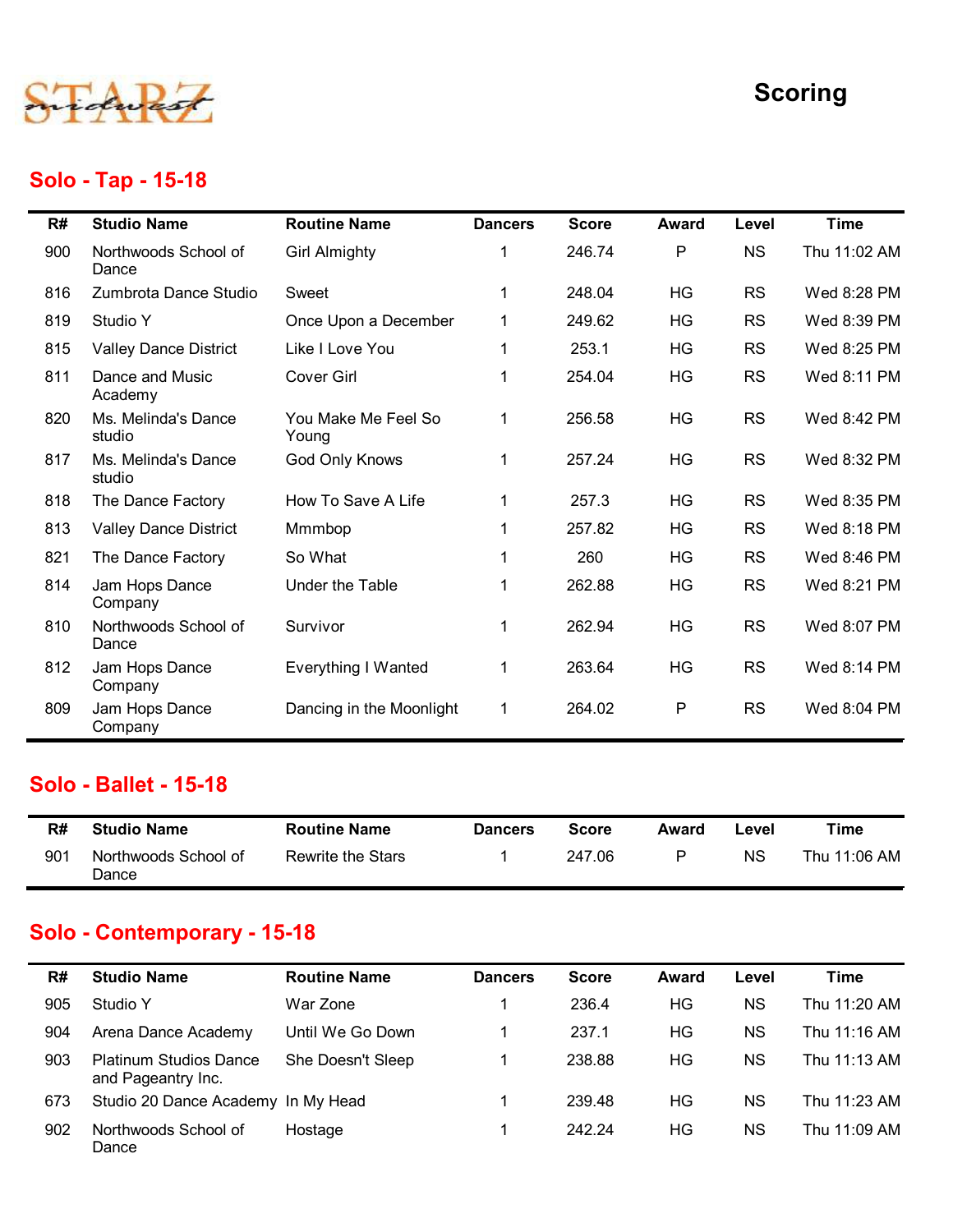

|     |                                      |                                        |              |                  |    |           | <b>Scoring</b> |
|-----|--------------------------------------|----------------------------------------|--------------|------------------|----|-----------|----------------|
|     |                                      |                                        |              |                  |    |           |                |
| 709 | Zumbrota Dance Studio                | Choke                                  | $\mathbf{1}$ | <b>Scratched</b> |    | <b>RS</b> | Wed 1:14 PM    |
| 720 | Dance Dynamics LLC                   | Cosmic Love                            | $\mathbf{1}$ | 242.66           | G  | <b>RS</b> | Wed 1:52 PM    |
| 712 | Studio Y                             | My Sweet Song                          | 1            | 244.4            | G  | <b>RS</b> | Wed 1:24 PM    |
| 718 | Studio Y                             | Skyfall                                | $\mathbf{1}$ | 246.6            | HG | <b>RS</b> | Wed 1:45 PM    |
| 722 | The Dance Factory                    | Still Dont Know My<br>Name             | $\mathbf{1}$ | 247.6            | HG | <b>RS</b> | Wed 1:59 PM    |
| 716 | Studio Y                             | Over Soon                              | $\mathbf{1}$ | 247.9            | HG | <b>RS</b> | Wed 1:38 PM    |
| 693 | Dance and Music<br>Academy           | Winds of Change                        | $\mathbf{1}$ | 249.5            | HG | <b>RS</b> | Wed 12:18 PM   |
| 700 | Jans School of Dance                 | I was Here                             | $\mathbf 1$  | 250.8            | HG | <b>RS</b> | Wed 12:42 PM   |
| 703 | Jans School of Dance                 | Let it all Go                          | $\mathbf 1$  | 250.9            | HG | <b>RS</b> | Wed 12:53 PM   |
| 717 | The Dance Factory                    | Ghost                                  | 1            | 250.9            | HG | <b>RS</b> | Wed 1:42 PM    |
| 778 | Zumbrota Dance Studio                | Heaven is a Place                      | 1            | 251.06           | HG | <b>RS</b> | Wed 6:05 PM    |
| 705 | Jam Hops Dance<br>Company            | The Sun Will Rise                      | 1            | 251.1            | HG | <b>RS</b> | Wed 1:00 PM    |
| 689 | Independent                          | I Believe You                          | $\mathbf{1}$ | 251.2            | HG | <b>RS</b> | Wed 12:04 PM   |
| 708 | Ms. Melinda's Dance<br>studio        | Cinnamon                               | $\mathbf{1}$ | 251.3            | HG | <b>RS</b> | Wed 1:10 PM    |
| 686 | Dance and Music<br>Academy           | <b>Nothing Arrived</b>                 | $\mathbf{1}$ | 251.5            | HG | <b>RS</b> | Wed 11:53 AM   |
| 683 | Independent                          | my tears ricochet                      | $\mathbf{1}$ | 251.66           | HG | <b>RS</b> | Wed 11:43 AM   |
| 685 | Independent                          | Rome                                   | $\mathbf 1$  | 252.1            | HG | <b>RS</b> | Wed 11:50 AM   |
| 721 | The Dance Factory                    | Haze                                   | $\mathbf{1}$ | 252.44           | HG | <b>RS</b> | Wed 1:56 PM    |
| 677 | Revita Dance Studio                  | Hometown Glory                         | $\mathbf 1$  | 252.7            | HG | <b>RS</b> | Wed 11:22 AM   |
| 682 | dance endeavors                      | To Die For                             | $\mathbf 1$  | 252.8            | HG | <b>RS</b> | Wed 11:39 AM   |
| 706 | <b>Almost Famous Dance</b><br>Studio | Strange                                | $\mathbf{1}$ | 253              | HG | <b>RS</b> | Wed 1:03 PM    |
| 675 | TheDanceSpace                        | <b>Achilles Come Down</b>              | $\mathbf{1}$ | 253.1            | HG | <b>RS</b> | Wed 11:15 AM   |
| 698 | Kaleidoscope Dance<br>Studio         | <b>Achillies Come Down</b>             | $\mathbf{1}$ | 253.9            | HG | <b>RS</b> | Wed 12:35 PM   |
| 688 | Dance and Music<br>Academy           | Madness                                | $\mathbf 1$  | 253.9            | HG | <b>RS</b> | Wed 12:00 PM   |
| 719 | The Dance Factory                    | If You Ever Forget That<br>You Love Me | $\mathbf{1}$ | 253.9            | HG | <b>RS</b> | Wed 1:49 PM    |
| 672 | Dance and Music<br>Academy           | <b>Demanding Excellence</b>            | $\mathbf{1}$ | 254.1            | HG | <b>RS</b> | Wed 11:04 AM   |
| 714 | The Dance Factory                    | Coward                                 | $\mathbf{1}$ | 254.2            | HG | <b>RS</b> | Wed 1:31 PM    |
| 680 | Northwoods School of<br>Dance        | Lonely                                 | $\mathbf{1}$ | 254.9            | HG | <b>RS</b> | Wed 11:32 AM   |
| 692 | U Can Danz! Dance<br>Company         | <b>Hard Sometimes</b>                  | $\mathbf 1$  | 255.3            | HG | <b>RS</b> | Wed 12:14 PM   |
| 674 | Dance and Music<br>Academy           | Calvary                                | $\mathbf 1$  | 255.5            | HG | <b>RS</b> | Wed 11:11 AM   |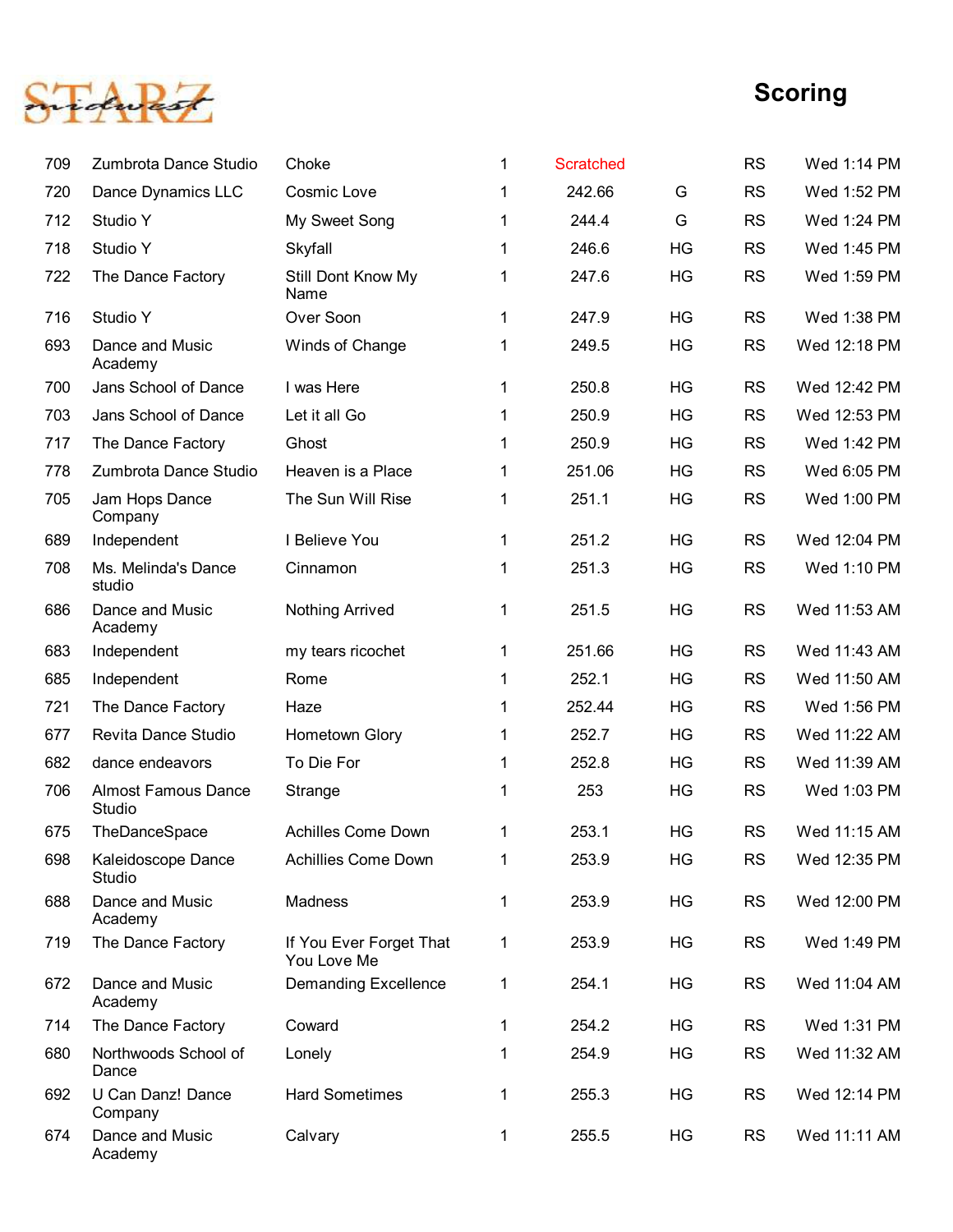

| Kaleidoscope Dance<br>It's Ok<br>258.3<br>HG<br><b>RS</b><br>Wed 12:07 PM<br>690<br>1<br>Studio<br>Wed 1:21 PM<br>Ms. Melinda's Dance<br>When the Party is Over<br>259.5<br>HG<br><b>RS</b><br>711<br>$\mathbf{1}$<br>studio<br>Kaleidoscope Dance<br><b>Be Yourself</b><br>259.7<br>HG<br><b>RS</b><br>Wed 12:21 PM<br>694<br>1<br>Studio<br><b>Almost Famous Dance</b><br>Fast Car<br>260.4<br>HG<br><b>RS</b><br>Wed 12:46 PM<br>701<br>1<br>Studio<br>Dance and Music<br>Step Out of the Shadows<br>260.8<br>HG<br><b>RS</b><br>Wed 11:36 AM<br>681<br>$\mathbf 1$<br>Academy<br>264.1<br>P<br><b>RS</b><br>678<br>Dance and Music<br>Wed 11:25 AM<br>Vienna<br>1<br>Academy<br>U Can Danz! Dance<br>P<br><b>RS</b><br>The End of Love<br>264.7<br>Wed 12:32 PM<br>697<br>1<br>Company<br>Kaleidoscope Dance<br>P<br>Anywhere Away From<br>265.2<br><b>RS</b><br>Wed 12:39 PM<br>699<br>$\mathbf{1}$<br>Studio<br>Here<br>$\mathsf{P}$<br>Jam Hops Dance<br>266.7<br><b>RS</b><br>Wed 12:49 PM<br>702<br>Swipe Right<br>$\mathbf 1$<br>Company<br>U Can Danz! Dance<br>${\sf P}$<br>Wed 11:57 AM<br>271.5<br><b>RS</b><br>687<br>Crazy<br>1<br>Company<br><b>Routine Name</b><br><b>Time</b><br><b>Studio Name</b><br><b>Score</b><br>R#<br><b>Dancers</b><br>Award<br>Level<br>HG<br>Thu 11:27 AM<br>236.56<br><b>NS</b><br>906<br>7th Avenue dance crew<br>Train wreck<br>1 | <b>FUSION CENTER</b><br>255.96<br><b>HG</b><br><b>RS</b><br>704<br>Drown<br>1<br>256<br>Dance Esteem<br>Love On The Brain<br><b>HG</b><br><b>RS</b><br>707<br>1<br>Dance and Music<br>This Bitter Earth<br>256.1<br><b>HG</b><br><b>RS</b><br>691<br>$\mathbf 1$<br>Academy<br>257.1<br>HG<br><b>RS</b><br>Dance and Music<br>Between the Lines<br>676<br>$\mathbf{1}$<br>Academy<br>257.5<br><b>HG</b><br><b>RS</b><br>Dance Dynamics LLC<br>Red Run Cold<br>710<br>$\mathbf 1$<br>HG<br><b>Triple Threat Divas</b><br>257.7<br><b>RS</b><br>713<br>Fleeting<br>1<br><b>HG</b><br><b>RS</b><br>257.9<br>684<br>Dance and Music<br>Easy Easy<br>Academy<br>Solo - Contemporary - 19-99<br>Solo - Lyrical - 15-18 | Studio<br>U Can Danz! Dance<br>Sleep is a Rose<br>255.9<br>HG<br><b>RS</b><br>695<br>1<br>Company<br>Wed 1:17 PM<br>Wed 1:28 PM |
|-----------------------------------------------------------------------------------------------------------------------------------------------------------------------------------------------------------------------------------------------------------------------------------------------------------------------------------------------------------------------------------------------------------------------------------------------------------------------------------------------------------------------------------------------------------------------------------------------------------------------------------------------------------------------------------------------------------------------------------------------------------------------------------------------------------------------------------------------------------------------------------------------------------------------------------------------------------------------------------------------------------------------------------------------------------------------------------------------------------------------------------------------------------------------------------------------------------------------------------------------------------------------------------------------------------------------------------------------------------------------------------|------------------------------------------------------------------------------------------------------------------------------------------------------------------------------------------------------------------------------------------------------------------------------------------------------------------------------------------------------------------------------------------------------------------------------------------------------------------------------------------------------------------------------------------------------------------------------------------------------------------------------------------------------------------------------------------------------------------|---------------------------------------------------------------------------------------------------------------------------------|
|                                                                                                                                                                                                                                                                                                                                                                                                                                                                                                                                                                                                                                                                                                                                                                                                                                                                                                                                                                                                                                                                                                                                                                                                                                                                                                                                                                                   |                                                                                                                                                                                                                                                                                                                                                                                                                                                                                                                                                                                                                                                                                                                  |                                                                                                                                 |
|                                                                                                                                                                                                                                                                                                                                                                                                                                                                                                                                                                                                                                                                                                                                                                                                                                                                                                                                                                                                                                                                                                                                                                                                                                                                                                                                                                                   |                                                                                                                                                                                                                                                                                                                                                                                                                                                                                                                                                                                                                                                                                                                  |                                                                                                                                 |
|                                                                                                                                                                                                                                                                                                                                                                                                                                                                                                                                                                                                                                                                                                                                                                                                                                                                                                                                                                                                                                                                                                                                                                                                                                                                                                                                                                                   |                                                                                                                                                                                                                                                                                                                                                                                                                                                                                                                                                                                                                                                                                                                  |                                                                                                                                 |
|                                                                                                                                                                                                                                                                                                                                                                                                                                                                                                                                                                                                                                                                                                                                                                                                                                                                                                                                                                                                                                                                                                                                                                                                                                                                                                                                                                                   |                                                                                                                                                                                                                                                                                                                                                                                                                                                                                                                                                                                                                                                                                                                  |                                                                                                                                 |
|                                                                                                                                                                                                                                                                                                                                                                                                                                                                                                                                                                                                                                                                                                                                                                                                                                                                                                                                                                                                                                                                                                                                                                                                                                                                                                                                                                                   |                                                                                                                                                                                                                                                                                                                                                                                                                                                                                                                                                                                                                                                                                                                  |                                                                                                                                 |
|                                                                                                                                                                                                                                                                                                                                                                                                                                                                                                                                                                                                                                                                                                                                                                                                                                                                                                                                                                                                                                                                                                                                                                                                                                                                                                                                                                                   |                                                                                                                                                                                                                                                                                                                                                                                                                                                                                                                                                                                                                                                                                                                  |                                                                                                                                 |
|                                                                                                                                                                                                                                                                                                                                                                                                                                                                                                                                                                                                                                                                                                                                                                                                                                                                                                                                                                                                                                                                                                                                                                                                                                                                                                                                                                                   |                                                                                                                                                                                                                                                                                                                                                                                                                                                                                                                                                                                                                                                                                                                  |                                                                                                                                 |
|                                                                                                                                                                                                                                                                                                                                                                                                                                                                                                                                                                                                                                                                                                                                                                                                                                                                                                                                                                                                                                                                                                                                                                                                                                                                                                                                                                                   |                                                                                                                                                                                                                                                                                                                                                                                                                                                                                                                                                                                                                                                                                                                  |                                                                                                                                 |
|                                                                                                                                                                                                                                                                                                                                                                                                                                                                                                                                                                                                                                                                                                                                                                                                                                                                                                                                                                                                                                                                                                                                                                                                                                                                                                                                                                                   |                                                                                                                                                                                                                                                                                                                                                                                                                                                                                                                                                                                                                                                                                                                  |                                                                                                                                 |
|                                                                                                                                                                                                                                                                                                                                                                                                                                                                                                                                                                                                                                                                                                                                                                                                                                                                                                                                                                                                                                                                                                                                                                                                                                                                                                                                                                                   |                                                                                                                                                                                                                                                                                                                                                                                                                                                                                                                                                                                                                                                                                                                  |                                                                                                                                 |
|                                                                                                                                                                                                                                                                                                                                                                                                                                                                                                                                                                                                                                                                                                                                                                                                                                                                                                                                                                                                                                                                                                                                                                                                                                                                                                                                                                                   |                                                                                                                                                                                                                                                                                                                                                                                                                                                                                                                                                                                                                                                                                                                  |                                                                                                                                 |
|                                                                                                                                                                                                                                                                                                                                                                                                                                                                                                                                                                                                                                                                                                                                                                                                                                                                                                                                                                                                                                                                                                                                                                                                                                                                                                                                                                                   |                                                                                                                                                                                                                                                                                                                                                                                                                                                                                                                                                                                                                                                                                                                  |                                                                                                                                 |
|                                                                                                                                                                                                                                                                                                                                                                                                                                                                                                                                                                                                                                                                                                                                                                                                                                                                                                                                                                                                                                                                                                                                                                                                                                                                                                                                                                                   |                                                                                                                                                                                                                                                                                                                                                                                                                                                                                                                                                                                                                                                                                                                  |                                                                                                                                 |
|                                                                                                                                                                                                                                                                                                                                                                                                                                                                                                                                                                                                                                                                                                                                                                                                                                                                                                                                                                                                                                                                                                                                                                                                                                                                                                                                                                                   |                                                                                                                                                                                                                                                                                                                                                                                                                                                                                                                                                                                                                                                                                                                  |                                                                                                                                 |
|                                                                                                                                                                                                                                                                                                                                                                                                                                                                                                                                                                                                                                                                                                                                                                                                                                                                                                                                                                                                                                                                                                                                                                                                                                                                                                                                                                                   |                                                                                                                                                                                                                                                                                                                                                                                                                                                                                                                                                                                                                                                                                                                  |                                                                                                                                 |
| Wed 11:46 AM                                                                                                                                                                                                                                                                                                                                                                                                                                                                                                                                                                                                                                                                                                                                                                                                                                                                                                                                                                                                                                                                                                                                                                                                                                                                                                                                                                      |                                                                                                                                                                                                                                                                                                                                                                                                                                                                                                                                                                                                                                                                                                                  |                                                                                                                                 |
|                                                                                                                                                                                                                                                                                                                                                                                                                                                                                                                                                                                                                                                                                                                                                                                                                                                                                                                                                                                                                                                                                                                                                                                                                                                                                                                                                                                   |                                                                                                                                                                                                                                                                                                                                                                                                                                                                                                                                                                                                                                                                                                                  |                                                                                                                                 |
| Wed 11:18 AM                                                                                                                                                                                                                                                                                                                                                                                                                                                                                                                                                                                                                                                                                                                                                                                                                                                                                                                                                                                                                                                                                                                                                                                                                                                                                                                                                                      |                                                                                                                                                                                                                                                                                                                                                                                                                                                                                                                                                                                                                                                                                                                  |                                                                                                                                 |
| Wed 12:11 PM                                                                                                                                                                                                                                                                                                                                                                                                                                                                                                                                                                                                                                                                                                                                                                                                                                                                                                                                                                                                                                                                                                                                                                                                                                                                                                                                                                      |                                                                                                                                                                                                                                                                                                                                                                                                                                                                                                                                                                                                                                                                                                                  |                                                                                                                                 |
| Wed 1:07 PM                                                                                                                                                                                                                                                                                                                                                                                                                                                                                                                                                                                                                                                                                                                                                                                                                                                                                                                                                                                                                                                                                                                                                                                                                                                                                                                                                                       |                                                                                                                                                                                                                                                                                                                                                                                                                                                                                                                                                                                                                                                                                                                  |                                                                                                                                 |
| Wed 12:56 PM                                                                                                                                                                                                                                                                                                                                                                                                                                                                                                                                                                                                                                                                                                                                                                                                                                                                                                                                                                                                                                                                                                                                                                                                                                                                                                                                                                      |                                                                                                                                                                                                                                                                                                                                                                                                                                                                                                                                                                                                                                                                                                                  |                                                                                                                                 |
|                                                                                                                                                                                                                                                                                                                                                                                                                                                                                                                                                                                                                                                                                                                                                                                                                                                                                                                                                                                                                                                                                                                                                                                                                                                                                                                                                                                   |                                                                                                                                                                                                                                                                                                                                                                                                                                                                                                                                                                                                                                                                                                                  |                                                                                                                                 |
| Wed 12:25 PM                                                                                                                                                                                                                                                                                                                                                                                                                                                                                                                                                                                                                                                                                                                                                                                                                                                                                                                                                                                                                                                                                                                                                                                                                                                                                                                                                                      |                                                                                                                                                                                                                                                                                                                                                                                                                                                                                                                                                                                                                                                                                                                  | 255.9<br>HG<br><b>RS</b><br>Long Way<br>Wed 11:29 AM<br>679<br>Kaleidoscope Dance<br>1                                          |

# Solo - Contemporary - 19-99

| R#  | <b>Studio Name</b>    | <b>Routine Name</b> | <b>Dancers</b> | Score  | Award | -evel     | Time         |
|-----|-----------------------|---------------------|----------------|--------|-------|-----------|--------------|
| 906 | 7th Avenue dance crew | Train wreck         |                | 236.56 | НG    | <b>NS</b> | Thu 11:27 AM |

## Solo - Lyrical - 15-18

| R#  | <b>Studio Name</b><br><b>Routine Name</b> |                | <b>Dancers</b> | Score     | Award | Level | Time         |
|-----|-------------------------------------------|----------------|----------------|-----------|-------|-------|--------------|
| 910 | Northwoods School of<br>Dance             | If I Die Young |                | Scratched |       | ΝS    | Thu 11:48 AM |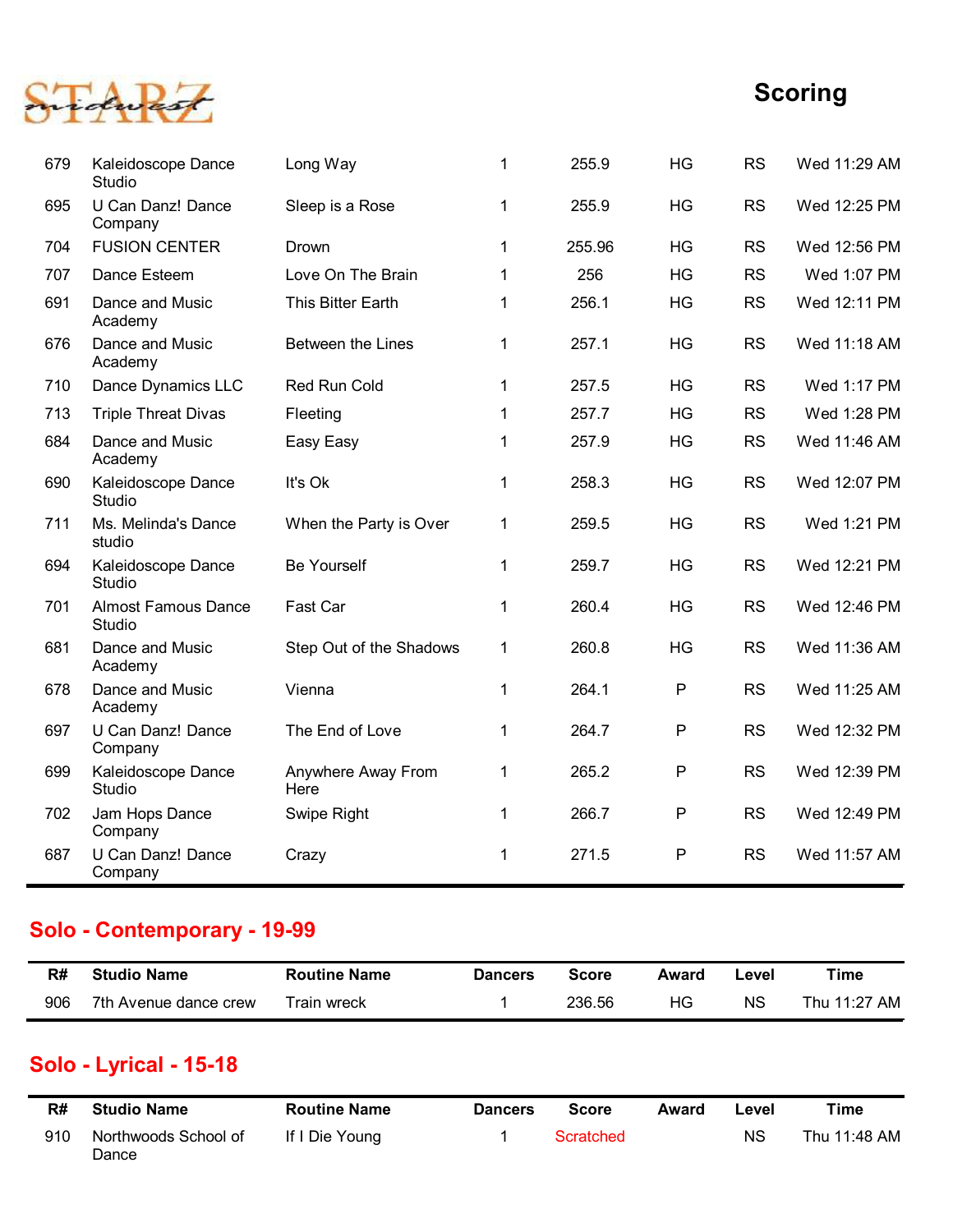

|     |                                                                    |                                    |                              |                  |           |                        | <b>Scoring</b>             |
|-----|--------------------------------------------------------------------|------------------------------------|------------------------------|------------------|-----------|------------------------|----------------------------|
| 911 | Northwoods School of<br>Dance                                      | Scars in Heaven                    | $\mathbf{1}$                 | 248              | P         | <b>NS</b>              | Thu 11:51 AM               |
| 754 | Dance and Music<br>Academy                                         | The River                          | $\mathbf{1}$                 | <b>Scratched</b> |           | <b>RS</b>              | Wed 4:41 PM                |
| 759 | Independent                                                        | Say                                | $\mathbf{1}$                 | 245.7            | G         | <b>RS</b>              | Wed 4:59 PM                |
| 765 | Arena Dance Academy                                                | Until I Reach You                  | $\blacktriangleleft$         | 245.9            | G         | <b>RS</b>              | Wed 5:20 PM                |
| 750 | Dance and Music<br>Academy                                         | July                               | $\mathbf{1}$                 | 246.36           | HG        | <b>RS</b>              | Wed 4:27 PM                |
| 776 | Dance Dynamics LLC                                                 | Courage                            | $\mathbf{1}$                 | 248.56           | <b>HG</b> | <b>RS</b>              | Wed 5:58 PM                |
| 752 | Independent                                                        | My Way                             | $\mathbf{1}$                 | 248.56           | HG        | <b>RS</b>              | Wed 4:34 PM                |
| 760 | Arena Dance Academy                                                | Love Me Anyway                     | $\mathbf{1}$                 | 248.9            | <b>HG</b> | <b>RS</b>              | Wed 5:02 PM                |
| 767 | <b>Almost Famous Dance</b><br>Studio                               | <b>Blackout</b>                    | 1                            | 251.14           | HG        | <b>RS</b>              | Wed 5:27 PM                |
| 769 | Jans School of Dance                                               | Put a Little Love on Me            | $\mathbf{1}$                 | 251.4            | HG        | <b>RS</b>              | Wed 5:34 PM                |
| 757 | Arena Dance Academy                                                | Alive                              | $\mathbf{1}$                 | 251.7            | HG        | <b>RS</b>              | Wed 4:52 PM                |
| 781 | Zumbrota Dance Studio                                              | Little Runaway                     | $\mathbf{1}$                 | 251.72           | HG        | <b>RS</b>              | Wed 6:16 PM                |
| 768 | Jam Hops Dance<br>Company                                          | Freeze                             | $\mathbf{1}$                 | 251.74           | HG        | <b>RS</b>              | Wed 5:30 PM                |
| 782 | The Dance Factory                                                  | If You Don't Like Me               | $\mathbf{1}$                 | 251.9            | HG        | <b>RS</b>              | Wed 6:19 PM                |
| 788 | The Dance Factory                                                  | You Haven't Seen The<br>Last Of Me | $\mathbf{1}$                 | 251.94           | HG        | <b>RS</b>              | Wed 6:40 PM                |
| 774 | Zumbrota Dance Studio                                              | Burn it Down                       | $\mathbf{1}$                 | 252.32           | HG        | <b>RS</b>              | Wed 5:51 PM                |
| 786 | Zumbrota Dance Studio                                              | The Night We Met                   | $\mathbf{1}$                 | 252.72           | HG        | <b>RS</b>              | Wed 6:33 PM                |
| 766 | Jans School of Dance                                               | Hurt Like Hell                     | $\mathbf{1}$                 | 252.98           | HG        | <b>RS</b>              | Wed 5:23 PM                |
| 751 | dance endeavors                                                    | Use My Voice                       | $\blacktriangleleft$         | 253.1            | HG        | <b>RS</b>              | Wed 4:31 PM                |
| 772 | <b>Almost Famous Dance</b><br>Studio                               | Don't Let Me Down                  | $\mathbf{1}$                 | 253.88           | HG        | <b>RS</b>              | Wed 5:44 PM                |
| 787 | <b>Almost Famous Dance</b><br>Studio                               | Where the shadow ends              | $\mathbf{1}$                 | 254.98           | HG        | <b>RS</b>              | Wed 6:37 PM                |
| 777 | Jam Hops Dance<br>Company                                          | I Wish I Was the Moon              | $\mathbf{1}$                 | 255.48           | HG        | <b>RS</b>              | Wed 6:02 PM                |
| 748 | Dance and Music<br>Academy                                         | All Through the Night              | $\mathbf{1}$                 | 255.5            | HG        | <b>RS</b>              | Wed 4:20 PM                |
| 771 | Lake Effect Dance                                                  | Electric Love                      | $\mathbf{1}$                 | 255.62           | HG        | <b>RS</b>              | Wed 5:41 PM                |
| 780 | <b>Almost Famous Dance</b><br>Studio<br><b>Almost Famous Dance</b> | My Personal Sunset<br>Older        | $\mathbf{1}$<br>$\mathbf{1}$ | 255.84<br>256    | HG<br>HG  | <b>RS</b><br><b>RS</b> | Wed 6:12 PM<br>Wed 6:23 PM |
| 783 | Studio                                                             |                                    |                              |                  |           |                        |                            |
| 773 | Dance Esteem                                                       | <b>Golden Slumbers</b>             | $\mathbf{1}$                 | 256.3            | HG        | <b>RS</b>              | Wed 5:48 PM                |
| 785 | The Dance Factory                                                  | North<br>Forever                   | $\mathbf{1}$<br>$\mathbf{1}$ | 256.32<br>257.8  | HG<br>HG  | <b>RS</b><br><b>RS</b> | Wed 6:30 PM                |
| 763 | Kaleidoscope Dance<br>Studio                                       |                                    |                              |                  |           |                        | Wed 5:13 PM                |
| 762 | Arena Dance Academy                                                | Sattelite                          | $\mathbf 1$                  | 257.96           | HG        | <b>RS</b>              | Wed 5:09 PM                |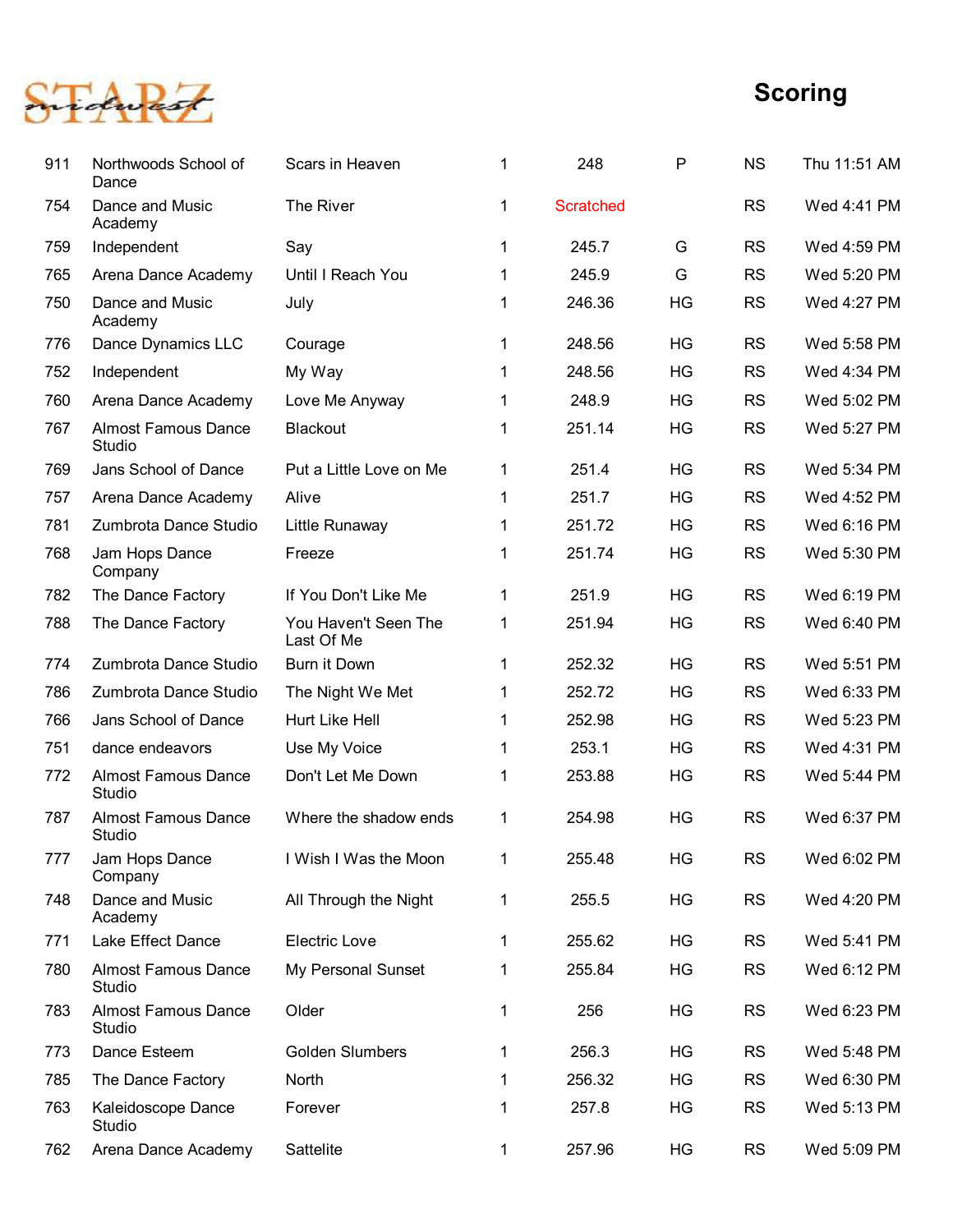

|     |                                      |                                |                |              |       |           | <b>Scoring</b> |
|-----|--------------------------------------|--------------------------------|----------------|--------------|-------|-----------|----------------|
|     |                                      |                                |                |              |       |           |                |
| 775 | <b>Almost Famous Dance</b><br>Studio | Fall For You                   | 1              | 258          | HG    | <b>RS</b> | Wed 5:55 PM    |
| 749 | Jam Hops Dance<br>Company            | Lost Without You               | 1              | 258.44       | HG    | <b>RS</b> | Wed 4:24 PM    |
| 784 | Jam Hops Dance<br>Company            | Traitor                        | 1              | 259.02       | HG    | <b>RS</b> | Wed 6:26 PM    |
| 755 | Northwoods School of<br>Dance        | Gravity                        | $\mathbf{1}$   | 259.9        | HG    | <b>RS</b> | Wed 4:45 PM    |
| 758 | U Can Danz! Dance<br>Company         | One More I Love You            | $\mathbf 1$    | 260.7        | HG    | <b>RS</b> | Wed 4:55 PM    |
| 756 | U Can Danz! Dance<br>Company         | I'll Never Love Again          | $\mathbf{1}$   | 264.3        | P     | <b>RS</b> | Wed 4:48 PM    |
| 770 | <b>Almost Famous Dance</b><br>Studio | Don't Give Up On Me            | $\mathbf{1}$   | 265.16       | P     | <b>RS</b> | Wed 5:37 PM    |
|     | 761 U Can Danz! Dance<br>Company     | When I Look at You             | 1              | 265.5        | P     | <b>RS</b> | Wed 5:06 PM    |
| 753 | U Can Danz! Dance<br>Company         | Always Remember Us<br>This Way | 1              | 268.3        | P     | <b>RS</b> | Wed 4:38 PM    |
|     | <b>Solo - Open - 15-18</b>           |                                |                |              |       |           |                |
| R#  | <b>Studio Name</b>                   | <b>Routine Name</b>            | <b>Dancers</b> | <b>Score</b> | Award | Level     | <b>Time</b>    |
| 913 | Jam Hops Dance<br>Company            | Wavey                          | 1              | 239.32       | HG    | <b>NS</b> | Thu 11:55 AM   |
| 916 | <b>Triple Threat Divas</b>           | <b>Numbers</b>                 | 1              | 241.18       | HG    | <b>NS</b> | Thu 12:05 PM   |
| 914 | <b>Triple Threat Divas</b>           | All eyes on Me                 |                | 249.6        | P     | <b>NS</b> | Thu 11:58 AM   |
| 915 | <b>Triple Threat Divas</b>           | Change Is Everything           |                | 251.74       | P     | <b>NS</b> | Thu 12:02 PM   |
| 799 | <b>FUSION CENTER</b>                 | Dust Bowl                      |                | 246.82       | HG    | <b>RS</b> | Wed 7:19 PM    |
| 802 | Zumbrota Dance Studio                | Toxic                          | 1              | 247.3        | HG    | <b>RS</b> | Wed 7:29 PM    |
|     |                                      |                                |                |              |       |           |                |

## Solo - Open - 15-18

| ັບບ | U VAII DANZ: DANVU<br>Company        |                                |                | ∠∪∪.         | .            |           |              |
|-----|--------------------------------------|--------------------------------|----------------|--------------|--------------|-----------|--------------|
| 756 | U Can Danz! Dance<br>Company         | I'll Never Love Again          | $\mathbf 1$    | 264.3        | $\mathsf{P}$ | <b>RS</b> | Wed 4:48 PM  |
| 770 | <b>Almost Famous Dance</b><br>Studio | Don't Give Up On Me            | $\mathbf 1$    | 265.16       | P            | <b>RS</b> | Wed 5:37 PM  |
| 761 | U Can Danz! Dance<br>Company         | When I Look at You             | $\mathbf{1}$   | 265.5        | $\mathsf{P}$ | <b>RS</b> | Wed 5:06 PM  |
| 753 | U Can Danz! Dance<br>Company         | Always Remember Us<br>This Way | $\mathbf{1}$   | 268.3        | $\mathsf{P}$ | <b>RS</b> | Wed 4:38 PM  |
|     | Solo - Open - 15-18                  |                                |                |              |              |           |              |
| R#  | <b>Studio Name</b>                   | <b>Routine Name</b>            | <b>Dancers</b> | <b>Score</b> | <b>Award</b> | Level     | <b>Time</b>  |
| 913 | Jam Hops Dance<br>Company            | Wavey                          | 1              | 239.32       | HG           | <b>NS</b> | Thu 11:55 AM |
| 916 | <b>Triple Threat Divas</b>           | <b>Numbers</b>                 | $\mathbf 1$    | 241.18       | HG           | <b>NS</b> | Thu 12:05 PM |
| 914 | <b>Triple Threat Divas</b>           | All eyes on Me                 | $\mathbf 1$    | 249.6        | $\mathsf{P}$ | <b>NS</b> | Thu 11:58 AM |
| 915 | <b>Triple Threat Divas</b>           | Change Is Everything           | $\mathbf 1$    | 251.74       | P            | <b>NS</b> | Thu 12:02 PM |
| 799 | <b>FUSION CENTER</b>                 | Dust Bowl                      | $\mathbf 1$    | 246.82       | HG           | <b>RS</b> | Wed 7:19 PM  |
| 802 | Zumbrota Dance Studio                | Toxic                          | $\mathbf 1$    | 247.3        | HG           | <b>RS</b> | Wed 7:29 PM  |
| 796 | Northwoods School of<br>Dance        | Keep You Safe                  | $\mathbf 1$    | 251.88       | HG           | <b>RS</b> | Wed 7:08 PM  |
| 795 | Jans School of Dance                 | Control                        | $\mathbf 1$    | 253.38       | HG           | <b>RS</b> | Wed 7:05 PM  |
| 803 | Ms. Melinda's Dance<br>studio        | <b>Bittersweet Regret</b>      | 1              | 256.72       | HG           | <b>RS</b> | Wed 7:33 PM  |
| 801 | <b>Triple Threat Divas</b>           | Beauty of Love                 | 1              | 258.5        | HG           | <b>RS</b> | Wed 7:26 PM  |
| 805 | The Dance Factory                    | I've Got Rhythm                | 1              | 259.54       | HG           | <b>RS</b> | Wed 7:40 PM  |
| 804 | <b>Triple Threat Divas</b>           | Time                           | 1              | 261.4        | HG           | <b>RS</b> | Wed 7:36 PM  |
| 800 | Jans School of Dance                 | Unearthing                     | 1              | 263.4        | HG           | <b>RS</b> | Wed 7:22 PM  |
| 798 | Jans School of Dance                 | <b>Emotional Rollercoaster</b> |                | 266.06       | P            | <b>RS</b> | Wed 7:15 PM  |
| 797 | U Can Danz! Dance<br>Company         | Station                        | 1              | 269.44       | P            | <b>RS</b> | Wed 7:12 PM  |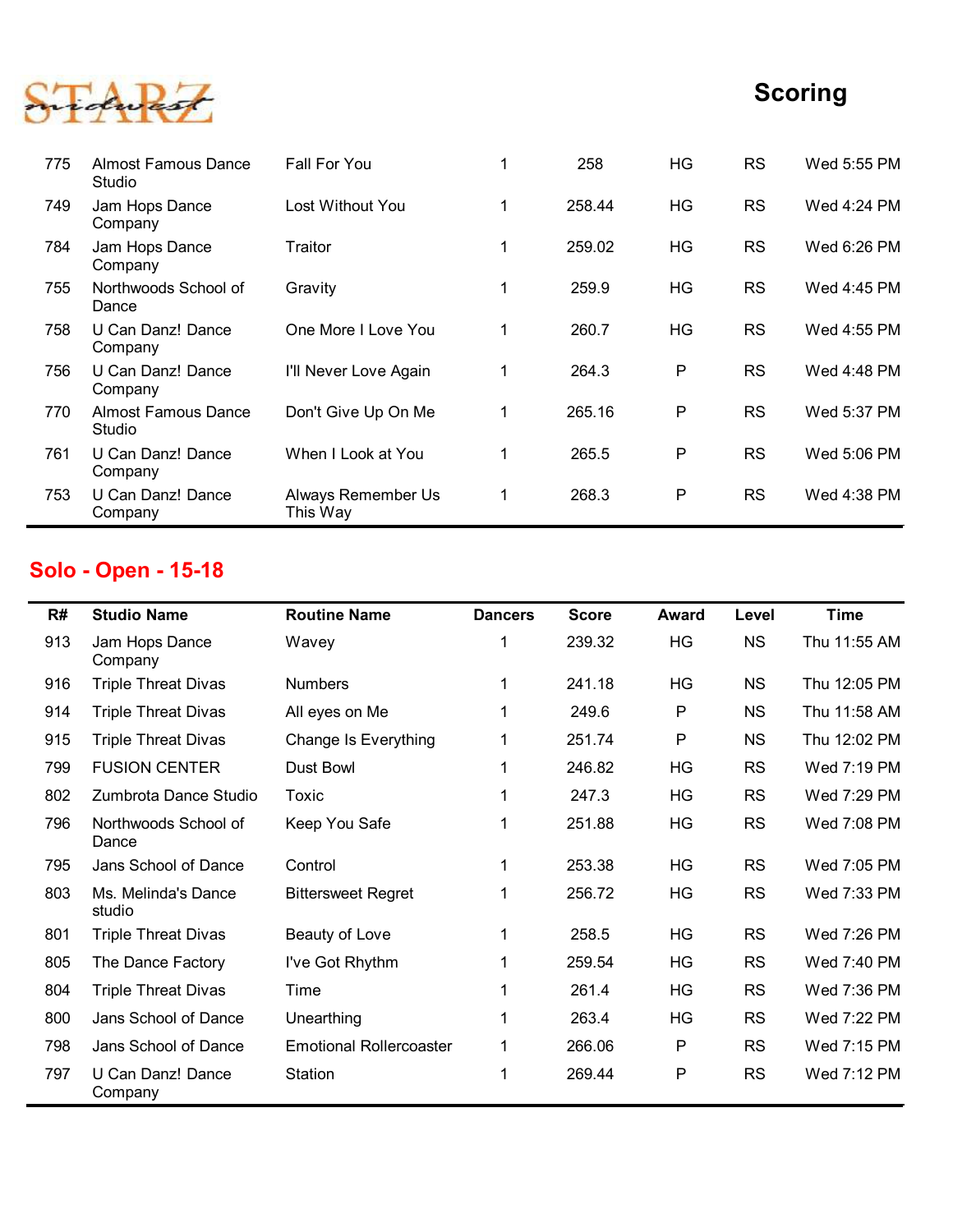

#### Solo - Pointe - 15-18

|     |                               |                        |                |                  |              |           | <b>Scoring</b> |
|-----|-------------------------------|------------------------|----------------|------------------|--------------|-----------|----------------|
|     |                               |                        |                |                  |              |           |                |
|     |                               |                        |                |                  |              |           |                |
|     | <b>Solo - Pointe - 15-18</b>  |                        |                |                  |              |           |                |
| R#  | <b>Studio Name</b>            | <b>Routine Name</b>    | <b>Dancers</b> | <b>Score</b>     | <b>Award</b> | Level     | <b>Time</b>    |
| 917 | Studio Y                      | Sky Full Of Stars      | $\mathbf{1}$   | 234.36           | HG           | <b>NS</b> | Thu 12:09 PM   |
| 806 | TheDanceSpace                 | Esmerelda              | $\mathbf{1}$   | <b>Scratched</b> |              | <b>RS</b> | Wed 7:53 PM    |
| 807 | Northwoods School of<br>Dance | Spanish Hot Chocolate  | $\mathbf{1}$   | 255.4            | HG           | <b>RS</b> | Wed 7:57 PM    |
|     | D/T - Contemporary - 12-14    |                        |                |                  |              |           |                |
| R#  | <b>Studio Name</b>            | <b>Routine Name</b>    | <b>Dancers</b> | <b>Score</b>     | <b>Award</b> | Level     | <b>Time</b>    |
| 919 | Northwoods School of<br>Dance | Madness                | $\overline{2}$ | 235.36           | HG           | <b>NS</b> | Thu 12:16 PM   |
| 921 | Dance Esteem                  | <b>Million Reasons</b> | $\overline{2}$ | 235.74           | HG           | <b>NS</b> | Thu 12:23 PM   |
|     |                               |                        | $\mathcal{P}$  | 236.8            | HG.          | <b>NS</b> | Thu 12:19 PM   |

# D/T - Contemporary - 12-14

|      |                                                     |                        |                |                  |              |           | <b>Scoring</b> |
|------|-----------------------------------------------------|------------------------|----------------|------------------|--------------|-----------|----------------|
|      | Solo - Pointe - 15-18                               |                        |                |                  |              |           |                |
| R#   | <b>Studio Name</b>                                  | <b>Routine Name</b>    | <b>Dancers</b> | <b>Score</b>     | <b>Award</b> | Level     | <b>Time</b>    |
| 917  | Studio Y                                            | Sky Full Of Stars      | 1              | 234.36           | HG           | <b>NS</b> | Thu 12:09 PM   |
| 806  | TheDanceSpace                                       | Esmerelda              | $\mathbf 1$    | <b>Scratched</b> |              | <b>RS</b> | Wed 7:53 PM    |
| 807  | Northwoods School of<br>Dance                       | Spanish Hot Chocolate  | 1              | 255.4            | HG           | <b>RS</b> | Wed 7:57 PM    |
|      | D/T - Contemporary - 12-14                          |                        |                |                  |              |           |                |
| R#   | <b>Studio Name</b>                                  | <b>Routine Name</b>    | <b>Dancers</b> | <b>Score</b>     | <b>Award</b> | Level     | <b>Time</b>    |
| 919  | Northwoods School of<br>Dance                       | Madness                | $\overline{2}$ | 235.36           | HG           | <b>NS</b> | Thu 12:16 PM   |
| 921  | Dance Esteem                                        | <b>Million Reasons</b> | $\overline{2}$ | 235.74           | <b>HG</b>    | <b>NS</b> | Thu 12:23 PM   |
| 920  | U Can Danz! Dance<br>Company                        | Sorry                  | $\overline{2}$ | 236.8            | <b>HG</b>    | <b>NS</b> | Thu 12:19 PM   |
| 923  | Studio Y                                            | <b>Without You</b>     | $\overline{2}$ | 237.28           | HG           | <b>NS</b> | Thu 12:30 PM   |
| 918  | Dance Esteem                                        | Almost Is Never Enough | 3              | 237.3            | HG           | <b>NS</b> | Thu 12:12 PM   |
| 922  | <b>Triple Threat Divas</b>                          | In our Faults          | $\overline{c}$ | 243.68           | HG           | <b>NS</b> | Thu 12:26 PM   |
|      | <b>D/T - Hip Hop - 12-14</b>                        |                        |                |                  |              |           |                |
| R#   | <b>Studio Name</b>                                  | <b>Routine Name</b>    | <b>Dancers</b> | <b>Score</b>     | <b>Award</b> | Level     | <b>Time</b>    |
| 925  | Studio Y                                            | Hollaback Girl         | $\overline{2}$ | 235.68           | HG           | <b>NS</b> | Thu 12:33 PM   |
| 1365 | Studio 20 Dance Academy Hype                        |                        | 2              | 237.6            | HG           | <b>NS</b> | Thu 12:37 PM   |
|      | D/T - Jazz - 12-14                                  |                        |                |                  |              |           |                |
| R#   | <b>Studio Name</b>                                  | <b>Routine Name</b>    | <b>Dancers</b> | <b>Score</b>     | <b>Award</b> | Level     | <b>Time</b>    |
| 928  | Zumbrota Dance Studio                               | God is a Dancer        | 2              | 233.14           | HG           | <b>NS</b> | Thu 12:47 PM   |
| 927  | Dance Esteem                                        | Come This Far          | 2              | 237.38           | HG           | <b>NS</b> | Thu 12:44 PM   |
| 926  | <b>Platinum Studios Dance</b><br>and Dagooptry Inc. | You Really Got Me      | $\overline{2}$ | 237.6            | HG           | <b>NS</b> | Thu 12:40 PM   |

## D/T - Hip Hop - 12-14

| R#   | <b>Studio Name</b>           | <b>Routine Name</b> | <b>Dancers</b> | <b>Score</b> | Award | Level     | Time         |
|------|------------------------------|---------------------|----------------|--------------|-------|-----------|--------------|
| 925  | Studio Y                     | Hollaback Girl      |                | 235.68       | ΗG    | <b>NS</b> | Thu 12:33 PM |
| 1365 | Studio 20 Dance Academy Hype |                     |                | 237.6        | ΗG    | <b>NS</b> | Thu 12:37 PM |

#### D/T - Jazz - 12-14

|      | U Can Danz! Dance<br>Company             | Sorry                  | $\overline{2}$ | 236.8        | HG           | <b>NS</b> | Thu 12:19 PM |
|------|------------------------------------------|------------------------|----------------|--------------|--------------|-----------|--------------|
| 923  | Studio Y                                 | <b>Without You</b>     | 2              | 237.28       | HG           | <b>NS</b> | Thu 12:30 PM |
| 918  | Dance Esteem                             | Almost Is Never Enough | 3              | 237.3        | HG           | <b>NS</b> | Thu 12:12 PM |
| 922  | <b>Triple Threat Divas</b>               | In our Faults          | 2              | 243.68       | HG           | <b>NS</b> | Thu 12:26 PM |
|      | <b>D/T - Hip Hop - 12-14</b>             |                        |                |              |              |           |              |
| R#   | <b>Studio Name</b>                       | <b>Routine Name</b>    | <b>Dancers</b> | <b>Score</b> | <b>Award</b> | Level     | <b>Time</b>  |
| 925  | Studio Y                                 | Hollaback Girl         | $\overline{2}$ | 235.68       | HG           | <b>NS</b> | Thu 12:33 PM |
|      |                                          |                        |                |              |              |           |              |
| 1365 | Studio 20 Dance Academy Hype             |                        | 2              | 237.6        | HG           | <b>NS</b> | Thu 12:37 PM |
| R#   | D/T - Jazz - 12-14<br><b>Studio Name</b> | <b>Routine Name</b>    | <b>Dancers</b> | <b>Score</b> | <b>Award</b> | Level     | <b>Time</b>  |
| 928  | Zumbrota Dance Studio                    | God is a Dancer        | $\overline{2}$ | 233.14       | HG           | <b>NS</b> | Thu 12:47 PM |
| 927  | Dance Esteem                             | Come This Far          | $\overline{2}$ | 237.38       | HG           | <b>NS</b> | Thu 12:44 PM |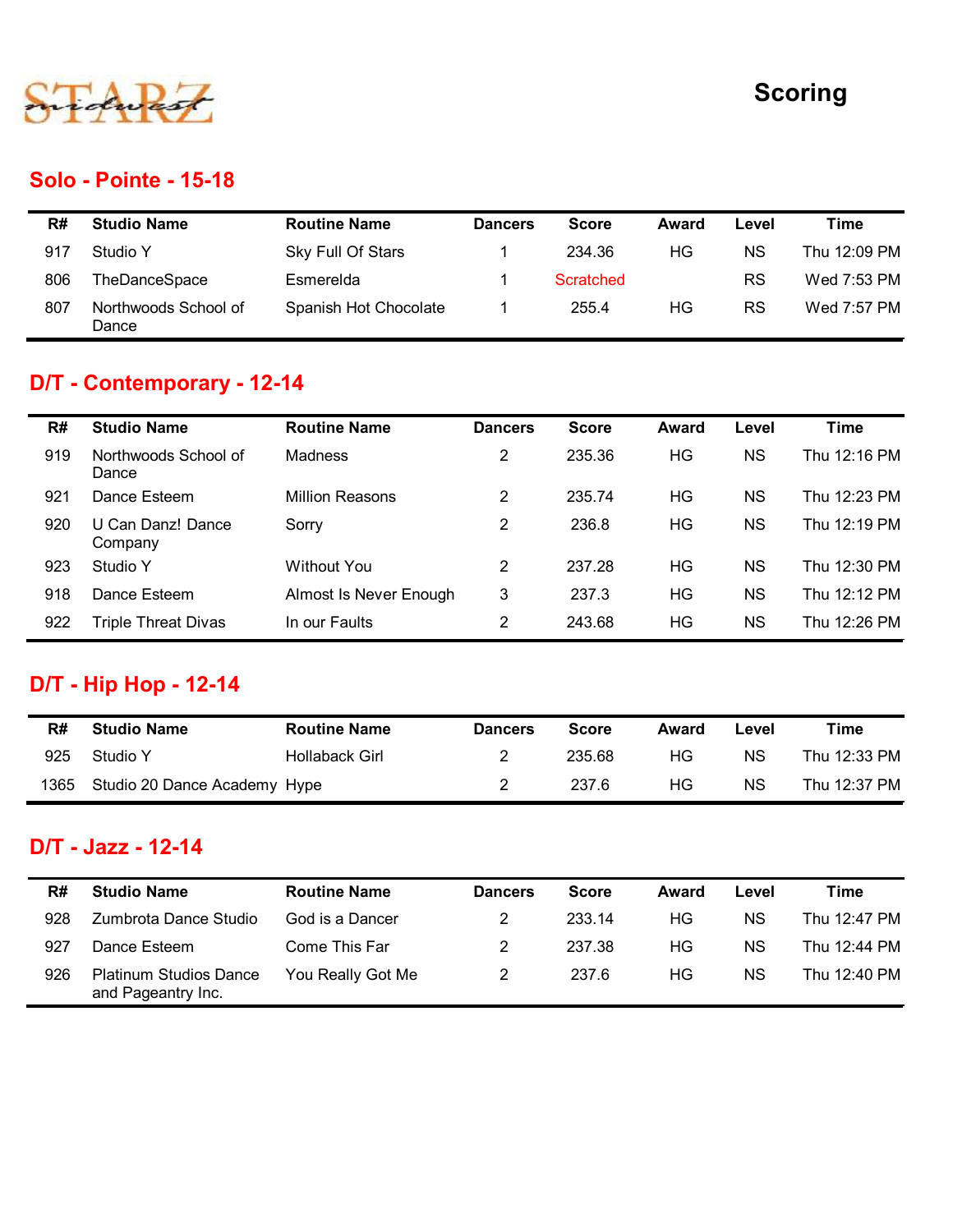

## D/T - Lyrical - 12-14

|     |                                                     |                     |                |              |              |            | <b>Scoring</b> |
|-----|-----------------------------------------------------|---------------------|----------------|--------------|--------------|------------|----------------|
|     | <b>D/T - Lyrical - 12-14</b>                        |                     |                |              |              |            |                |
| R#  | <b>Studio Name</b>                                  | <b>Routine Name</b> | <b>Dancers</b> | <b>Score</b> | <b>Award</b> | Level      | <b>Time</b>    |
| 932 | <b>LocoMotion Dance</b><br>Company                  | Forever             | $\overline{2}$ | 232.48       | HG           | <b>NS</b>  | Thu 1:01 PM    |
| 931 | Kaleidoscope Dance<br>Studio                        | Dancing in the Sky  | $\overline{2}$ | 236.66       | <b>HG</b>    | <b>NS</b>  | Thu 12:58 PM   |
| 929 | <b>Platinum Studios Dance</b><br>and Pageantry Inc. | Angels              | $\overline{2}$ | 237.16       | HG           | <b>NS</b>  | Thu 12:51 PM   |
| 930 | Northwoods School of<br>Dance                       | I Won't Give Up     | $\overline{2}$ | 239.62       | HG           | <b>NS</b>  | Thu 12:54 PM   |
|     | D/T - Musical Show - 12-14                          |                     |                |              |              |            |                |
| R#  | <b>Studio Name</b>                                  | <b>Routine Name</b> | <b>Dancers</b> | <b>Score</b> | <b>Award</b> | Level      | <b>Time</b>    |
| 933 | <b>Platinum Studios Dance</b><br>and Pageantry Inc. | Friends To The End  | $\overline{2}$ | 236.64       | HG           | ${\sf NS}$ | Thu 1:05 PM    |
|     | D/T - Open - 12-14                                  |                     |                |              |              |            |                |
|     |                                                     | <b>Routine Name</b> | <b>Dancers</b> | <b>Score</b> | Award        | Level      | <b>Time</b>    |
| R#  | <b>Studio Name</b>                                  |                     |                |              |              |            |                |
| 934 | Studio 20 Dance Academy Bird Song                   |                     | $\overline{c}$ | 234.38       | HG           | <b>NS</b>  | Thu 1:08 PM    |

#### D/T - Musical Show - 12-14

| R#  | <b>Studio Name</b>                                  | <b>Routine Name</b> | <b>Dancers</b> | Score  | Award | ∟evel | ™e          |
|-----|-----------------------------------------------------|---------------------|----------------|--------|-------|-------|-------------|
| 933 | <b>Platinum Studios Dance</b><br>and Pageantry Inc. | Friends To The End  |                | 236.64 | ΗG    | ΝS    | Thu 1:05 PM |

## D/T - Open - 12-14

| R#  | <b>Studio Name</b>                                  | <b>Routine Name</b> | <b>Dancers</b>   | <b>Score</b> | <b>Award</b> | Level     | <b>Time</b> |
|-----|-----------------------------------------------------|---------------------|------------------|--------------|--------------|-----------|-------------|
| 933 | <b>Platinum Studios Dance</b><br>and Pageantry Inc. | Friends To The End  | $\overline{2}$   | 236.64       | HG           | <b>NS</b> | Thu 1:05 PM |
|     | D/T - Open - 12-14                                  |                     |                  |              |              |           |             |
| R#  | <b>Studio Name</b>                                  | <b>Routine Name</b> | <b>Dancers</b>   | <b>Score</b> | Award        | Level     | <b>Time</b> |
| 934 | Studio 20 Dance Academy Bird Song                   |                     | $\overline{2}$   | 234.38       | HG           | <b>NS</b> | Thu 1:08 PM |
| 935 | <b>Platinum Studios Dance</b><br>and Pageantry Inc. | Darkside            | $\overline{2}$   | 238.64       | HG           | <b>NS</b> | Thu 1:12 PM |
|     | <b>D/T</b> - Hip Hop - 15-18                        |                     |                  |              |              |           |             |
| R#  | <b>Studio Name</b>                                  | <b>Routine Name</b> | <b>Dancers</b>   | <b>Score</b> | <b>Award</b> | Level     | <b>Time</b> |
| 936 | <b>New Attitudes Dance</b><br>Company               | Church              | $\boldsymbol{2}$ | 236.9        | HG           | <b>NS</b> | Thu 1:15 PM |
|     | The Dance Factory                                   | Finesse             | $\overline{2}$   | 253.56       | HG           | <b>RS</b> | Wed 9:14 PM |

## D/T - Hip Hop - 15-18

| R#  | <b>Studio Name</b>             | <b>Routine Name</b> | <b>Dancers</b> | Score  | Award | Level | Time        |
|-----|--------------------------------|---------------------|----------------|--------|-------|-------|-------------|
| 936 | New Attitudes Dance<br>Company | Church              |                | 236.9  | НG    | ΝS    | Thu 1:15 PM |
| 829 | The Dance Factory              | Finesse             |                | 253.56 | ΗG    | RS    | Wed 9:14 PM |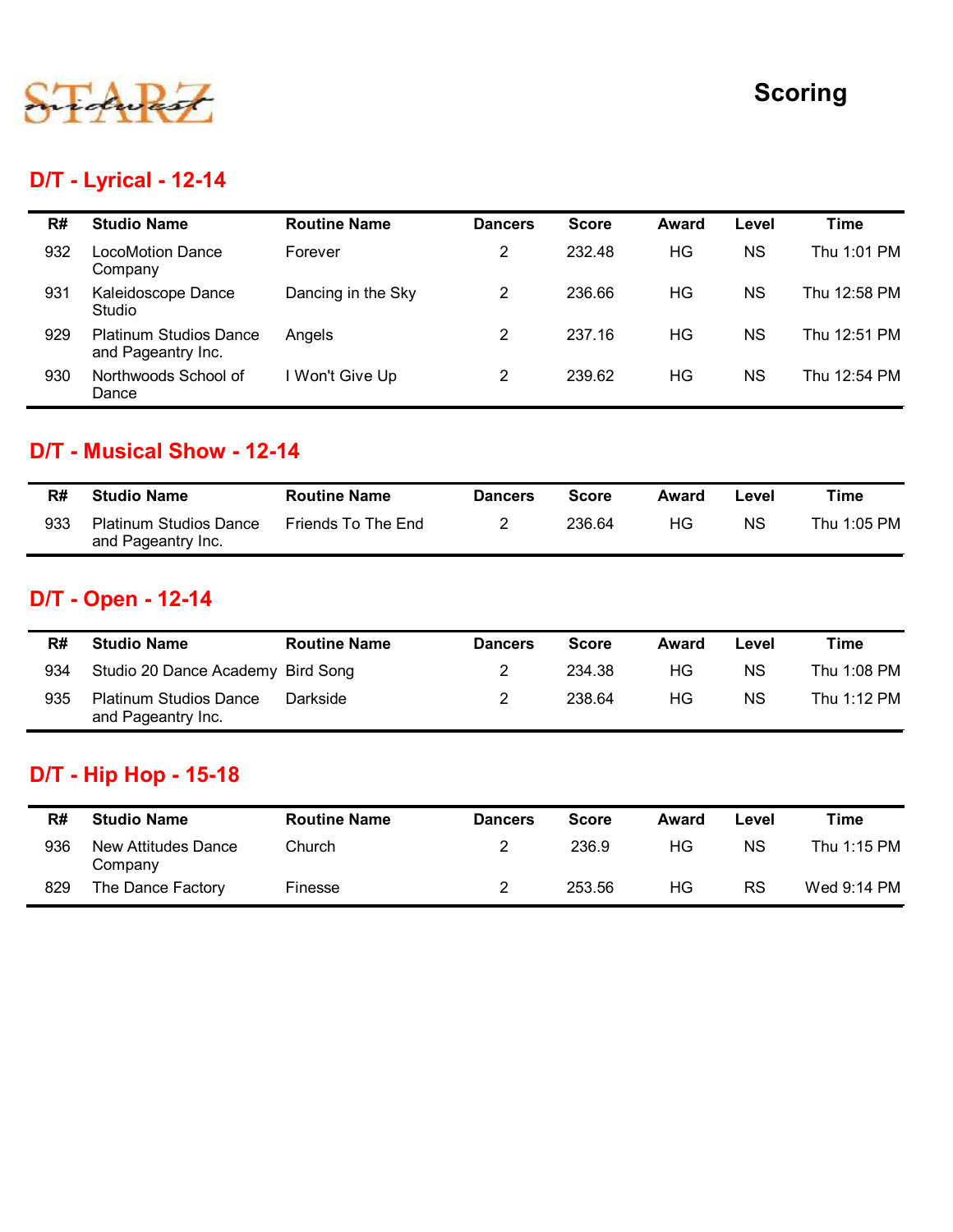

## D/T - Lyrical - 15-18

|     |                                                  |                          |                |              |              |           | <b>Scoring</b> |
|-----|--------------------------------------------------|--------------------------|----------------|--------------|--------------|-----------|----------------|
|     | <b>D/T - Lyrical - 15-18</b>                     |                          |                |              |              |           |                |
| R#  | <b>Studio Name</b>                               | <b>Routine Name</b>      | <b>Dancers</b> | <b>Score</b> | <b>Award</b> | Level     | <b>Time</b>    |
| 937 | Northwoods School of<br>Dance                    | Don't Worry About Me     | $\overline{2}$ | 242.92       | HG           | <b>NS</b> | Thu 1:19 PM    |
| 846 | <b>New Attitudes Dance</b><br>Company            | Hold Onto Me             | $\overline{2}$ | 249.7        | <b>HG</b>    | <b>RS</b> | Wed 10:13 PM   |
| 844 | Zumbrota Dance Studio                            | Till Forever Falls Apart | $\overline{2}$ | 250.9        | HG           | <b>RS</b> | Wed 10:06 PM   |
| 847 | The Dance Factory                                | <b>Battlefield</b>       | $\overline{2}$ | 251.54       | HG           | <b>RS</b> | Wed 10:17 PM   |
| 842 | Independent                                      | Imagine                  | $\overline{2}$ | 251.94       | HG           | <b>RS</b> | Wed 9:59 PM    |
| 841 | Zumbrota Dance Studio                            | Know Me Well             | $\overline{2}$ | 252.1        | HG           | <b>RS</b> | Wed 9:56 PM    |
| 845 | Dance Dynamics LLC                               | Chances                  | $\overline{2}$ | 254.82       | HG           | <b>RS</b> | Wed 10:10 PM   |
| 843 | U Can Danz! Dance<br>Company                     | Talk                     | $\overline{2}$ | 261.5        | HG           | <b>RS</b> | Wed 10:03 PM   |
| R#  | D/T - Musical Show - 15-18<br><b>Studio Name</b> | <b>Routine Name</b>      | <b>Dancers</b> | <b>Score</b> | <b>Award</b> | Level     | <b>Time</b>    |
| 938 | Northwoods School of                             | Sincerely, Me            | $\overline{2}$ | 242.36       | HG           | <b>NS</b> | Thu 1:22 PM    |
|     | Dance<br>Jam Hops Dance                          |                          |                |              |              |           |                |

#### D/T - Musical Show - 15-18

| R#  | <b>Studio Name</b>            | <b>Routine Name</b> | <b>Dancers</b> | <b>Score</b> | Award | Level     | Time         |
|-----|-------------------------------|---------------------|----------------|--------------|-------|-----------|--------------|
| 938 | Northwoods School of<br>Dance | Sincerely, Me       | 2              | 242.36       | HG    | <b>NS</b> | Thu 1:22 PM  |
| 848 | Jam Hops Dance<br>Company     | I'm A Woman         | 3              | 256.72       | ΗG    | <b>RS</b> | Wed 10:20 PM |

# Sg - Contemporary - 12-14

|           | Zumbrota Dance Studio                               | Know Me Well           | $\overline{2}$ | 252.1        | <b>HG</b>    | <b>RS</b> | Wed 9:56 PM  |
|-----------|-----------------------------------------------------|------------------------|----------------|--------------|--------------|-----------|--------------|
| 845       | Dance Dynamics LLC                                  | Chances                | $\overline{2}$ | 254.82       | HG           | <b>RS</b> | Wed 10:10 PM |
| 843       | U Can Danz! Dance<br>Company                        | Talk                   | $\overline{2}$ | 261.5        | HG           | <b>RS</b> | Wed 10:03 PM |
|           | D/T - Musical Show - 15-18                          |                        |                |              |              |           |              |
| R#        | <b>Studio Name</b>                                  | <b>Routine Name</b>    | <b>Dancers</b> | <b>Score</b> | <b>Award</b> | Level     | <b>Time</b>  |
| 938       | Northwoods School of<br>Dance                       | Sincerely, Me          | $\overline{2}$ | 242.36       | HG           | <b>NS</b> | Thu 1:22 PM  |
| 848       | Jam Hops Dance<br>Company                           | I'm A Woman            | 3              | 256.72       | HG           | <b>RS</b> | Wed 10:20 PM |
|           |                                                     |                        |                |              |              |           |              |
|           | Sg - Contemporary - 12-14<br><b>Studio Name</b>     | <b>Routine Name</b>    | <b>Dancers</b> | <b>Score</b> | <b>Award</b> | Level     | <b>Time</b>  |
| R#<br>939 | Revita Dance Studio                                 | Fly Away               | $\overline{5}$ | 235.24       | HG           | <b>NS</b> | Thu 2:36 PM  |
| 1010      | Studio 20 Dance Academy Where Do I Go From          | Here                   | 5              | 236.54       | HG           | <b>NS</b> | Thu 3:33 PM  |
| 940       | <b>Platinum Studios Dance</b><br>and Pageantry Inc. | <b>Take Tonight</b>    | 6              | 238.54       | HG           | <b>NS</b> | Thu 2:39 PM  |
| 1040      | Kaleidoscope Dance<br>Studio                        | <b>Underwater Fall</b> | $\overline{7}$ | 255.04       | HG           | <b>RS</b> | Fri 11:25 AM |
| 1011      | U Can Danz! Dance<br>Company                        | Sort Of                | 5              | 256.84       | HG           | <b>RS</b> | Fri 9:14 AM  |
| 1015      | <b>Triple Threat Divas</b>                          | The Ties That Bind Us  | 8              | 260.34       | <b>HG</b>    | <b>RS</b> | Fri 9:32 AM  |
| 1014      | All That Dance Inc                                  | Hide & Seek            | 6              | 265.24       | P            | <b>RS</b> | Fri 9:28 AM  |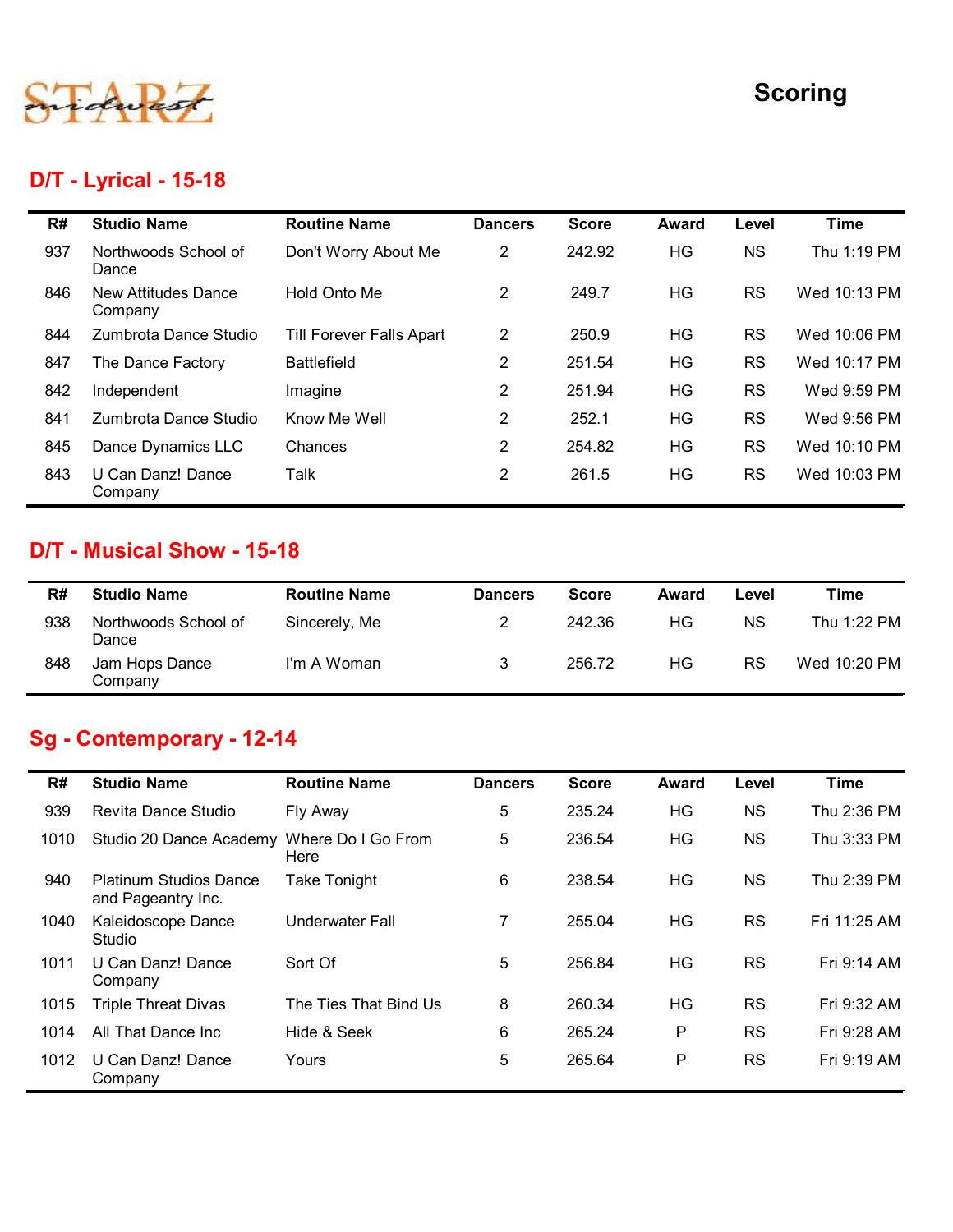

# Sg - Jazz - 12-14

|      |                                                     |                             |                 |              |              |           | <b>Scoring</b> |
|------|-----------------------------------------------------|-----------------------------|-----------------|--------------|--------------|-----------|----------------|
|      | Sg - Jazz - 12-14                                   |                             |                 |              |              |           |                |
| R#   | <b>Studio Name</b>                                  | <b>Routine Name</b>         | <b>Dancers</b>  | <b>Score</b> | <b>Award</b> | Level     | <b>Time</b>    |
| 941  | Studio 20 Dance Academy Centuries                   |                             | 6               | 232.36       | HG           | <b>NS</b> | Thu 2:44 PM    |
| 943  | <b>Platinum Studios Dance</b><br>and Pageantry Inc. | I Will Survive              | 5               | 235.02       | HG           | <b>NS</b> | Thu 2:57 PM    |
| 942  | <b>Platinum Studios Dance</b><br>and Pageantry Inc. | Feel Like A Woman           | 6               | 236.84       | HG           | <b>NS</b> | Thu 2:48 PM    |
| 944  | Sole Expressions Dance<br>Studio                    | Hustle                      | 5               | 237.16       | HG           | <b>NS</b> | Thu 3:02 PM    |
| 1026 | Studio 20 Dance Academy Old Time Jailhouse Rock     | & Roll                      | 4               | 237.48       | HG           | <b>NS</b> | Thu 2:53 PM    |
| 1037 | <b>New Attitudes Dance</b><br>Company               | Kill The Lights             | 5               | 249.16       | HG           | <b>RS</b> | Fri 11:11 AM   |
| 1036 | <b>New Attitudes Dance</b><br>Company               | Fabulous                    | 5               | 249.22       | HG           | <b>RS</b> | Fri 11:07 AM   |
| 1035 | Spotlight Dance Academy                             | Lady Lipa                   | 8               | 251.66       | HG           | <b>RS</b> | Fri 11:02 AM   |
| 1030 | Kaleidoscope Dance<br>Studio                        | Call Me Cruella             | 8               | 253.86       | HG           | <b>RS</b> | Fri 10:40 AM   |
| 1027 | dance endeavors                                     | Gucci Store                 | 9               | 253.98       | HG           | <b>RS</b> | Fri 10:26 AM   |
| 1029 | Kaleidoscope Dance<br>Studio                        | <b>That Girl</b>            | $\mathbf{7}$    | 256.3        | HG           | <b>RS</b> | Fri 10:35 AM   |
| 1033 | Dance Dynamics LLC                                  | Your Love                   | 4               | 257.04       | HG           | <b>RS</b> | Fri 10:53 AM   |
| 1032 | Dance Esteem                                        | She Knows How To Love<br>Me | 8               | 257.38       | HG           | <b>RS</b> | Fri 10:49 AM   |
| 1038 | <b>Triple Threat Divas</b>                          | <b>Purple Hats</b>          | 5               | 257.44       | HG           | <b>RS</b> | Fri 11:16 AM   |
| 1031 | <b>Almost Famous Dance</b><br>Studio                | Mama Knows Best             | 8               | 264.28       | P            | <b>RS</b> | Fri 10:44 AM   |
| 1028 | U Can Danz! Dance<br>Company                        | Rolling in the Deep         | $5\phantom{.0}$ | 264.36       | $\sf P$      | RS        | Fri 10:31 AM   |
| 1034 | Ms. Melinda's Dance<br>studio                       | Legs                        | 8               | 264.38       | P            | RS        | Fri 10:58 AM   |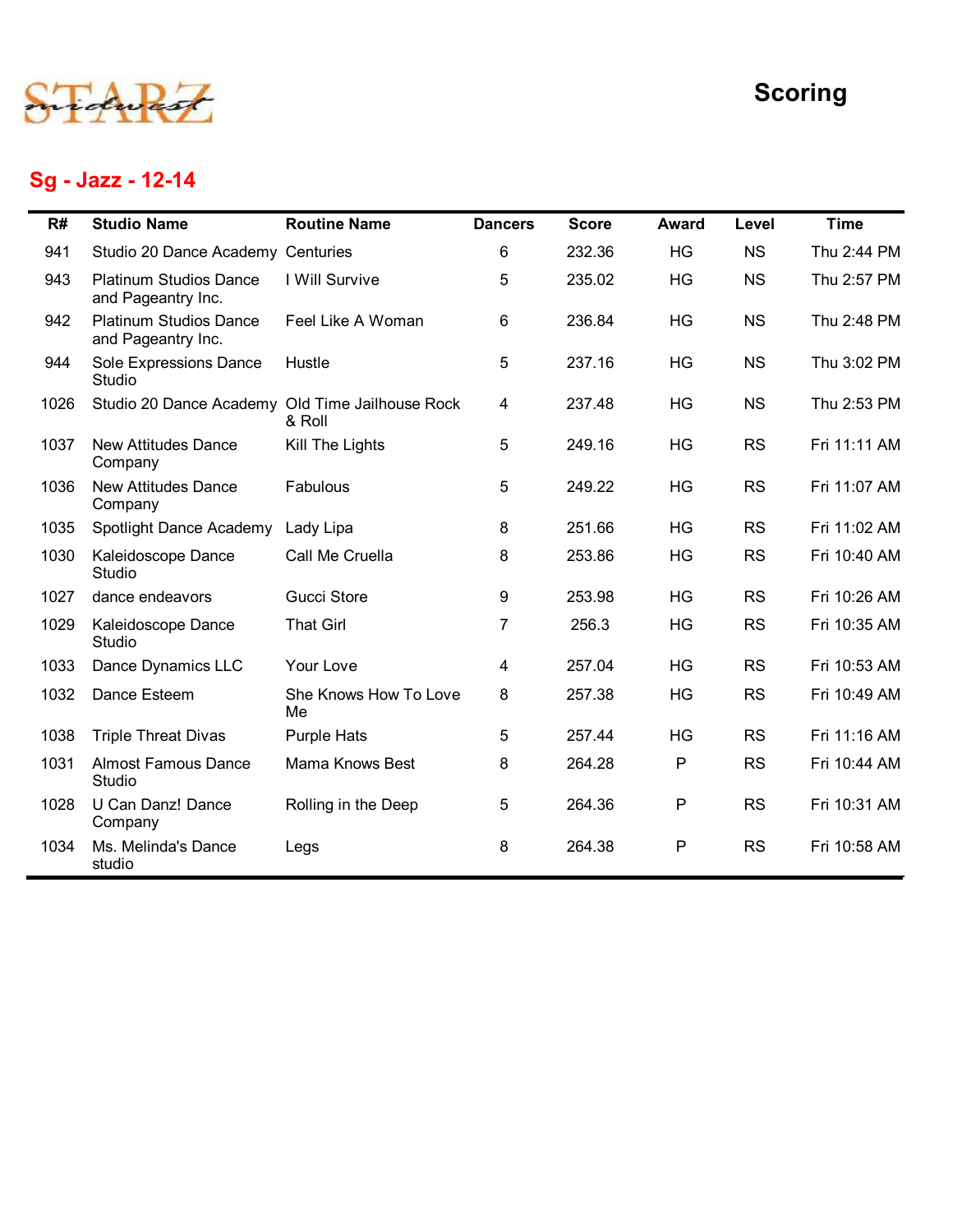

# Sg - Lyrical - 12-14

|      |                                                     |                         |                |              |              |           | <b>Scoring</b> |
|------|-----------------------------------------------------|-------------------------|----------------|--------------|--------------|-----------|----------------|
|      | <b>Sg - Lyrical - 12-14</b>                         |                         |                |              |              |           |                |
| R#   | <b>Studio Name</b>                                  | <b>Routine Name</b>     | <b>Dancers</b> | <b>Score</b> | <b>Award</b> | Level     | <b>Time</b>    |
| 946  | Lake Effect Dance                                   | <b>Better Days</b>      | 6              | 233.3        | HG           | <b>NS</b> | Thu 3:11 PM    |
| 1045 | Lake Effect Dance                                   | <b>Black and Gold</b>   | 6              | 233.68       | HG           | <b>NS</b> | Thu 3:40 PM    |
| 945  | Studio 20 Dance Academy Bigger Than Love            |                         | 6              | 234.46       | HG           | <b>NS</b> | Thu 3:06 PM    |
| 947  | Sole Expressions Dance<br>Studio                    | Human                   | 5              | 236.54       | HG           | <b>NS</b> | Thu 3:15 PM    |
| 1043 | Phoenix Dance Company                               | <b>Head Above Water</b> | 5              | 249.28       | HG           | <b>RS</b> | Fri 11:38 AM   |
| 1047 | <b>New Attitudes Dance</b><br>Company               | Glitter in the Air      | 6              | 251.12       | HG           | <b>RS</b> | Fri 11:56 AM   |
| 1039 | dance endeavors                                     | You and I               | 9              | 253.66       | HG           | <b>RS</b> | Fri 11:20 AM   |
| 1041 | Kaleidoscope Dance<br>Studio                        | I Will Wait             | 8              | 256.1        | HG           | <b>RS</b> | Fri 11:29 AM   |
| 1042 | Jam Hops Dance<br>Company                           | Everything I Need       | 5              | 256.46       | HG           | RS        | Fri 11:34 AM   |
| 1013 | Kaleidoscope Dance<br>Studio                        | Feather on the Clyde    | $\overline{7}$ | 256.7        | HG           | <b>RS</b> | Fri 9:23 AM    |
| 1046 | Ms. Melinda's Dance<br>studio                       | Sweet Child of Mine     | 8              | 259.38       | HG           | <b>RS</b> | Fri 11:52 AM   |
| 998  | Ms. Melinda's Dance<br>studio                       | <b>Growing Pains</b>    | 8              | 260.88       | HG           | <b>RS</b> | Fri 9:24 AM    |
| 1044 | <b>Almost Famous Dance</b><br>Studio                | Wind Beneath My Wings   | 8              | 265.68       | P            | <b>RS</b> | Fri 11:43 AM   |
|      | Sg - Open - 12-14                                   |                         |                |              |              |           |                |
| R#   | <b>Studio Name</b>                                  | <b>Routine Name</b>     | <b>Dancers</b> | <b>Score</b> | <b>Award</b> | Level     | <b>Time</b>    |
| 949  | <b>LocoMotion Dance</b><br>Company                  | Be Alive                | 5              | 235          | HG           | <b>NS</b> | Thu 3:29 PM    |
| 948  | <b>Platinum Studios Dance</b><br>and Pageantry Inc. | Toxic                   | 6              | 235.24       | HG           | <b>NS</b> | Thu 3:24 PM    |
| 1052 | <b>Phoenix Dance Company</b>                        | What A Man              | 5              | 250.22       | HG           | <b>RS</b> | Fri 12:19 PM   |
|      | <b>Triple Threat Divas</b>                          | <b>Unsung Hereos</b>    | 4              | 258.36       | HG           | <b>RS</b> | Fri 12:28 PM   |
| 1054 |                                                     |                         |                |              |              | <b>RS</b> |                |

# Sg - Open - 12-14

| 1042 | Jam Hops Dance<br>Company                           | Everything I Need     | 5              | 256.46       | HG           | <b>RS</b> | Fri 11:34 AM |
|------|-----------------------------------------------------|-----------------------|----------------|--------------|--------------|-----------|--------------|
| 1013 | Kaleidoscope Dance<br>Studio                        | Feather on the Clyde  | $\overline{7}$ | 256.7        | HG           | <b>RS</b> | Fri 9:23 AM  |
| 1046 | Ms. Melinda's Dance<br>studio                       | Sweet Child of Mine   | 8              | 259.38       | HG           | <b>RS</b> | Fri 11:52 AM |
| 998  | Ms. Melinda's Dance<br>studio                       | <b>Growing Pains</b>  | 8              | 260.88       | HG           | <b>RS</b> | Fri 9:24 AM  |
| 1044 | Almost Famous Dance<br>Studio                       | Wind Beneath My Wings | 8              | 265.68       | P            | <b>RS</b> | Fri 11:43 AM |
|      | <b>Sg - Open - 12-14</b>                            |                       |                |              |              |           |              |
|      |                                                     |                       |                |              |              |           |              |
| R#   | <b>Studio Name</b>                                  | <b>Routine Name</b>   | <b>Dancers</b> | <b>Score</b> | <b>Award</b> | Level     | <b>Time</b>  |
| 949  |                                                     |                       |                |              |              |           |              |
|      | <b>LocoMotion Dance</b><br>Company                  | Be Alive              | 5              | 235          | HG           | <b>NS</b> | Thu 3:29 PM  |
| 948  | <b>Platinum Studios Dance</b><br>and Pageantry Inc. | Toxic                 | $\,6\,$        | 235.24       | HG           | <b>NS</b> | Thu 3:24 PM  |
| 1052 | Phoenix Dance Company                               | What A Man            | $\sqrt{5}$     | 250.22       | HG           | <b>RS</b> | Fri 12:19 PM |
| 1054 | <b>Triple Threat Divas</b>                          | <b>Unsung Hereos</b>  | $\overline{4}$ | 258.36       | HG           | <b>RS</b> | Fri 12:28 PM |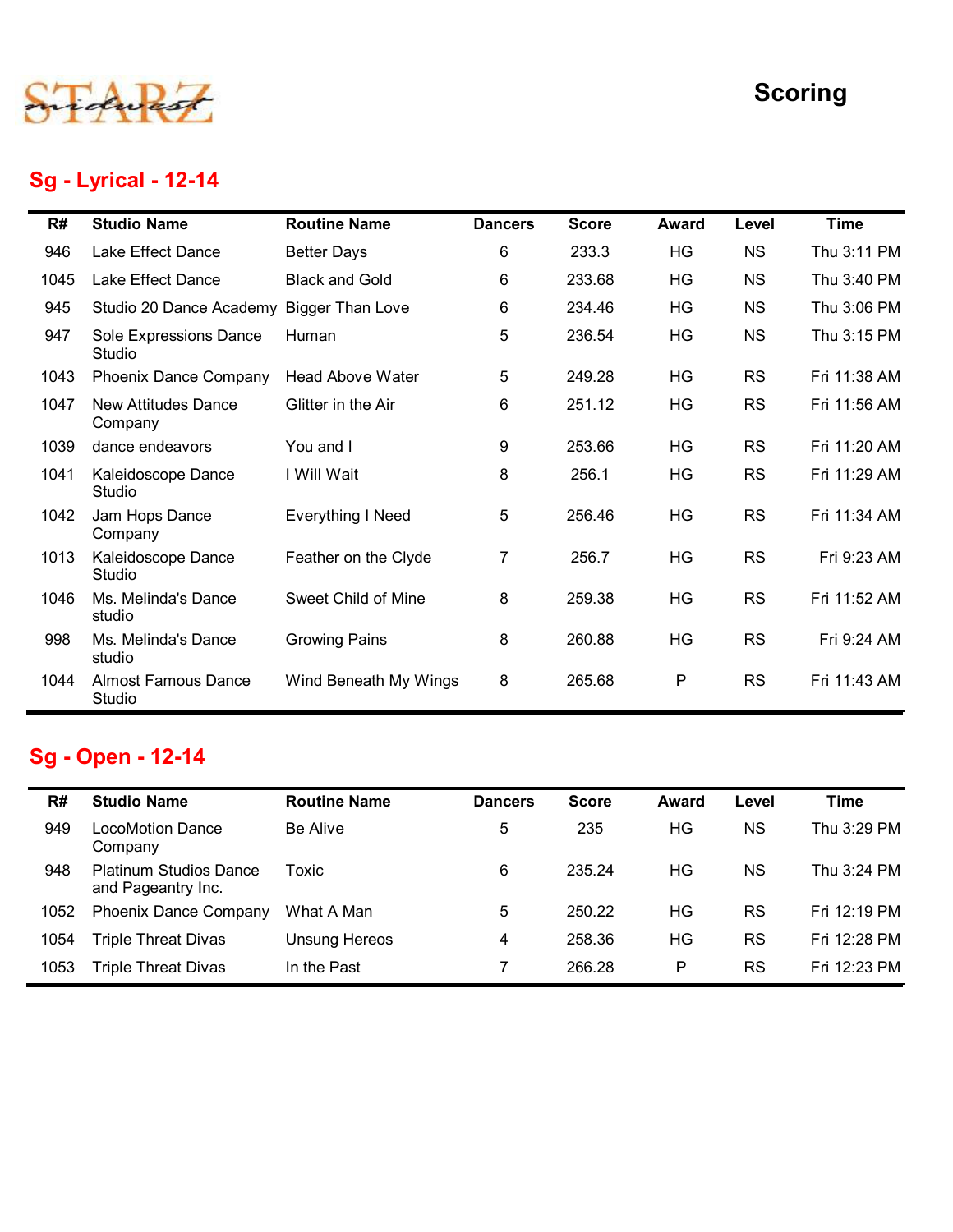

## Lg - Contemporary - 15-18

|     |                                  |                       |                |              |              |           | <b>Scoring</b> |
|-----|----------------------------------|-----------------------|----------------|--------------|--------------|-----------|----------------|
|     |                                  |                       |                |              |              |           |                |
|     |                                  |                       |                |              |              |           |                |
|     | Lg - Contemporary - 15-18        |                       |                |              |              |           |                |
| R#  | <b>Studio Name</b>               | <b>Routine Name</b>   | <b>Dancers</b> | <b>Score</b> | <b>Award</b> | Level     | <b>Time</b>    |
| 951 | Kaleidoscope Dance<br>Studio     | Writer in the Dark    | 15             | 263.64       | HG           | <b>RS</b> | Thu 3:42 PM    |
| 953 | Jam Hops Dance<br>Company        | <b>Big Light</b>      | 16             | 265.98       | $\sf P$      | <b>RS</b> | Thu 3:51 PM    |
| 954 | U Can Danz! Dance<br>Company     | I Ran So Far Away     | 10             | 267.16       | $\mathsf{P}$ | <b>RS</b> | Thu 3:56 PM    |
| 952 | Jans School of Dance             | Listen to Your Heart  | 17             | 267.48       | $\mathsf P$  | <b>RS</b> | Thu 3:47 PM    |
|     | <b>Sg - Contemporary - 15-18</b> |                       |                |              |              |           |                |
| R#  | <b>Studio Name</b>               | <b>Routine Name</b>   | <b>Dancers</b> | <b>Score</b> | Award        | Level     | <b>Time</b>    |
| 959 | New Attitudes Dance<br>Company   | <b>Speeding Cars</b>  | 8              | 247.22       | HG           | <b>RS</b> | Thu 4:18 PM    |
| 955 | Revita Dance Studio              | <b>Beautiful Life</b> | 5              | 247.84       | <b>HG</b>    | <b>RS</b> | Thu 4:00 PM    |
|     | Dance and Music                  | You Are Needed        | $\overline{7}$ | 247.94       | <b>HG</b>    | <b>RS</b> | Thu 4:27 PM    |

## Sg - Contemporary - 15-18

| R#  | <b>Studio Name</b>                              | <b>Routine Name</b>   | <b>Dancers</b> | <b>Score</b> | <b>Award</b> | Level     | <b>Time</b> |
|-----|-------------------------------------------------|-----------------------|----------------|--------------|--------------|-----------|-------------|
| 951 | Kaleidoscope Dance<br>Studio                    | Writer in the Dark    | 15             | 263.64       | HG           | <b>RS</b> | Thu 3:42 PM |
| 953 | Jam Hops Dance<br>Company                       | <b>Big Light</b>      | 16             | 265.98       | P            | <b>RS</b> | Thu 3:51 PM |
| 954 | U Can Danz! Dance<br>Company                    | I Ran So Far Away     | 10             | 267.16       | P            | <b>RS</b> | Thu 3:56 PM |
| 952 | Jans School of Dance                            | Listen to Your Heart  | 17             | 267.48       | P            | RS        | Thu 3:47 PM |
| R#  | Sg - Contemporary - 15-18<br><b>Studio Name</b> | <b>Routine Name</b>   | <b>Dancers</b> | <b>Score</b> | <b>Award</b> | Level     | <b>Time</b> |
| 959 | <b>New Attitudes Dance</b><br>Company           | <b>Speeding Cars</b>  | 8              | 247.22       | HG           | <b>RS</b> | Thu 4:18 PM |
| 955 | Revita Dance Studio                             | <b>Beautiful Life</b> | 5              | 247.84       | HG           | <b>RS</b> | Thu 4:00 PM |
| 961 | Dance and Music<br>Academy                      | You Are Needed        | $\overline{7}$ | 247.94       | HG           | <b>RS</b> | Thu 4:27 PM |
| 957 | <b>Phoenix Dance Company</b>                    | Suit and Jacket       | 8              | 249.02       | HG           | <b>RS</b> | Thu 4:09 PM |
| 958 | Ms. Melinda's Dance<br>studio                   | <b>Sweet Silence</b>  | 9              | 256.18       | HG           | RS        | Thu 4:14 PM |
| 960 | <b>FUSION CENTER</b>                            | Gale Song             | 5              | 257.14       | HG           | <b>RS</b> | Thu 4:23 PM |
| 956 | Northwoods School of<br>Dance                   | Hurricane             | 9              | 259.16       | HG           | <b>RS</b> | Thu 4:05 PM |
| 950 | Dance and Music<br>Academy                      | Korean Dogwood        | 8              | 263.6        | HG           | <b>RS</b> | Thu 3:38 PM |
|     | <sub>-</sub> g - Hip Hop - 15-18                |                       |                |              |              |           |             |
| R#  | <b>Studio Name</b>                              | <b>Routine Name</b>   | <b>Dancers</b> | <b>Score</b> | Award        | Level     | <b>Time</b> |
| 963 | <b>Phoenix Dance Company</b>                    | <b>Tick Tick Boom</b> | 13             | 252.84       | HG           | <b>RS</b> | Thu 4:36 PM |
| 964 | The Dance Factory                               | Money                 | 10             | 254.76       | HG           | <b>RS</b> | Thu 4:41 PM |
| 962 | Jam Hops Dance<br>Company                       | Swish                 | 14             | 265.1        | ${\sf P}$    | <b>RS</b> | Thu 4:32 PM |

#### Lg - Hip Hop - 15-18

| R#  | <b>Studio Name</b>           | <b>Routine Name</b> | <b>Dancers</b> | <b>Score</b> | Award | Level     | Time        |
|-----|------------------------------|---------------------|----------------|--------------|-------|-----------|-------------|
| 963 | <b>Phoenix Dance Company</b> | Tick Tick Boom      | 13             | 252.84       | ΗG    | <b>RS</b> | Thu 4:36 PM |
| 964 | The Dance Factory            | Money               | 10             | 254.76       | ΗG    | <b>RS</b> | Thu 4:41 PM |
| 962 | Jam Hops Dance<br>Company    | Swish               | 14             | 265.1        | P     | <b>RS</b> | Thu 4:32 PM |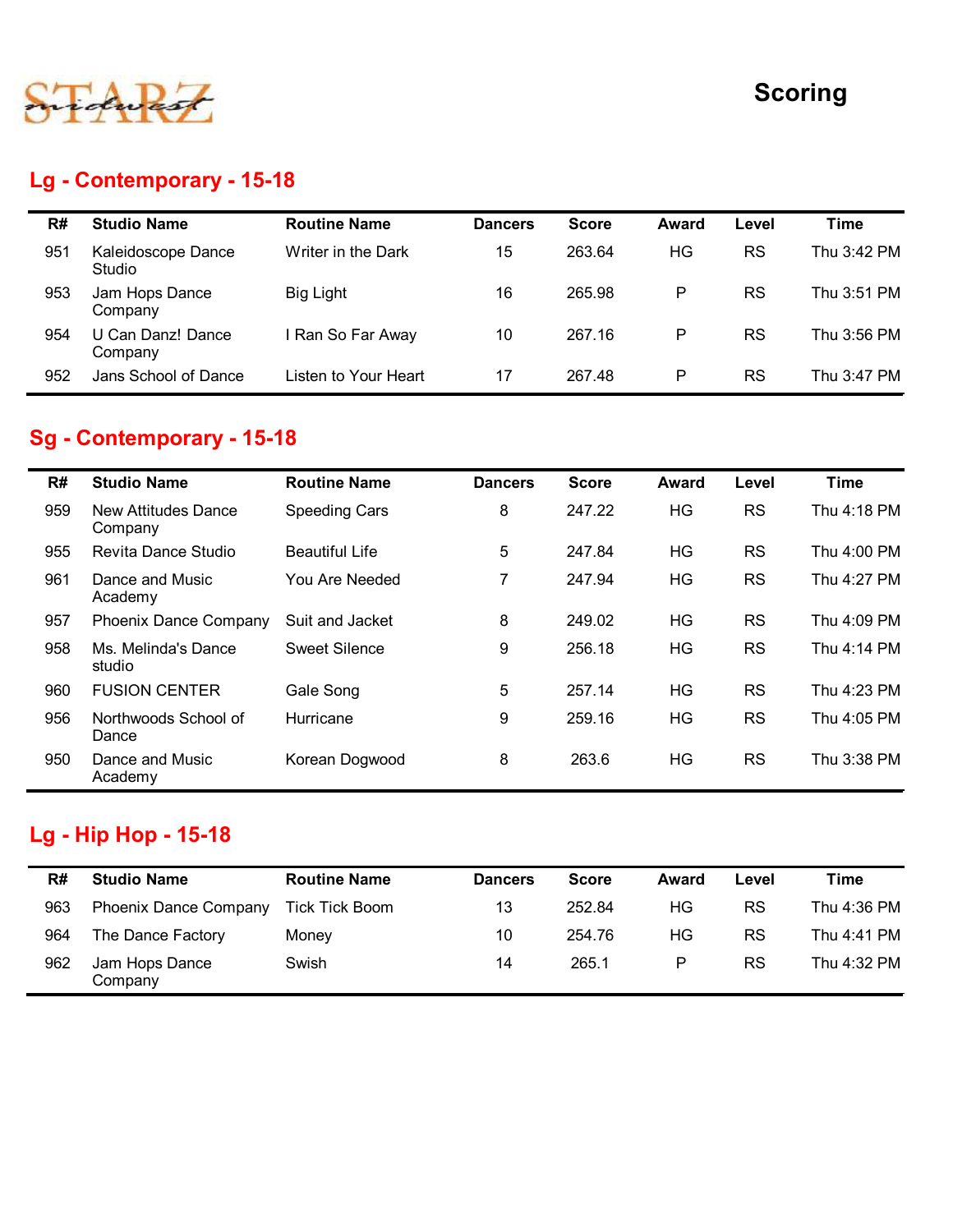

## Sg - Hip Hop - 15-18

|     |                                      |                      |                |              |              |           | <b>Scoring</b> |
|-----|--------------------------------------|----------------------|----------------|--------------|--------------|-----------|----------------|
|     | <b>Sg - Hip Hop - 15-18</b>          |                      |                |              |              |           |                |
| R#  | <b>Studio Name</b>                   | <b>Routine Name</b>  | <b>Dancers</b> | <b>Score</b> | <b>Award</b> | Level     | <b>Time</b>    |
| 971 | New Attitudes Dance<br>Company       | Rhianna Remix        | 5              | 250.04       | HG           | <b>RS</b> | Thu 5:12 PM    |
| 967 | Northwoods School of<br>Dance        | Freaks               | $\overline{4}$ | 252.68       | HG           | <b>RS</b> | Thu 4:54 PM    |
| 968 | Arena Dance Academy                  | Latin                | $\overline{7}$ | 255.66       | <b>HG</b>    | <b>RS</b> | Thu 4:59 PM    |
| 965 | <b>FUSION CENTER</b>                 | Plain Jane           | 4              | 256.28       | HG           | <b>RS</b> | Thu 4:45 PM    |
| 969 | Ms. Melinda's Dance<br>studio        | Party                | $\overline{7}$ | 258.1        | HG           | <b>RS</b> | Thu 5:03 PM    |
| 966 | Dance and Music<br>Academy           | Run It               | $\overline{7}$ | 259.06       | HG           | <b>RS</b> | Thu 4:50 PM    |
| 970 | Spotlight Dance Academy Two Quarters |                      | 5              | 261.22       | HG           | <b>RS</b> | Thu 5:08 PM    |
|     | Lg - Jazz - 15-18                    |                      |                |              |              |           |                |
|     |                                      |                      |                |              |              |           |                |
| R#  | <b>Studio Name</b>                   | <b>Routine Name</b>  | <b>Dancers</b> | <b>Score</b> | <b>Award</b> | Level     | <b>Time</b>    |
| 974 | <b>Phoenix Dance Company</b>         | <b>Growing Horns</b> | 10             | 249.92       | HG           | <b>RS</b> | Thu 5:36 PM    |
| 976 | The Dance Factory                    | Work                 | 13             | 256.34       | HG           | <b>RS</b> | Thu 5:45 PM    |
| 972 | Kaleidoscope Dance<br>Studio         | Work                 | 15             | 260.32       | HG           | <b>RS</b> | Thu 5:27 PM    |
| 973 | Jam Hops Dance<br>Company            | Friday               | 16             | 260.5        | HG           | <b>RS</b> | Thu 5:31 PM    |
| 975 | <b>Almost Famous Dance</b>           | Done For Me Lately   | 12             | 264.02       | P            | <b>RS</b> | Thu 5:40 PM    |

## Lg - Jazz - 15-18

|     | Dance                                |                      |                 |              |              |           |             |
|-----|--------------------------------------|----------------------|-----------------|--------------|--------------|-----------|-------------|
| 968 | Arena Dance Academy                  | Latin                | $\overline{7}$  | 255.66       | HG           | <b>RS</b> | Thu 4:59 PM |
| 965 | <b>FUSION CENTER</b>                 | Plain Jane           | 4               | 256.28       | HG           | <b>RS</b> | Thu 4:45 PM |
| 969 | Ms. Melinda's Dance<br>studio        | Party                | $\overline{7}$  | 258.1        | HG           | <b>RS</b> | Thu 5:03 PM |
| 966 | Dance and Music<br>Academy           | Run It               | $\overline{7}$  | 259.06       | HG           | <b>RS</b> | Thu 4:50 PM |
| 970 | Spotlight Dance Academy Two Quarters |                      | $5\phantom{.0}$ | 261.22       | HG           | <b>RS</b> | Thu 5:08 PM |
|     | Lg - Jazz - 15-18                    |                      |                 |              |              |           |             |
|     |                                      |                      |                 |              |              |           |             |
| R#  | <b>Studio Name</b>                   | <b>Routine Name</b>  | <b>Dancers</b>  | <b>Score</b> | <b>Award</b> | Level     | <b>Time</b> |
| 974 | Phoenix Dance Company                | <b>Growing Horns</b> | 10              | 249.92       | HG           | <b>RS</b> | Thu 5:36 PM |
| 976 | The Dance Factory                    | Work                 | 13              | 256.34       | HG           | <b>RS</b> | Thu 5:45 PM |
| 972 | Kaleidoscope Dance<br>Studio         | Work                 | 15              | 260.32       | HG           | <b>RS</b> | Thu 5:27 PM |
| 973 | Jam Hops Dance<br>Company            | Friday               | 16              | 260.5        | HG           | <b>RS</b> | Thu 5:31 PM |
| 975 | <b>Almost Famous Dance</b><br>Studio | Done For Me Lately   | 12              | 264.02       | $\mathsf P$  | <b>RS</b> | Thu 5:40 PM |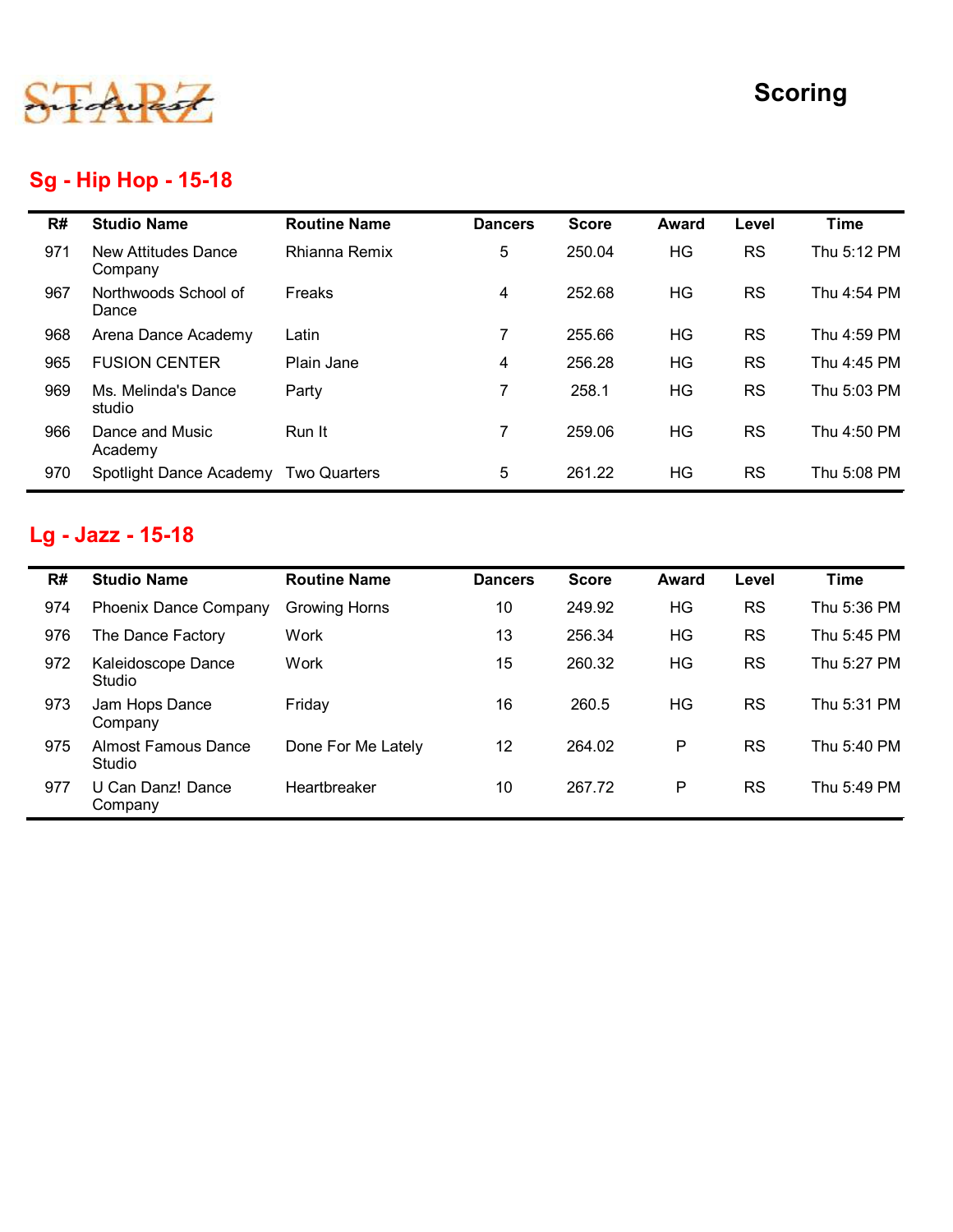

# Sg - Jazz - 15-18

|     |                               |                               |                |              |              |           | <b>Scoring</b> |
|-----|-------------------------------|-------------------------------|----------------|--------------|--------------|-----------|----------------|
|     | Sg - Jazz - 15-18             |                               |                |              |              |           |                |
| R#  | <b>Studio Name</b>            | <b>Routine Name</b>           | <b>Dancers</b> | <b>Score</b> | <b>Award</b> | Level     | <b>Time</b>    |
| 985 | Studio Y                      | <b>Get Happy</b>              | 4              | 249.54       | HG           | <b>RS</b> | Thu 6:25 PM    |
| 981 | Lake Effect Dance             | <b>Opposites Attract</b>      | 4              | 250.12       | HG           | <b>RS</b> | Thu 6:07 PM    |
| 980 | Arena Dance Academy           | Feedback                      | $\overline{7}$ | 250.92       | HG           | <b>RS</b> | Thu 6:03 PM    |
| 983 | Zumbrota Dance Studio         | Alors on Danse                | 4              | 251.18       | HG           | <b>RS</b> | Thu 6:16 PM    |
| 984 | Ms. Melinda's Dance<br>studio | Grown Women                   | 9              | 253.36       | HG           | <b>RS</b> | Thu 6:21 PM    |
| 978 | Jans School of Dance          | Fabulous                      | 9              | 257.52       | HG           | <b>RS</b> | Thu 5:54 PM    |
| 982 | <b>FUSION CENTER</b>          | Nails, Hair, Hips, Heels      | 5              | 260.36       | HG           | <b>RS</b> | Thu 6:12 PM    |
| 979 | U Can Danz! Dance<br>Company  | Miss Jackson                  | 6              | 269.32       | P            | <b>RS</b> | Thu 5:58 PM    |
|     | <b>Lg - Pointe - 15-18</b>    |                               |                |              |              |           |                |
| R#  | <b>Studio Name</b>            | <b>Routine Name</b>           | <b>Dancers</b> | <b>Score</b> | <b>Award</b> | Level     | <b>Time</b>    |
| 986 | Jam Hops Dance<br>Company     | Valse de Flamants             | 17             | 248.62       | HG           | RS        | Thu 6:30 PM    |
|     | <b>Lg - Lyrical - 15-18</b>   |                               |                |              |              |           |                |
| R#  | <b>Studio Name</b>            | <b>Routine Name</b>           | <b>Dancers</b> | <b>Score</b> | <b>Award</b> | Level     | <b>Time</b>    |
| 988 | Jans School of Dance          | The Face                      | 10             | 254.14       | HG           | <b>RS</b> | Thu 6:39 PM    |
| 987 | Kaleidoscope Dance<br>Studio  | Can't Help Falling in<br>Love | 15             | 256.58       | HG           | <b>RS</b> | Thu 6:34 PM    |
| 990 | The Dance Factory             | Saturn                        | 14             | 256.82       | HG           | <b>RS</b> | Thu 6:48 PM    |

# Lg - Pointe - 15-18

| R#  | <b>Studio Name</b>        | <b>Routine Name</b> | <b>Dancers</b> | <b>Score</b> | Award | _evel     | ™e          |
|-----|---------------------------|---------------------|----------------|--------------|-------|-----------|-------------|
| 986 | Jam Hops Dance<br>Company | Valse de Flamants   | 17             | 248.62       | ΗG    | <b>RS</b> | Thu 6:30 PM |

# Lg - Lyrical - 15-18

| 984 | Ms. Melinda's Dance<br>studio              | Grown Women                   | 9              | 253.36       | HG      | <b>RS</b> | Thu 6:21 PM |
|-----|--------------------------------------------|-------------------------------|----------------|--------------|---------|-----------|-------------|
| 978 | Jans School of Dance                       | Fabulous                      | 9              | 257.52       | HG      | <b>RS</b> | Thu 5:54 PM |
| 982 | <b>FUSION CENTER</b>                       | Nails, Hair, Hips, Heels      | 5              | 260.36       | HG      | <b>RS</b> | Thu 6:12 PM |
| 979 | U Can Danz! Dance<br>Company               | Miss Jackson                  | 6              | 269.32       | $\sf P$ | <b>RS</b> | Thu 5:58 PM |
|     | Lg - Pointe - 15-18                        |                               |                |              |         |           |             |
| R#  | <b>Studio Name</b>                         | <b>Routine Name</b>           | <b>Dancers</b> | <b>Score</b> | Award   | Level     | <b>Time</b> |
|     |                                            |                               |                |              |         |           |             |
| 986 | Jam Hops Dance<br>Company                  | Valse de Flamants             | 17             | 248.62       | HG      | <b>RS</b> | Thu 6:30 PM |
| R#  | Lg - Lyrical - 15-18<br><b>Studio Name</b> | <b>Routine Name</b>           | <b>Dancers</b> | <b>Score</b> | Award   | Level     | <b>Time</b> |
| 988 | Jans School of Dance                       | The Face                      | 10             | 254.14       | HG      | <b>RS</b> | Thu 6:39 PM |
| 987 | Kaleidoscope Dance<br>Studio               | Can't Help Falling in<br>Love | 15             | 256.58       | HG      | <b>RS</b> | Thu 6:34 PM |
| 990 | The Dance Factory                          | Saturn                        | 14             | 256.82       | HG      | <b>RS</b> | Thu 6:48 PM |
| 989 | <b>Almost Famous Dance</b><br>Studio       | <b>Biblical</b>               | 12             | 266.34       | P       | <b>RS</b> | Thu 6:43 PM |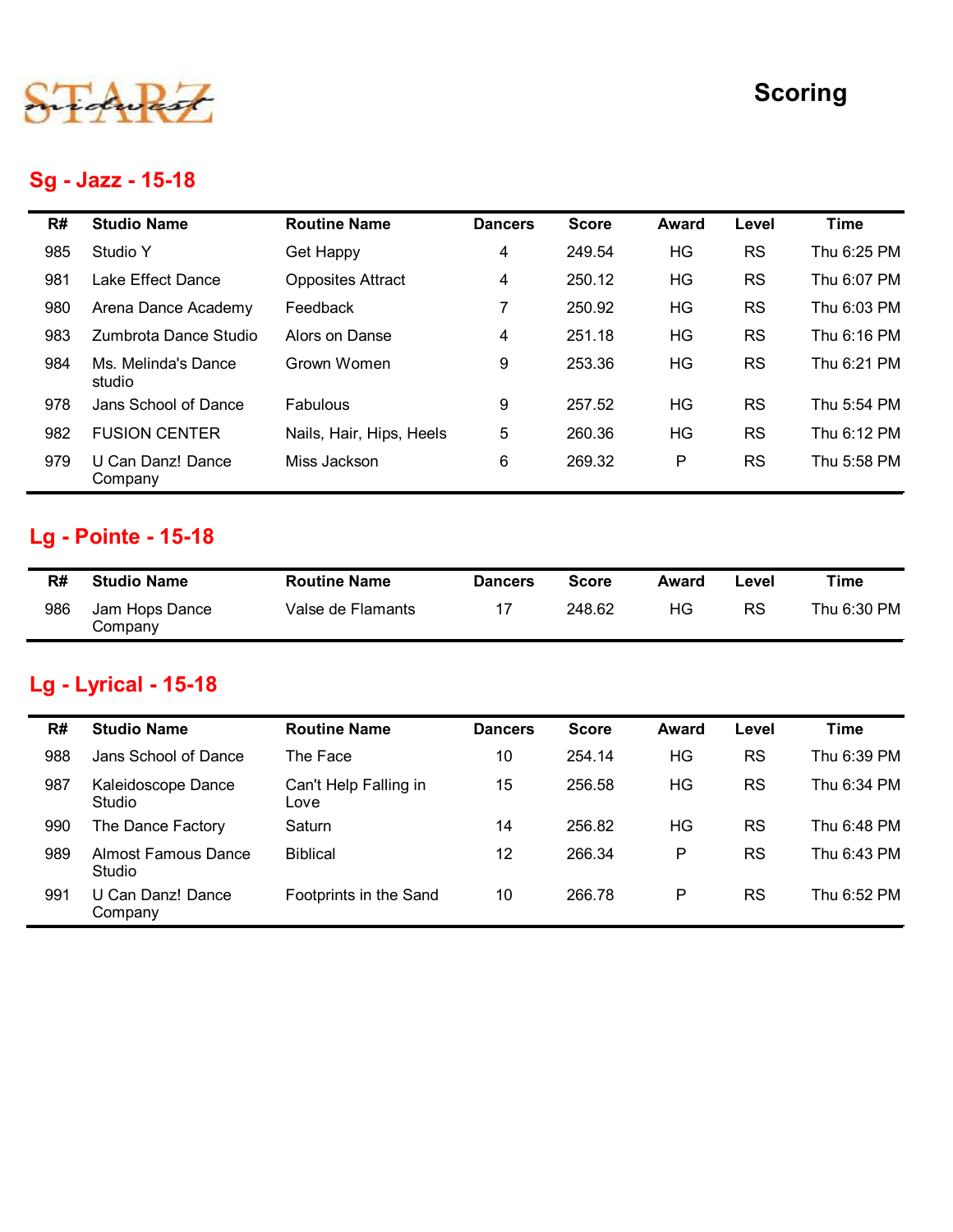

#### Sg - Lyrical - 15-18

|      |                                  |                     |                |              |              |           | <b>Scoring</b> |
|------|----------------------------------|---------------------|----------------|--------------|--------------|-----------|----------------|
|      | Sg - Lyrical - 15-18             |                     |                |              |              |           |                |
| R#   | <b>Studio Name</b>               | <b>Routine Name</b> | <b>Dancers</b> | <b>Score</b> | Award        | Level     | <b>Time</b>    |
| 999  | Studio Y                         | Lonely              | 5              | 247.8        | HG           | RS        | Thu 7:24 PM    |
| 996  | Lake Effect Dance                | Everybody Loves You | $\overline{4}$ | 249.24       | HG           | <b>RS</b> | Thu 7:15 PM    |
| 997  | Zumbrota Dance Studio            | Sons and Daughters  | $\overline{7}$ | 250.3        | HG           | <b>RS</b> | Thu 7:19 PM    |
| 994  | Arena Dance Academy              | <b>Wicked Games</b> | $\overline{7}$ | 254.24       | HG           | <b>RS</b> | Thu 7:06 PM    |
| 992  | Northwoods School of<br>Dance    | You Are The Reason  | 5              | 256.5        | HG           | RS        | Thu 6:57 PM    |
| 995  | Jam Hops Dance<br>Company        | Are You With Me     | 8              | 260.88       | HG           | <b>RS</b> | Thu 7:10 PM    |
| 993  | U Can Danz! Dance<br>Company     | Piece by Piece      | 6              | 265.48       | P            | RS        | Thu 7:01 PM    |
|      | Lg - Ballet - 15-18              |                     |                |              |              |           |                |
| R#   | <b>Studio Name</b>               | <b>Routine Name</b> | <b>Dancers</b> | <b>Score</b> | Award        | Level     | <b>Time</b>    |
| 1000 | Kaleidoscope Dance<br>Studio     | Acceptance          | 15             | 249.9        | HG           | <b>RS</b> | Thu 7:28 PM    |
|      | <b>Lg - Musical Show - 15-18</b> |                     |                |              |              |           |                |
| R#   | <b>Studio Name</b>               | <b>Routine Name</b> | <b>Dancers</b> | <b>Score</b> | <b>Award</b> | Level     | <b>Time</b>    |
| 1001 | Jam Hops Dance<br>Company        | Haus of Holbein     | 13             | 269.14       | P            | RS        | Thu 7:33 PM    |

#### Lg - Ballet - 15-18

| R#   | <b>Studio Name</b>           | <b>Routine Name</b> | <b>Dancers</b> | Score | Award | ∟evel | Time        |
|------|------------------------------|---------------------|----------------|-------|-------|-------|-------------|
| 1000 | Kaleidoscope Dance<br>Studio | Acceptance          | 15             | 249.9 | HG.   | RS    | Thu 7:28 PM |

#### Lg - Musical Show - 15-18

|      | <b>Studio Name</b>           | <b>Routine Name</b> | <b>Dancers</b> | <b>Score</b> | Award        | Level     | <b>Time</b> |
|------|------------------------------|---------------------|----------------|--------------|--------------|-----------|-------------|
| 1000 | Kaleidoscope Dance<br>Studio | Acceptance          | 15             | 249.9        | HG           | <b>RS</b> | Thu 7:28 PM |
|      | Lg - Musical Show - 15-18    |                     |                |              |              |           |             |
| R#   | <b>Studio Name</b>           | <b>Routine Name</b> | <b>Dancers</b> | <b>Score</b> | Award        | Level     | <b>Time</b> |
| 1001 | Jam Hops Dance<br>Company    | Haus of Holbein     | 13             | 269.14       | ${\sf P}$    | <b>RS</b> | Thu 7:33 PM |
|      | Lg - Open - 15-18            |                     |                |              |              |           |             |
| R#   | <b>Studio Name</b>           | <b>Routine Name</b> | <b>Dancers</b> | <b>Score</b> | <b>Award</b> | Level     | <b>Time</b> |
| 1002 | Jans School of Dance         | Finally             | 11             | 255.6        | HG           | <b>RS</b> | Thu 7:37 PM |
|      |                              |                     |                |              |              |           |             |
|      | <b>Sg - Clogging - 15-18</b> |                     |                |              |              |           |             |
| R#   | <b>Studio Name</b>           | <b>Routine Name</b> | <b>Dancers</b> | <b>Score</b> | Award        | Level     | <b>Time</b> |

#### Lg - Open - 15-18

| R#   | <b>Studio Name</b>   | Routine Name | <b>Dancers</b> | Score | Award | Level | Time        |
|------|----------------------|--------------|----------------|-------|-------|-------|-------------|
| 1002 | Jans School of Dance | Finally      |                | 255.6 | ΗG    | RS    | Thu 7:37 PM |

#### Sg - Clogging - 15-18

| R#   | <b>Studio Name</b>   | <b>Routine Name</b> | <b>Dancers</b> | Score  | Award | ∟evel     | ™ime        |
|------|----------------------|---------------------|----------------|--------|-------|-----------|-------------|
| 1003 | Jans School of Dance | -ever               |                | 260.64 | НG    | <b>RS</b> | Thu 7:42 PM |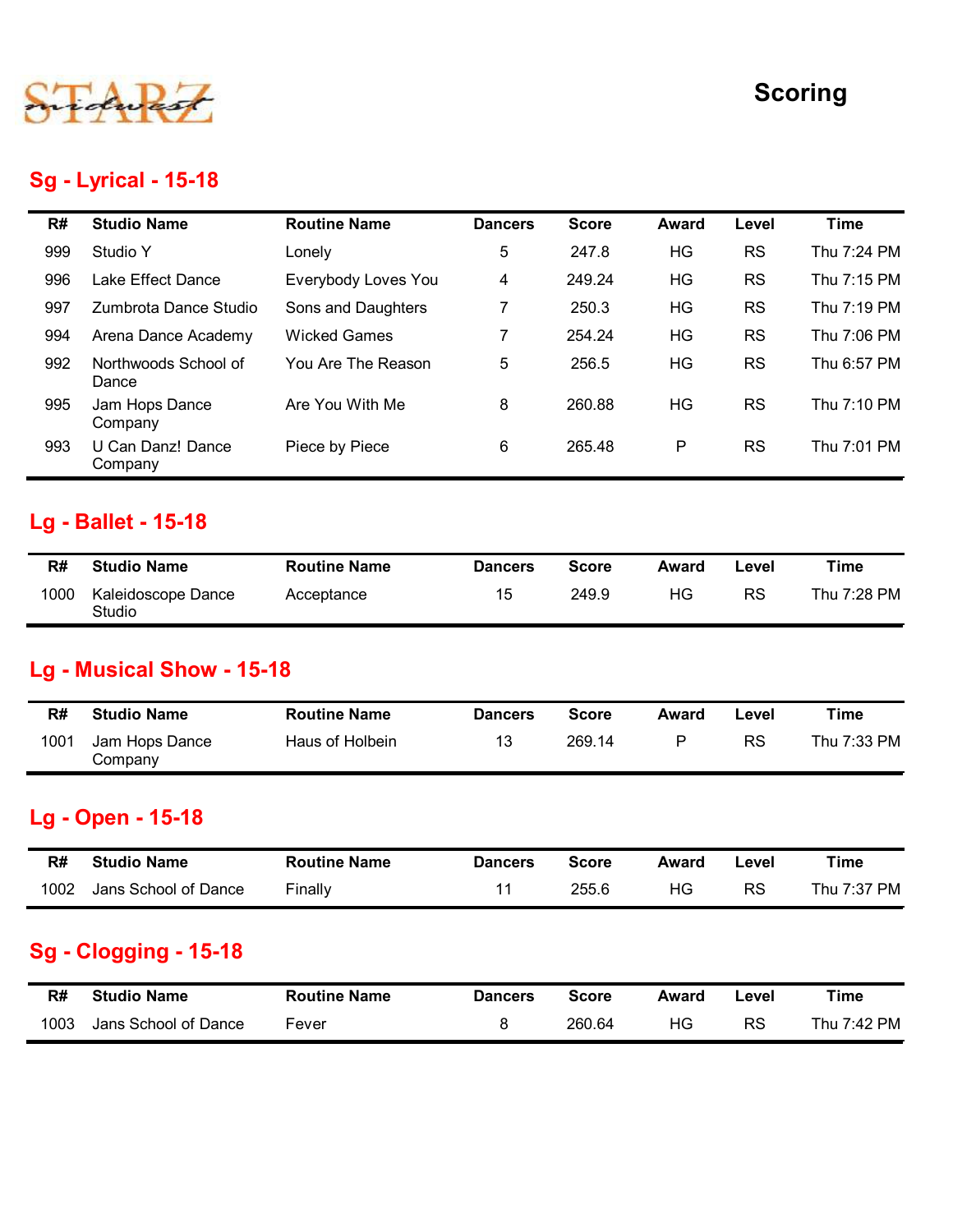

## Sg - Tap - 15-18

|      |                               |                          |                |              |              |           | <b>Scoring</b> |
|------|-------------------------------|--------------------------|----------------|--------------|--------------|-----------|----------------|
|      | <b>Sg - Tap - 15-18</b>       |                          |                |              |              |           |                |
| R#   | <b>Studio Name</b>            | <b>Routine Name</b>      | <b>Dancers</b> | <b>Score</b> | <b>Award</b> | Level     | <b>Time</b>    |
| 1004 | Phoenix Dance Company         | Wanna Be                 | 9              | 247.72       | HG           | <b>RS</b> | Thu 7:46 PM    |
| 1005 | Ms. Melinda's Dance<br>studio | <b>Sweet Disposition</b> | 9              | 254.98       | HG           | <b>RS</b> | Thu 7:51 PM    |
| 1006 | The Dance Factory             | Danza Kuduro             | 9              | 256.86       | HG           | <b>RS</b> | Thu 7:55 PM    |
|      | Lg - Tap - 15-18              |                          |                |              |              |           |                |
| R#   | <b>Studio Name</b>            | <b>Routine Name</b>      | <b>Dancers</b> | <b>Score</b> | <b>Award</b> | Level     | <b>Time</b>    |
| 1007 | Jam Hops Dance<br>Company     | Someone Like You         | 18             | 259.42       | HG           | RS        | Thu 8:00 PM    |
|      | <b>Sg - Ballet - 12-14</b>    |                          |                |              |              |           |                |
| R#   | <b>Studio Name</b>            | <b>Routine Name</b>      | <b>Dancers</b> | <b>Score</b> | Award        | Level     | <b>Time</b>    |
| 1008 | Kaleidoscope Dance<br>Studio  | Summertime               | $\overline{7}$ | 253.78       | HG           | RS        | Fri 9:00 AM    |
|      | Kaleidoscope Dance            | Don't Dream              | 8              | 257.3        | HG           | <b>RS</b> | Fri 9:05 AM    |

## Lg - Tap - 15-18

| R#   | <b>Studio Name</b>        | <b>Routine Name</b> | <b>Dancers</b> | Score  | Award | -evel | Time        |
|------|---------------------------|---------------------|----------------|--------|-------|-------|-------------|
| 1007 | Jam Hops Dance<br>Company | Someone Like You    | 18             | 259.42 | HG    | RS    | Thu 8:00 PM |

# Sg - Ballet - 12-14

| 1004 | Phoenix Dance Company                            | Wanna Be                 | 9              | 247.72       | HG           | <b>RS</b> | Thu 7:46 PM |
|------|--------------------------------------------------|--------------------------|----------------|--------------|--------------|-----------|-------------|
| 1005 | Ms. Melinda's Dance<br>studio                    | <b>Sweet Disposition</b> | 9              | 254.98       | HG           | <b>RS</b> | Thu 7:51 PM |
| 1006 | The Dance Factory                                | Danza Kuduro             | 9              | 256.86       | HG           | <b>RS</b> | Thu 7:55 PM |
|      | Lg - Tap - 15-18                                 |                          |                |              |              |           |             |
| R#   | <b>Studio Name</b>                               | <b>Routine Name</b>      | <b>Dancers</b> | <b>Score</b> | <b>Award</b> | Level     | <b>Time</b> |
|      |                                                  |                          | 18             | 259.42       | HG           | <b>RS</b> | Thu 8:00 PM |
| 1007 | Jam Hops Dance<br>Company                        | Someone Like You         |                |              |              |           |             |
| R#   | <b>Sg - Ballet - 12-14</b><br><b>Studio Name</b> | <b>Routine Name</b>      | <b>Dancers</b> | <b>Score</b> | <b>Award</b> | Level     | <b>Time</b> |
| 1008 | Kaleidoscope Dance<br>Studio                     | Summertime               | $\overline{7}$ | 253.78       | HG           | <b>RS</b> | Fri 9:00 AM |

#### Sg - Hip Hop - 12-14

| R#   | <b>Studio Name</b>               | <b>Routine Name</b> | <b>Dancers</b> | <b>Score</b> | Award        | Level     | <b>Time</b>  |
|------|----------------------------------|---------------------|----------------|--------------|--------------|-----------|--------------|
| 1007 | Jam Hops Dance<br>Company        | Someone Like You    | 18             | 259.42       | HG           | <b>RS</b> | Thu 8:00 PM  |
|      | Sg - Ballet - 12-14              |                     |                |              |              |           |              |
| R#   | <b>Studio Name</b>               | <b>Routine Name</b> | <b>Dancers</b> | <b>Score</b> | Award        | Level     | <b>Time</b>  |
| 1008 | Kaleidoscope Dance<br>Studio     | Summertime          | 7              | 253.78       | HG           | <b>RS</b> | Fri 9:00 AM  |
| 1009 | Kaleidoscope Dance<br>Studio     | Don't Dream         | 8              | 257.3        | HG           | <b>RS</b> | Fri 9:05 AM  |
| R#   | <b>Studio Name</b>               | <b>Routine Name</b> | <b>Dancers</b> | <b>Score</b> | <b>Award</b> | Level     | <b>Time</b>  |
|      | <b>Sg - Hip Hop - 12-14</b>      |                     |                |              |              |           |              |
| 1022 | New Attitudes Dance              | What's Up Danger    | 9              | 248.5        | HG           | <b>RS</b> | Fri 10:04 AM |
|      | Company                          |                     |                |              |              |           |              |
| 1021 | Ms. Melinda's Dance<br>studio    | Sell Me Candy       | 9              | 252.24       | HG           | <b>RS</b> | Fri 9:59 AM  |
| 1016 | Dance and Music<br>Academy       | Kilometre           | $\overline{7}$ | 253.54       | HG           | <b>RS</b> | Fri 9:37 AM  |
| 1020 | <b>Phoenix Dance Company</b>     | Sophisticated Fun   | $\overline{7}$ | 254.2        | HG           | <b>RS</b> | Fri 9:55 AM  |
| 1017 | Arena Dance Academy              | <b>Britney</b>      | 9              | 254.76       | HG           | <b>RS</b> | Fri 9:41 AM  |
|      | Jam Hops Dance<br>Company        | Where They From     | 7              | 254.86       | HG           | <b>RS</b> | Fri 9:50 AM  |
| 1019 |                                  | Queens              | 9              | 255.46       | HG           | <b>RS</b> | Fri 10:17 AM |
| 1025 | Jam Hops Dance<br>Company        |                     |                |              |              |           |              |
|      | 1018 Jam Hops Dance<br>Company   | <b>Bills</b>        | 6              | 258.92       | HG           | <b>RS</b> | Fri 9:46 AM  |
|      | 1024 LocoMotion Dance<br>Company | <b>Boss</b>         | 6              | 265.02       | P            | RS        | Fri 10:13 AM |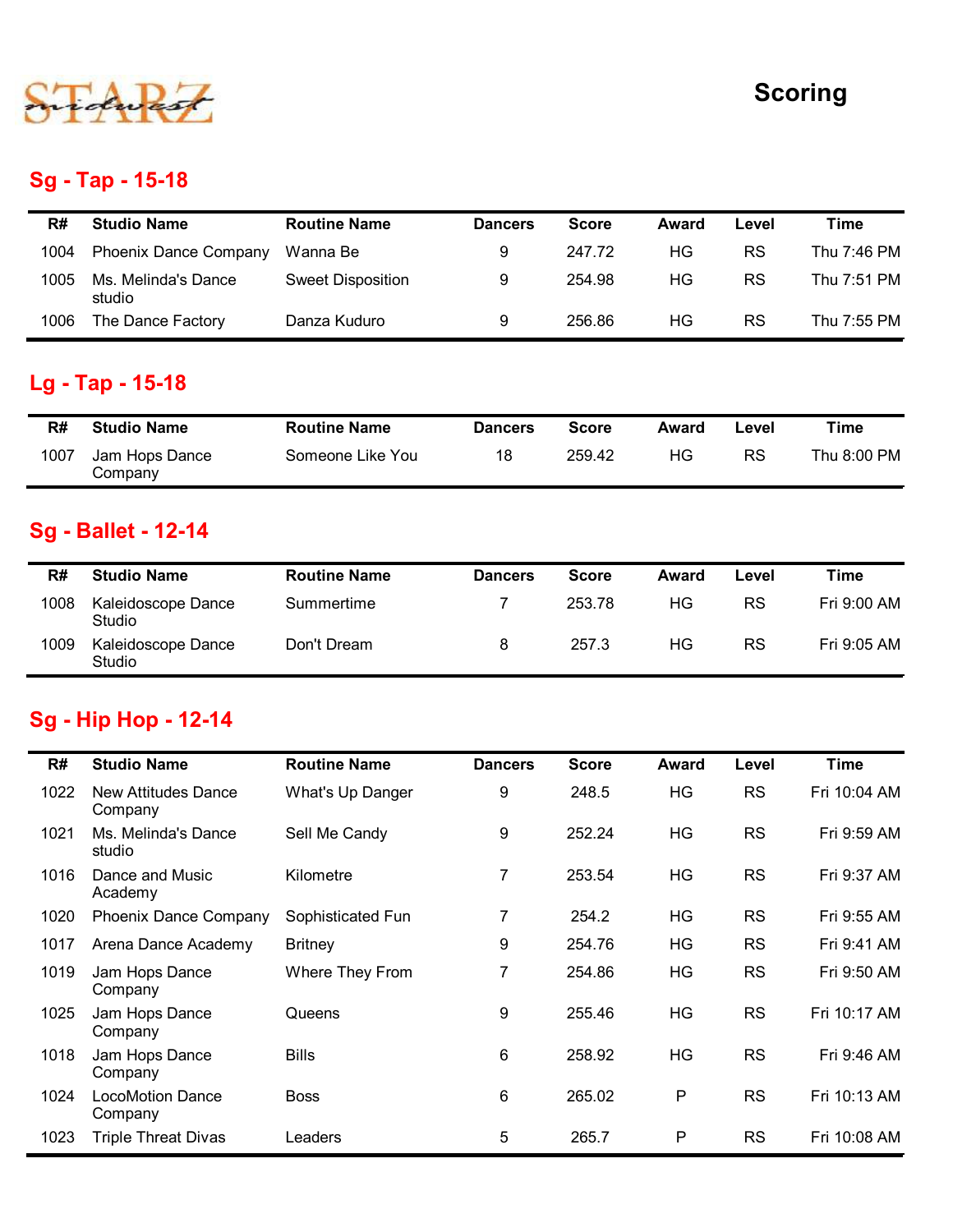

#### Sg - Musical Show - 12-14

|            |                                                                                             |                                        |                                  |                        |                    |                    | <b>Scoring</b>              |
|------------|---------------------------------------------------------------------------------------------|----------------------------------------|----------------------------------|------------------------|--------------------|--------------------|-----------------------------|
|            | Sg - Musical Show - 12-14                                                                   |                                        |                                  |                        |                    |                    |                             |
| R#         | <b>Studio Name</b>                                                                          | <b>Routine Name</b>                    | <b>Dancers</b>                   | <b>Score</b>           | Award              | Level              | <b>Time</b>                 |
| 1049       | Arena Dance Academy                                                                         | Six                                    | 6                                | 255.78                 | HG                 | <b>RS</b>          | Fri 12:05 PM                |
| 1048       | U Can Danz! Dance<br>Company                                                                | Smash!                                 | $\sqrt{5}$                       | 259.68                 | HG                 | <b>RS</b>          | Fri 12:01 PM                |
| 1051       | The Dance Factory                                                                           | Coffee Break                           | $\,6\,$                          | 267.46                 | $\sf P$            | <b>RS</b>          | Fri 12:14 PM                |
| R#<br>1055 | Sg - Precision/Cheer - 12-14<br><b>Studio Name</b><br><b>New Attitudes Dance</b><br>Company | <b>Routine Name</b><br>Let's Get Crazy | <b>Dancers</b><br>$\overline{7}$ | <b>Score</b><br>250.44 | <b>Award</b><br>HG | Level<br><b>RS</b> | <b>Time</b><br>Fri 12:32 PM |
|            |                                                                                             |                                        |                                  |                        |                    |                    |                             |
|            | <b>Sg - Clogging - 12-14</b>                                                                |                                        |                                  |                        |                    |                    |                             |
|            |                                                                                             |                                        |                                  |                        |                    |                    | <b>Time</b>                 |
| R#         | <b>Studio Name</b>                                                                          | <b>Routine Name</b>                    | <b>Dancers</b>                   | <b>Score</b>           | Award              | Level              |                             |

#### Sg - Precision/Cheer - 12-14

| R#   | <b>Studio Name</b>             | <b>Routine Name</b> | <b>Dancers</b> | Score  | Award | ∟evel     | Time         |
|------|--------------------------------|---------------------|----------------|--------|-------|-----------|--------------|
| 1055 | New Attitudes Dance<br>Company | Let's Get Crazy     |                | 250.44 | ΗG    | <b>RS</b> | Fri 12:32 PM |

#### Sg - Clogging - 12-14

| R#   | <b>Studio Name</b>   | <b>Routine Name</b> | <b>Dancers</b> | Score | Award | -evel | Time         |
|------|----------------------|---------------------|----------------|-------|-------|-------|--------------|
| 1056 | Jans School of Dance | Good Girls          |                | 265   |       | RS    | Fri 12:37 PM |

#### Sg - Tap - 12-14

| 1051 | The Dance Factory                      | Coffee Break           | 6              | 267.46       | $\mathsf{P}$ | <b>RS</b> | Fri 12:14 PM |
|------|----------------------------------------|------------------------|----------------|--------------|--------------|-----------|--------------|
|      | <b>Sg - Precision/Cheer - 12-14</b>    |                        |                |              |              |           |              |
| R#   | <b>Studio Name</b>                     | <b>Routine Name</b>    | <b>Dancers</b> | <b>Score</b> | <b>Award</b> | Level     | <b>Time</b>  |
| 1055 | <b>New Attitudes Dance</b><br>Company  | Let's Get Crazy        | $\overline{7}$ | 250.44       | HG           | RS        | Fri 12:32 PM |
|      | <b>Sg - Clogging - 12-14</b>           |                        |                |              |              |           |              |
| R#   | <b>Studio Name</b>                     | <b>Routine Name</b>    | <b>Dancers</b> | <b>Score</b> | <b>Award</b> | Level     | <b>Time</b>  |
| 1056 | Jans School of Dance                   | <b>Good Girls</b>      | 9              | 265          | $\mathsf P$  | <b>RS</b> | Fri 12:37 PM |
| R#   | Sg - Tap - 12-14<br><b>Studio Name</b> | <b>Routine Name</b>    | <b>Dancers</b> | <b>Score</b> | <b>Award</b> | Level     | <b>Time</b>  |
|      |                                        |                        |                |              |              |           |              |
| 1057 | Dance Esteem                           | Bug a Boo              | 5              | 253.02       | HG           | <b>RS</b> | Fri 12:41 PM |
| 1059 | <b>New Attitudes Dance</b><br>Company  | Le Jazz Hot            | 4              | 254.92       | HG           | <b>RS</b> | Fri 12:50 PM |
| 1058 | Ms. Melinda's Dance<br>studio          | <b>Saturday Nights</b> | 8              | 259.4        | HG           | RS        | Fri 12:46 PM |
|      | <b>Lg - Ballet - 12-14</b>             |                        |                |              |              |           |              |
| R#   | <b>Studio Name</b>                     | <b>Routine Name</b>    | <b>Dancers</b> | <b>Score</b> | Award        | Level     | <b>Time</b>  |
| 1060 | Jam Hops Dance<br>Company              | Carousel Waltz         | 13             | 257.86       | HG           | RS        | Fri 2:05 PM  |
|      | Jam Hops Dance                         | Viva Las Vegas         | 15             | 259.94       | HG           | RS        | Fri 2:09 PM  |

#### Lg - Ballet - 12-14

| R#   | <b>Studio Name</b>        | <b>Routine Name</b> | <b>Dancers</b> | <b>Score</b> | Award | Level | Time        |
|------|---------------------------|---------------------|----------------|--------------|-------|-------|-------------|
| 1060 | Jam Hops Dance<br>Company | Carousel Waltz      | 13             | 257.86       | ΗG    | RS    | Fri 2:05 PM |
| 1061 | Jam Hops Dance<br>Company | Viva Las Vegas      | 15             | 259.94       | ΗG    | RS    | Fri 2:09 PM |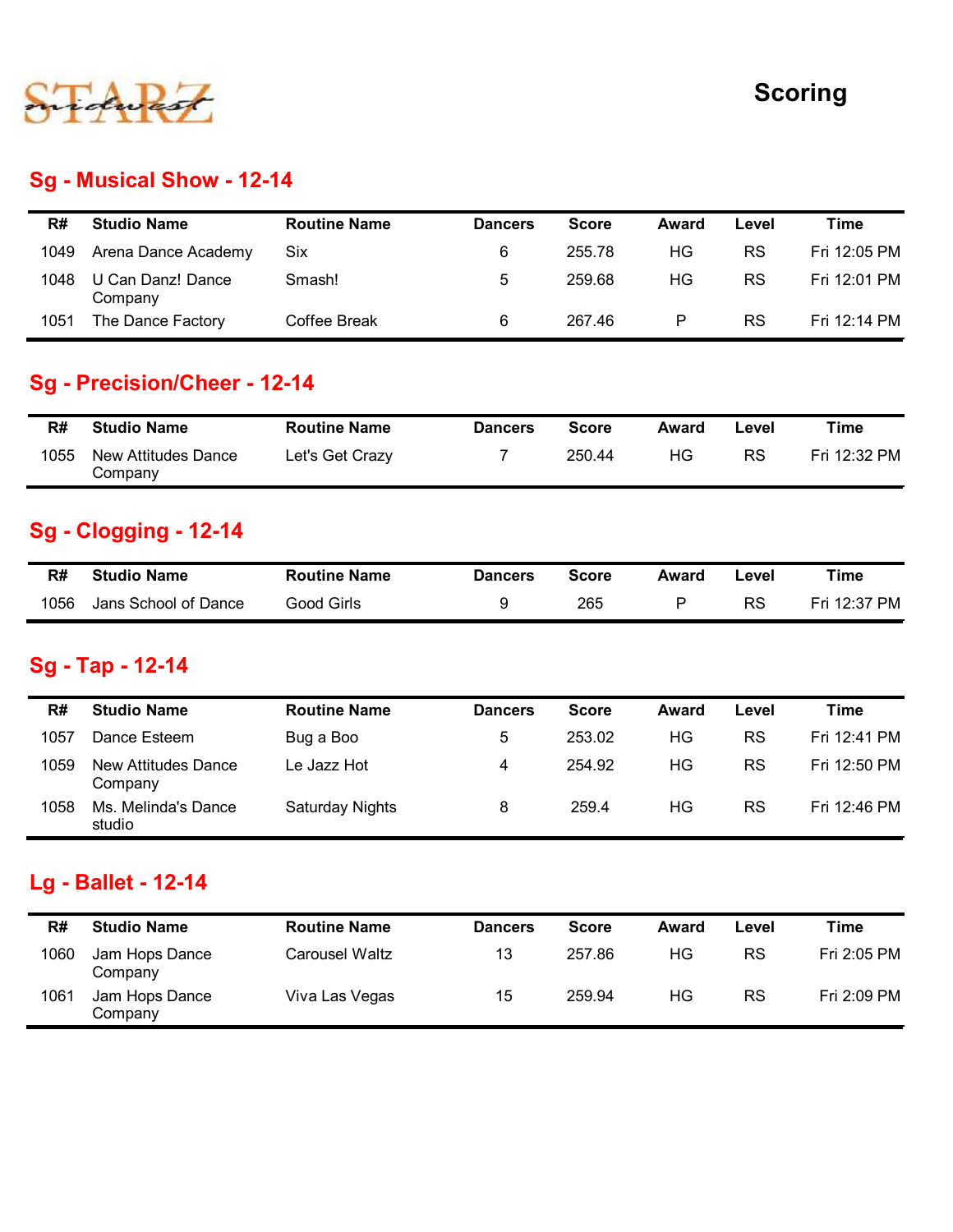

## Lg - Contemporary - 12-14

|      | Lg - Contemporary - 12-14     |                     |                |              |              |           | <b>Scoring</b> |
|------|-------------------------------|---------------------|----------------|--------------|--------------|-----------|----------------|
| R#   | <b>Studio Name</b>            | <b>Routine Name</b> | <b>Dancers</b> | <b>Score</b> | <b>Award</b> | Level     | <b>Time</b>    |
| 1065 | Jans School of Dance          | No Roots            | 17             | 257.46       | HG           | <b>RS</b> | Fri 2:27 PM    |
| 1064 | Jam Hops Dance<br>Company     | Mad World           | 15             | 260.22       | HG           | <b>RS</b> | Fri 2:23 PM    |
| 1066 | Jam Hops Dance<br>Company     | Cornerstone         | 13             | 261.08       | HG           | <b>RS</b> | Fri 2:32 PM    |
| 1062 | U Can Danz! Dance<br>Company  | Gone, Gone, Gone    | 11             | 263.22       | HG           | <b>RS</b> | Fri 2:14 PM    |
| 1067 | <b>Triple Threat Divas</b>    | Spirit              | 12             | 265.76       | P            | <b>RS</b> | Fri 2:36 PM    |
| 1063 | U Can Danz! Dance<br>Company  | Paint it Black      | 13             | 269.5        | P            | <b>RS</b> | Fri 2:18 PM    |
|      | Lg - Hip Hop - 12-14          |                     |                |              |              |           |                |
| R#   | <b>Studio Name</b>            | <b>Routine Name</b> | <b>Dancers</b> | <b>Score</b> | <b>Award</b> | Level     | <b>Time</b>    |
| 1068 | <b>Triple Threat Divas</b>    | Run It              | 11             | 266.36       | $\mathsf{P}$ | RS        | Fri 2:41 PM    |
|      | Lg - Jazz - 12-14             |                     |                |              |              |           |                |
| R#   | <b>Studio Name</b>            | <b>Routine Name</b> | <b>Dancers</b> | <b>Score</b> | <b>Award</b> | Level     | <b>Time</b>    |
| 1072 | Jam Hops Dance<br>Company     | <b>Fashion Week</b> | 15             | 257.42       | HG           | RS        | Fri 2:59 PM    |
|      |                               |                     |                |              |              |           |                |
| 1075 | Ms. Melinda's Dance<br>studio | Cake by the Ocean   | 12             | 259.7        | HG           | <b>RS</b> | Fri 3:12 PM    |

## Lg - Hip Hop - 12-14

| R#   | <b>Studio Name</b>         | <b>Routine Name</b> | <b>Dancers</b> | <b>Score</b> | Award | Level | Time        |
|------|----------------------------|---------------------|----------------|--------------|-------|-------|-------------|
| 1068 | <b>Triple Threat Divas</b> | Run It              |                | 266.36       |       | RS    | Fri 2:41 PM |

## Lg - Jazz - 12-14

| 1062 | U Can Danz! Dance<br>Company            | Gone, Gone, Gone       | 11              | 263.22       | HG           | <b>RS</b> | Fri 2:14 PM |
|------|-----------------------------------------|------------------------|-----------------|--------------|--------------|-----------|-------------|
| 1067 | <b>Triple Threat Divas</b>              | Spirit                 | 12              | 265.76       | P            | <b>RS</b> | Fri 2:36 PM |
| 1063 | U Can Danz! Dance<br>Company            | Paint it Black         | 13              | 269.5        | P            | RS        | Fri 2:18 PM |
|      | <b>Lg - Hip Hop - 12-14</b>             |                        |                 |              |              |           |             |
| R#   | <b>Studio Name</b>                      | <b>Routine Name</b>    | <b>Dancers</b>  | <b>Score</b> | Award        | Level     | <b>Time</b> |
| 1068 | <b>Triple Threat Divas</b>              | Run It                 | 11              | 266.36       | P            | <b>RS</b> | Fri 2:41 PM |
| R#   | Lg - Jazz - 12-14<br><b>Studio Name</b> | <b>Routine Name</b>    | <b>Dancers</b>  | <b>Score</b> | <b>Award</b> | Level     | <b>Time</b> |
| 1072 | Jam Hops Dance<br>Company               | <b>Fashion Week</b>    | 15              | 257.42       | HG           | <b>RS</b> | Fri 2:59 PM |
| 1075 | Ms. Melinda's Dance<br>studio           | Cake by the Ocean      | 12              | 259.7        | HG           | <b>RS</b> | Fri 3:12 PM |
| 1070 | Arena Dance Academy                     | Beautiful, Dirty, Rich | 10 <sup>°</sup> | 260.36       | <b>HG</b>    | <b>RS</b> | Fri 2:50 PM |
| 1074 | Dance Esteem                            | It's About That Walk   | 12              | 262.62       | HG           | <b>RS</b> | Fri 3:08 PM |
| 1077 | <b>Triple Threat Divas</b>              | prism                  | 12              | 264.78       | P            | <b>RS</b> | Fri 3:21 PM |
|      |                                         |                        | 11              | 265.92       | P            | <b>RS</b> | Fri 3:26 PM |
| 1078 | Dance Esteem                            | Partyman               |                 |              |              |           |             |
| 1076 | The Dance Factory                       | Wepa                   | 15              | 266.18       | P            | <b>RS</b> | Fri 3:17 PM |
| 1069 | U Can Danz! Dance<br>Company            | Fabulous               | 13              | 267.1        | P            | <b>RS</b> | Fri 2:45 PM |
| 1073 | U Can Danz! Dance<br>Company            | We're Gonna Party      | 11              | 267.66       | P            | <b>RS</b> | Fri 3:03 PM |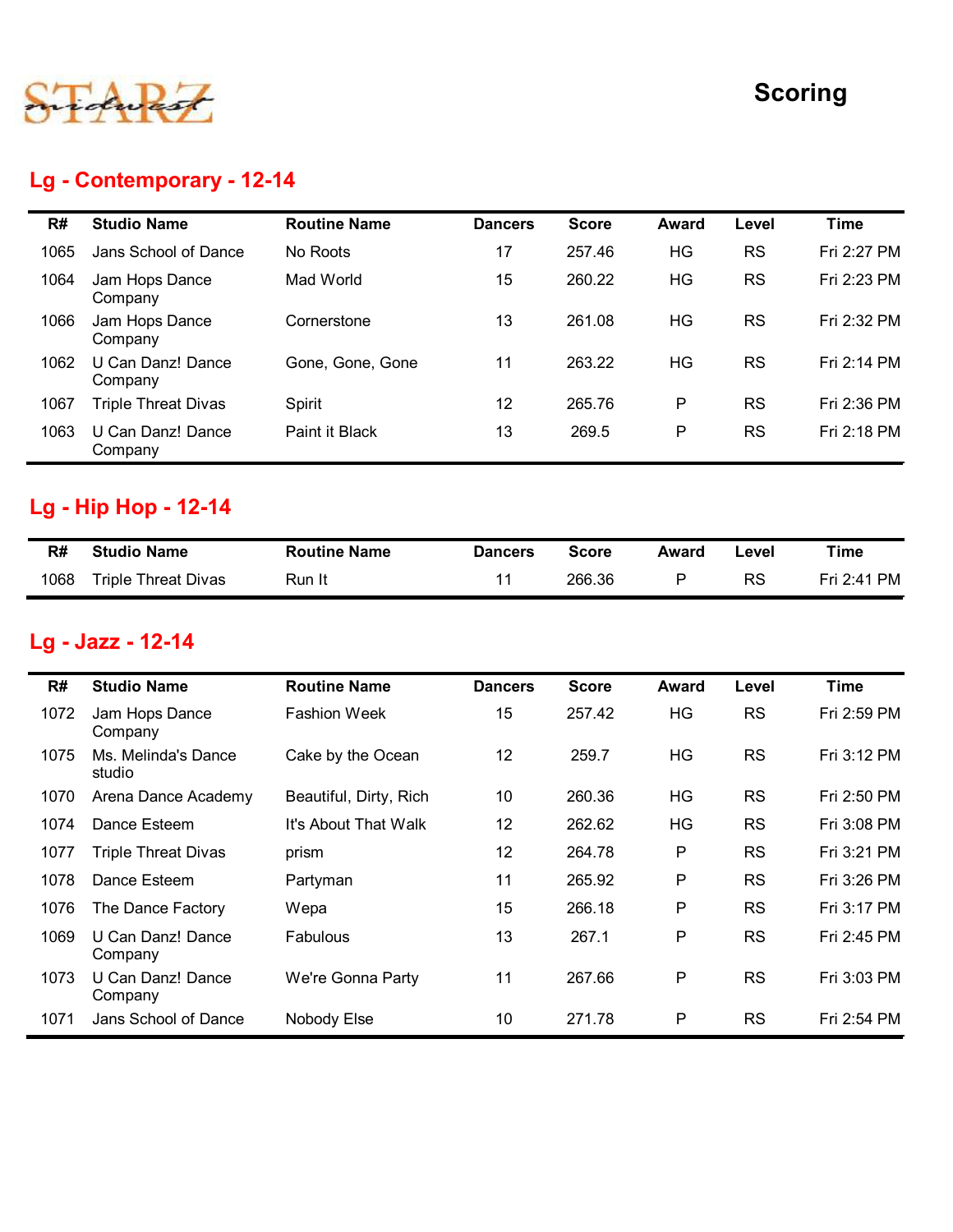

#### Lg - Lyrical - 12-14

|      |                                  |                           |                |              |              |           | <b>Scoring</b> |
|------|----------------------------------|---------------------------|----------------|--------------|--------------|-----------|----------------|
|      | <b>Lg - Lyrical - 12-14</b>      |                           |                |              |              |           |                |
| R#   | <b>Studio Name</b>               | <b>Routine Name</b>       | <b>Dancers</b> | <b>Score</b> | <b>Award</b> | Level     | <b>Time</b>    |
| 1084 | Zumbrota Dance Studio            | Dark                      | 10             | 258.22       | HG           | <b>RS</b> | Fri 3:53 PM    |
| 1083 | Dance Esteem                     | Only Wanna Be With<br>You | 12             | 259.38       | HG           | <b>RS</b> | Fri 3:48 PM    |
| 1081 | Jans School of Dance             | My Attic                  | 12             | 259.74       | HG           | <b>RS</b> | Fri 3:39 PM    |
| 1086 | Ms. Melinda's Dance<br>studio    | Young and Beautiful       | 12             | 260.46       | HG           | <b>RS</b> | Fri 4:02 PM    |
| 1085 | Dance Dynamics LLC               | One More Light            | 10             | 261.02       | HG           | <b>RS</b> | Fri 3:57 PM    |
| 1080 | Arena Dance Academy              | Iris                      | 10             | 261.04       | HG           | <b>RS</b> | Fri 3:35 PM    |
| 1089 | Dance Esteem                     | Stay With Me              | 11             | 261.46       | HG           | <b>RS</b> | Fri 4:15 PM    |
| 1087 | <b>Triple Threat Divas</b>       | Nothing But the Love      | 10             | 262.08       | HG           | <b>RS</b> | Fri 4:06 PM    |
| 1088 | The Dance Factory                | Ghosts                    | 15             | 262.2        | HG           | <b>RS</b> | Fri 4:11 PM    |
| 1079 | U Can Danz! Dance<br>Company     | Lost                      | 13             | 265.34       | P            | <b>RS</b> | Fri 3:30 PM    |
| 1082 | Jans School of Dance             | One Foot                  | 10             | 269.54       | P            | <b>RS</b> | Fri 3:44 PM    |
|      | <b>Lg - Musical Show - 12-14</b> |                           |                |              |              |           |                |
| R#   | <b>Studio Name</b>               | <b>Routine Name</b>       | <b>Dancers</b> | <b>Score</b> | <b>Award</b> | Level     | <b>Time</b>    |
| 1090 | Jam Hops Dance<br>Company        | Magic to Do               | 14             | 262.06       | HG           | <b>RS</b> | Fri 4:20 PM    |
|      | Lg - Novelty/Character - 12-14   |                           |                |              |              |           |                |
| R#   | <b>Studio Name</b>               | <b>Routine Name</b>       | <b>Dancers</b> | <b>Score</b> | <b>Award</b> | Level     | <b>Time</b>    |
| 1091 | Jans School of Dance             | Sing, Sing, Sing          | 13             | 257.96       | HG           | <b>RS</b> | Fri 4:24 PM    |

#### Lg - Musical Show - 12-14

| R#   | <b>Studio Name</b>        | <b>Routine Name</b> | <b>Dancers</b> | <b>Score</b> | Award | Level     | Time        |
|------|---------------------------|---------------------|----------------|--------------|-------|-----------|-------------|
| 1090 | Jam Hops Dance<br>Company | Magic to Do         | 14             | 262.06       | ΗG    | <b>RS</b> | Fri 4:20 PM |

#### Lg - Novelty/Character - 12-14

| R#   | <b>Studio Name</b>   | <b>Routine Name</b> | <b>Dancers</b> | Score  | Award | -evel | ™ime        |
|------|----------------------|---------------------|----------------|--------|-------|-------|-------------|
| 1091 | Jans School of Dance | Sing, Sing, Sing    | 12             | 257.96 | НG    | RS    | Fri 4:24 PM |

#### Lg - Open - 12-14

| 1082 | Jans School of Dance                      | One Foot            | 10             | 269.54       | P            | <b>RS</b> | Fri 3:44 PM |
|------|-------------------------------------------|---------------------|----------------|--------------|--------------|-----------|-------------|
|      |                                           |                     |                |              |              |           |             |
|      | <b>Lg - Musical Show - 12-14</b>          |                     |                |              |              |           |             |
| R#   | <b>Studio Name</b>                        | <b>Routine Name</b> | <b>Dancers</b> | <b>Score</b> | <b>Award</b> | Level     | <b>Time</b> |
| 1090 | Jam Hops Dance<br>Company                 | Magic to Do         | 14             | 262.06       | HG           | <b>RS</b> | Fri 4:20 PM |
|      | Lg - Novelty/Character - 12-14            |                     |                |              |              |           |             |
|      |                                           |                     |                |              | <b>Award</b> | Level     | <b>Time</b> |
| R#   | <b>Studio Name</b>                        | <b>Routine Name</b> | <b>Dancers</b> | <b>Score</b> |              |           |             |
| 1091 | Jans School of Dance<br>Lg - Open - 12-14 | Sing, Sing, Sing    | 13             | 257.96       | HG           | <b>RS</b> | Fri 4:24 PM |
| R#   | <b>Studio Name</b>                        | <b>Routine Name</b> | <b>Dancers</b> | <b>Score</b> | <b>Award</b> | Level     | <b>Time</b> |
| 1094 | Jans School of Dance                      | Move                | 12             | 259.96       | HG           | <b>RS</b> | Fri 4:38 PM |
| 1093 | U Can Danz! Dance<br>Company              | <b>Sweet Dreams</b> | 11             | 263.56       | HG           | <b>RS</b> | Fri 4:33 PM |
| 1092 | Jam Hops Dance<br>Company                 | Zombie              | 13             | 263.58       | HG           | <b>RS</b> | Fri 4:29 PM |
| 1095 | Jam Hops Dance<br>Company                 | Smooth Criminal     | 14             | 266.68       | P            | <b>RS</b> | Fri 4:42 PM |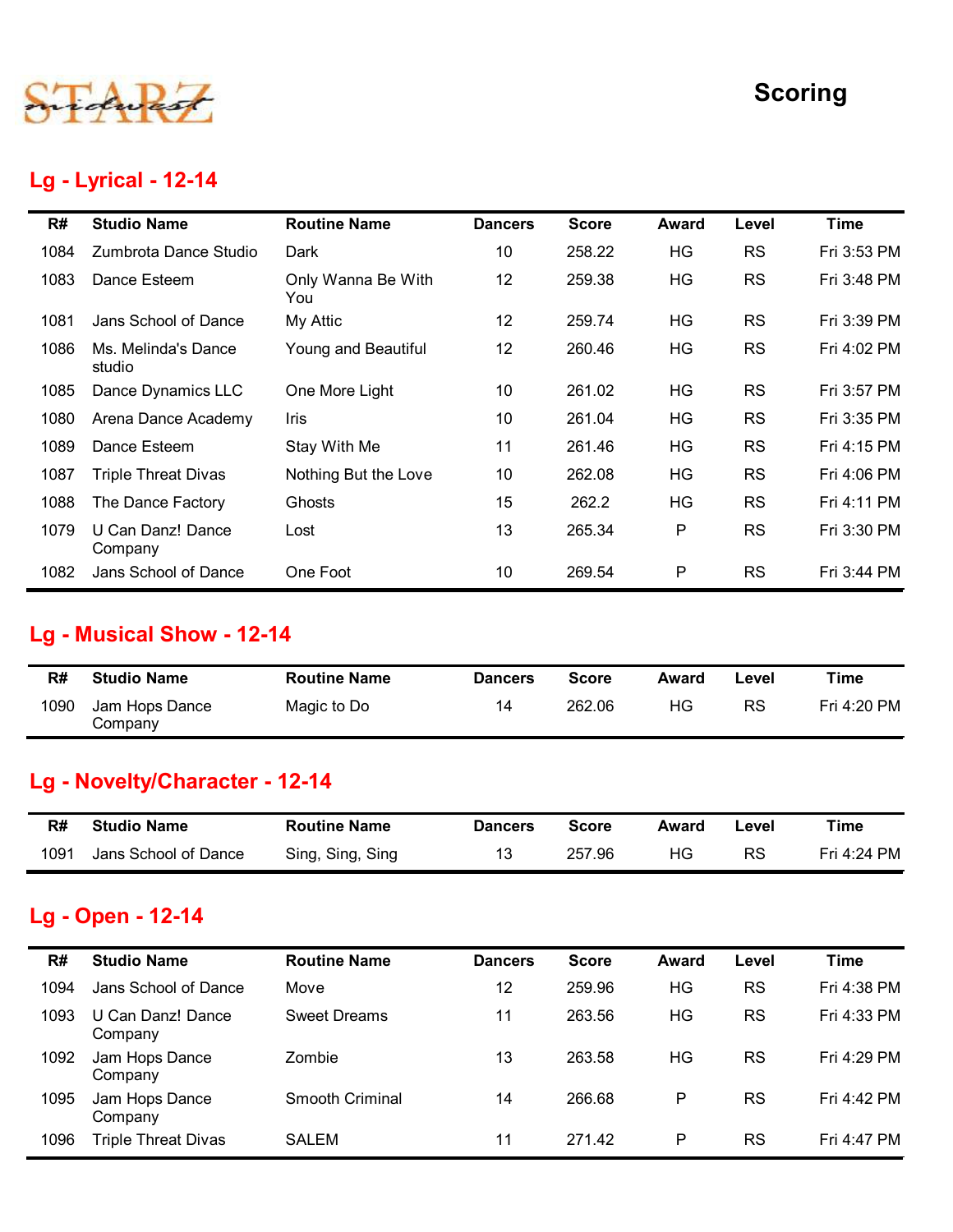

#### Lg - Precision/Cheer - 12-14

|      |                                |                     |                |              |       |       | <b>Scoring</b> |
|------|--------------------------------|---------------------|----------------|--------------|-------|-------|----------------|
|      |                                |                     |                |              |       |       |                |
|      |                                |                     |                |              |       |       |                |
|      | Lg - Precision/Cheer - 12-14   |                     |                |              |       |       |                |
| R#   | <b>Studio Name</b>             | <b>Routine Name</b> | <b>Dancers</b> | <b>Score</b> | Award | Level | <b>Time</b>    |
| 1097 | New Attitudes Dance<br>Company | Arabian Nights      | 12             | 262.7        | HG    | RS    | Fri 4:51 PM    |
|      | <b>Lg - Clogging - 12-14</b>   |                     |                |              |       |       |                |
| R#   | <b>Studio Name</b>             | <b>Routine Name</b> | <b>Dancers</b> | <b>Score</b> | Award | Level | <b>Time</b>    |

#### Lg - Clogging - 12-14

| R#   | <b>Studio Name</b>   | <b>Routine Name</b>     | <b>Dancers</b> | Score  | Award | ∟evel | Time        |
|------|----------------------|-------------------------|----------------|--------|-------|-------|-------------|
| 1098 | Jans School of Dance | Devil with a Blue Dress | 18             | 267.78 |       | RS    | Fri 4:56 PM |

#### Lg - Tap - 12-14

|      | duas                                   |                         |                |              |              |           | -------     |
|------|----------------------------------------|-------------------------|----------------|--------------|--------------|-----------|-------------|
|      | <b>Lg - Precision/Cheer - 12-14</b>    |                         |                |              |              |           |             |
| R#   | <b>Studio Name</b>                     | <b>Routine Name</b>     | <b>Dancers</b> | <b>Score</b> | <b>Award</b> | Level     | <b>Time</b> |
| 1097 | <b>New Attitudes Dance</b><br>Company  | Arabian Nights          | 12             | 262.7        | HG           | <b>RS</b> | Fri 4:51 PM |
|      | <b>Lg - Clogging - 12-14</b>           |                         |                |              |              |           |             |
| R#   | <b>Studio Name</b>                     | <b>Routine Name</b>     | <b>Dancers</b> | <b>Score</b> | Award        | Level     | <b>Time</b> |
| 1098 | Jans School of Dance                   | Devil with a Blue Dress | 18             | 267.78       | P            | <b>RS</b> | Fri 4:56 PM |
| R#   | Lg - Tap - 12-14<br><b>Studio Name</b> | <b>Routine Name</b>     | <b>Dancers</b> | <b>Score</b> | <b>Award</b> | Level     | <b>Time</b> |
| 1099 | Jam Hops Dance<br>Company              | Four Seasons            | 13             | 258.44       | HG           | <b>RS</b> | Fri 5:00 PM |
| 1101 | Jam Hops Dance<br>Company              | <b>Pitch Perfect</b>    | 16             | 261.18       | HG           | <b>RS</b> | Fri 5:09 PM |
| 1100 | Ms. Melinda's Dance<br>studio          | Candy                   | 12             | 261.7        | HG           | <b>RS</b> | Fri 5:05 PM |
| 1102 | The Dance Factory                      | Hot Lunch               | 15             | 265.58       | P            | <b>RS</b> | Fri 5:14 PM |
|      | <b>Line - Clogging - 15-18</b>         |                         |                |              |              |           |             |
| R#   | <b>Studio Name</b>                     | <b>Routine Name</b>     | <b>Dancers</b> | <b>Score</b> | Award        | Level     | <b>Time</b> |
| 1103 | Jans School of Dance                   | Lubbock or Leave It     | 29             | 269.14       | P            | <b>RS</b> | Fri 5:18 PM |
|      | <b>Line - Musical Show - 12-14</b>     |                         |                |              |              |           |             |
| R#   | <b>Studio Name</b>                     | <b>Routine Name</b>     | <b>Dancers</b> | <b>Score</b> | <b>Award</b> | Level     | <b>Time</b> |
| 1104 | Dance Esteem                           | Wild Wild Party         | 27             | 267.68       | P            | <b>RS</b> | Fri 5:25 PM |
|      | <b>Line - Hip Hop - 12-14</b>          |                         |                |              |              |           |             |

#### Line - Clogging - 15-18

| R#   | <b>Studio Name</b>   | <b>Routine Name</b> | <b>Dancers</b> | Score  | Award | ∟evel | τime        |
|------|----------------------|---------------------|----------------|--------|-------|-------|-------------|
| 1103 | Jans School of Dance | Lubbock or Leave It | 29             | 269.14 |       | RS    | Fri 5:18 PM |

#### Line - Musical Show - 12-14

| R#   | <b>Studio Name</b> | <b>Routine Name</b> | <b>Dancers</b> | Score  | Award | ∟evel | Time        |
|------|--------------------|---------------------|----------------|--------|-------|-------|-------------|
| 1104 | Dance Esteem       | Wild Wild Party     | רמ             | 267.68 |       | RS    | Fri 5:25 PM |

#### Line - Hip Hop - 12-14

|      | studio                        |                     |                |              |              |           |             |
|------|-------------------------------|---------------------|----------------|--------------|--------------|-----------|-------------|
| 1102 | The Dance Factory             | Hot Lunch           | 15             | 265.58       | P            | <b>RS</b> | Fri 5:14 PM |
|      | Line - Clogging - 15-18       |                     |                |              |              |           |             |
| R#   | <b>Studio Name</b>            | <b>Routine Name</b> | <b>Dancers</b> | <b>Score</b> | Award        | Level     | <b>Time</b> |
| 1103 | Jans School of Dance          | Lubbock or Leave It | 29             | 269.14       | $\mathsf{P}$ | <b>RS</b> | Fri 5:18 PM |
|      | Line - Musical Show - 12-14   |                     |                |              |              |           |             |
| R#   | <b>Studio Name</b>            | <b>Routine Name</b> | <b>Dancers</b> | <b>Score</b> | <b>Award</b> | Level     | <b>Time</b> |
| 1104 | Dance Esteem                  | Wild Wild Party     | 27             | 267.68       | P            | <b>RS</b> | Fri 5:25 PM |
|      | <b>Line - Hip Hop - 12-14</b> |                     |                |              |              |           |             |
| R#   | <b>Studio Name</b>            | <b>Routine Name</b> | <b>Dancers</b> | <b>Score</b> | <b>Award</b> | Level     | <b>Time</b> |
| 1106 | The Dance Factory             | Drake Mix           | 21             | 265.04       | P            | <b>RS</b> | Fri 5:39 PM |
| 1105 | U Can Danz! Dance<br>Company  | Old School          | 20             | 271.64       | P            | <b>RS</b> | Fri 5:32 PM |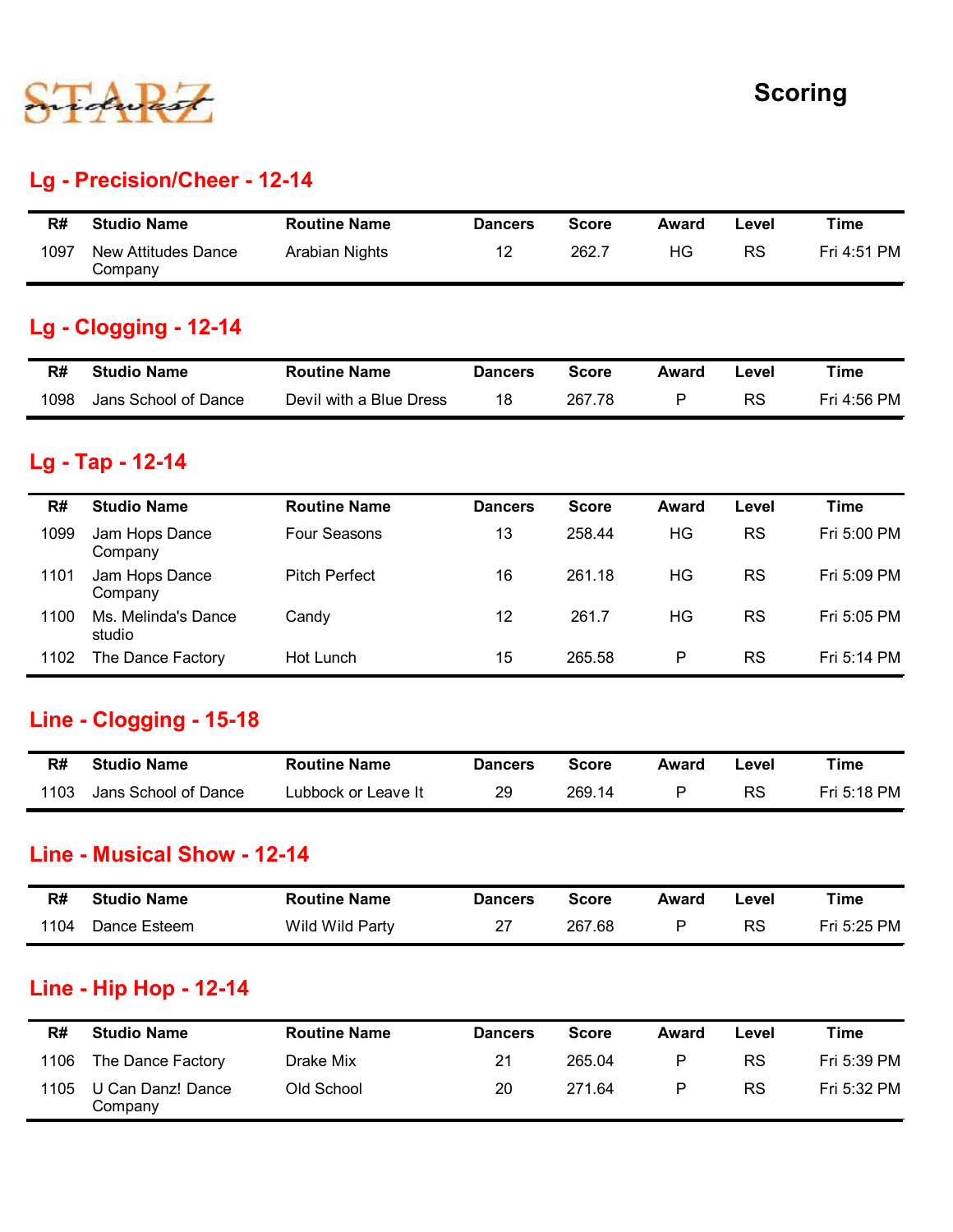

#### Line - Hip Hop - 15-18

|                     |                               |              | Award | Level | <b>Time</b>    |
|---------------------|-------------------------------|--------------|-------|-------|----------------|
| <b>Routine Name</b> | <b>Dancers</b>                | <b>Score</b> |       |       |                |
|                     | <b>Line - Hip Hop - 15-18</b> |              |       |       | <b>Scoring</b> |

#### Production - Hip Hop - 9-11

|      |                                                                |                     |                |              |              |           | <b>Scoring</b> |
|------|----------------------------------------------------------------|---------------------|----------------|--------------|--------------|-----------|----------------|
|      | <b>Line - Hip Hop - 15-18</b>                                  |                     |                |              |              |           |                |
| R#   | <b>Studio Name</b>                                             | <b>Routine Name</b> | <b>Dancers</b> | <b>Score</b> | <b>Award</b> | Level     | <b>Time</b>    |
| 1107 | Jans School of Dance                                           | We Run This         | 26             | 265.6        | P            | RS        | Fri 5:46 PM    |
| 1108 | Dance Esteem                                                   | Work                | 49             | 264.88       | P            | <b>RS</b> | Fri 5:53 PM    |
|      |                                                                |                     |                |              |              |           |                |
|      | <b>Production - Musical Show - 9-11</b>                        |                     |                |              |              |           |                |
|      |                                                                |                     |                | <b>Score</b> | <b>Award</b> | Level     | <b>Time</b>    |
| R#   | <b>Studio Name</b>                                             | <b>Routine Name</b> | <b>Dancers</b> |              |              |           |                |
| 1109 | Arena Dance Academy                                            | <b>Mary Poppins</b> | 35             | 260.16       | HG           | RS        | Fri 6:03 PM    |
| R#   | <b>Production - Musical Show - 12-14</b><br><b>Studio Name</b> | <b>Routine Name</b> | <b>Dancers</b> | <b>Score</b> | <b>Award</b> | Level     | <b>Time</b>    |

#### Production - Musical Show - 9-11

| R#   | <b>Studio Name</b>  | <b>Routine Name</b> | <b>Dancers</b> | <b>Score</b> | Award | _evel | Time        |
|------|---------------------|---------------------|----------------|--------------|-------|-------|-------------|
| 1109 | Arena Dance Academy | Mary Poppins        | 35             | 260.16       | ΗG    | RS    | Fri 6:03 PM |

#### Production - Musical Show - 12-14

| R#   | <b>Studio Name</b>   | <b>Routine Name</b> | <b>Dancers</b> | <b>Score</b> | Award | ∟evel | Time        |
|------|----------------------|---------------------|----------------|--------------|-------|-------|-------------|
| 1110 | Jans School of Dance | Grease              | 33             | 265.66       |       | RS    | Fri 6:13 PM |

#### Production - Jazz - 12-14

| R#           | <b>Studio Name</b>                                     | <b>Routine Name</b>                       | <b>Dancers</b> | <b>Score</b>     | Award              | Level                  | Time                       |
|--------------|--------------------------------------------------------|-------------------------------------------|----------------|------------------|--------------------|------------------------|----------------------------|
| 1108         | Dance Esteem                                           | Work                                      | 49             | 264.88           | $\mathsf{P}$       | RS                     | Fri 5:53 PM                |
|              | <b>Production - Musical Show - 9-11</b>                |                                           |                |                  |                    |                        |                            |
| R#           | <b>Studio Name</b>                                     | <b>Routine Name</b>                       | <b>Dancers</b> | <b>Score</b>     | Award              | Level                  | <b>Time</b>                |
| 1109         | Arena Dance Academy                                    | <b>Mary Poppins</b>                       | 35             | 260.16           | HG                 | <b>RS</b>              | Fri 6:03 PM                |
|              | <b>Production - Musical Show - 12-14</b>               |                                           |                |                  |                    |                        |                            |
| R#           | <b>Studio Name</b>                                     | <b>Routine Name</b>                       | <b>Dancers</b> | <b>Score</b>     | <b>Award</b>       | Level                  | <b>Time</b>                |
| 1110         | Jans School of Dance                                   | Grease                                    | 33             | 265.66           | P                  | <b>RS</b>              | Fri 6:13 PM                |
| R#           | <b>Production - Jazz - 12-14</b><br><b>Studio Name</b> | <b>Routine Name</b>                       | <b>Dancers</b> | <b>Score</b>     | Award              | Level                  | <b>Time</b>                |
|              |                                                        |                                           |                |                  |                    |                        |                            |
| 1112<br>1111 | Jam Hops Dance<br>Company<br>U Can Danz! Dance         | <b>Back to the Future</b><br>Fire and Ice | 71<br>34       | 262.72<br>267.72 | HG<br>$\mathsf{P}$ | <b>RS</b><br><b>RS</b> | Fri 6:33 PM<br>Fri 6:23 PM |
|              | Company                                                |                                           |                |                  |                    |                        |                            |
|              | <b>Production - Open - 12-14</b>                       |                                           |                |                  |                    |                        |                            |
| R#           | <b>Studio Name</b>                                     | <b>Routine Name</b>                       | <b>Dancers</b> | <b>Score</b>     | Award              | Level                  | <b>Time</b>                |
| 1113         | Dance Dynamics LLC                                     | The End                                   | 31             | 262.7            | HG                 | <b>RS</b>              | Fri 6:43 PM                |
|              | <b>Production - Jazz - 9-11</b>                        |                                           |                |                  |                    |                        |                            |
|              | <b>Studio Name</b>                                     | <b>Routine Name</b>                       | <b>Dancers</b> | <b>Score</b>     | Award              | Level                  | <b>Time</b>                |
| R#           |                                                        | What Happens In                           | 108            | 268.56           | $\mathsf{P}$       | RS                     | Fri 6:53 PM                |

#### Production - Open - 12-14

| R#   | <b>Studio Name</b> | <b>Routine Name</b> | <b>Dancers</b> | Score | Award | Level     | Time        |
|------|--------------------|---------------------|----------------|-------|-------|-----------|-------------|
| 1113 | Dance Dynamics LLC | The End             | 24             | 262.7 | HG.   | <b>RS</b> | Fri 6:43 PM |

#### Production - Jazz - 9-11

| R#   | <b>Studio Name</b> | <b>Routine Name</b>      | <b>Dancers</b> | <b>Score</b> | Award | ∟evel | Time        |
|------|--------------------|--------------------------|----------------|--------------|-------|-------|-------------|
| 1114 | Dance Esteem       | What Happens In<br>Vegas | 108            | 268.56       | P     | RS    | Fri 6:53 PM |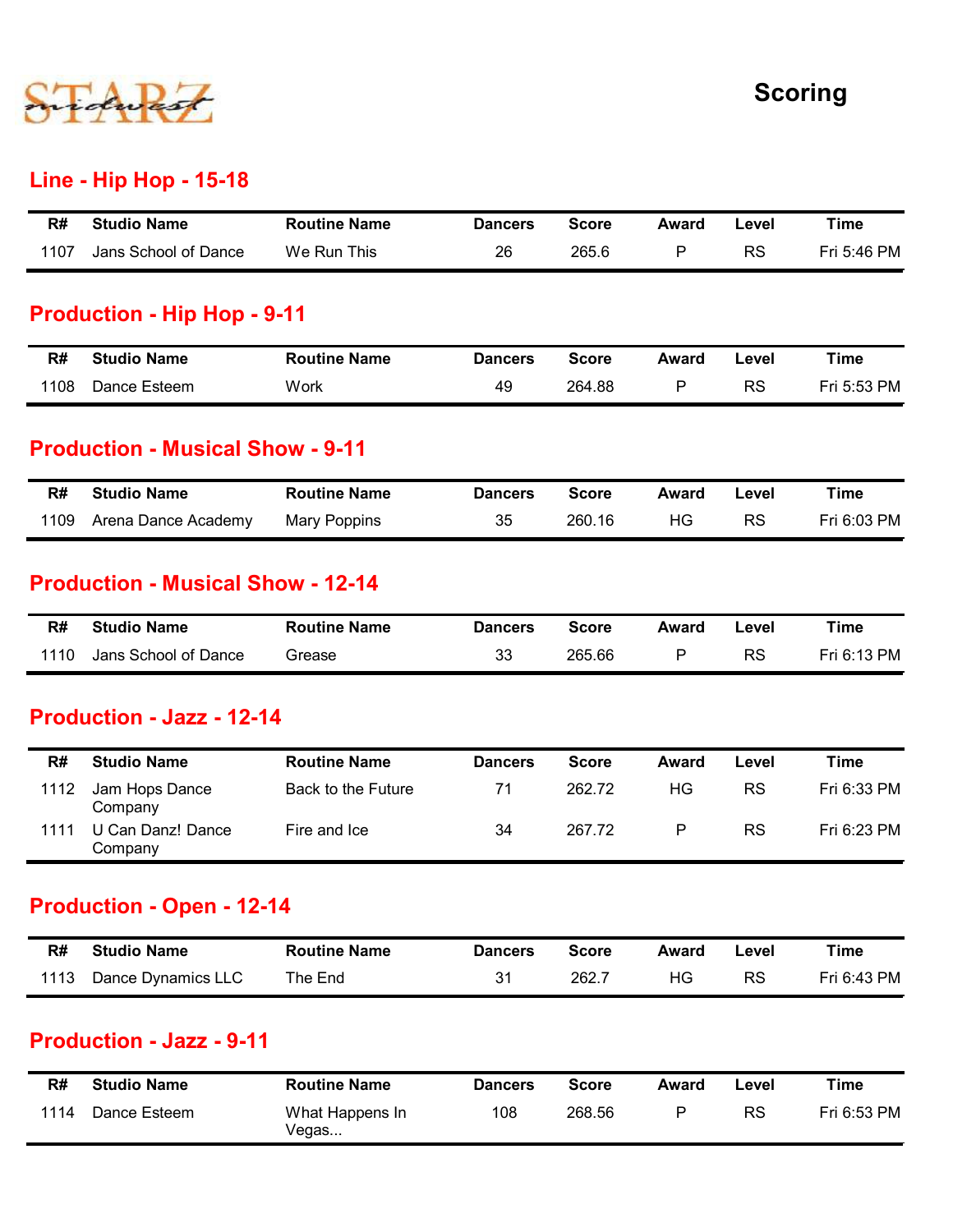

#### Production - Novelty/Character - 12-14

|      |                                               |                     |                |              |              |           | <b>Scoring</b> |
|------|-----------------------------------------------|---------------------|----------------|--------------|--------------|-----------|----------------|
|      |                                               |                     |                |              |              |           |                |
|      |                                               |                     |                |              |              |           |                |
|      | <b>Production - Novelty/Character - 12-14</b> |                     |                |              |              |           |                |
| R#   | <b>Studio Name</b>                            | <b>Routine Name</b> | <b>Dancers</b> | <b>Score</b> | <b>Award</b> | Level     | <b>Time</b>    |
| 1115 | U Can Danz! Dance                             | Mamma Mia!          |                |              |              |           |                |
|      | Company                                       |                     | 34             | 270.1        | $\mathsf{P}$ | <b>RS</b> | Fri 7:03 PM    |
|      | <b>Production - Novelty/Character - 9-11</b>  |                     |                |              |              |           |                |
| R#   | <b>Studio Name</b>                            | <b>Routine Name</b> | <b>Dancers</b> | <b>Score</b> | Award        | Level     | <b>Time</b>    |
| 1116 | Jans School of Dance                          | Irish Wake Up       | 31             | 266.6        | $\mathsf{P}$ | RS        | Fri 7:13 PM    |
|      | <b>Production - Tap - 9-11</b>                |                     |                |              |              |           |                |
| R#   | <b>Studio Name</b>                            | <b>Routine Name</b> | <b>Dancers</b> | <b>Score</b> | <b>Award</b> | Level     | <b>Time</b>    |

#### Production - Novelty/Character - 9-11

| R#   | <b>Studio Name</b>   | <b>Routine Name</b> | <b>Dancers</b> | <b>Score</b> | Award | Level | Time        |
|------|----------------------|---------------------|----------------|--------------|-------|-------|-------------|
| 1116 | Jans School of Dance | Irish Wake Up       | 31             | 266.6        |       | RS    | Fri 7:13 PM |

#### Production - Tap - 9-11

|      | Company                                                |                     |                |              |              |           |             |
|------|--------------------------------------------------------|---------------------|----------------|--------------|--------------|-----------|-------------|
|      | <b>Production - Novelty/Character - 9-11</b>           |                     |                |              |              |           |             |
| R#   | <b>Studio Name</b>                                     | <b>Routine Name</b> | <b>Dancers</b> | <b>Score</b> | Award        | Level     | <b>Time</b> |
| 1116 | Jans School of Dance                                   | Irish Wake Up       | 31             | 266.6        | $\mathsf{P}$ | <b>RS</b> | Fri 7:13 PM |
|      | <b>Production - Tap - 9-11</b>                         |                     |                |              |              |           |             |
| R#   | <b>Studio Name</b>                                     | <b>Routine Name</b> | <b>Dancers</b> | <b>Score</b> | Award        | Level     | <b>Time</b> |
| 1117 | Dance Esteem                                           | Swing               | 34             | 264.76       | $\mathsf{P}$ | <b>RS</b> | Fri 7:23 PM |
| R#   | <b>Production - Jazz - 19-99</b><br><b>Studio Name</b> | <b>Routine Name</b> | <b>Dancers</b> | <b>Score</b> | Award        | Level     | <b>Time</b> |
| 1118 | The Dance Factory                                      | Middle School Dance | 35             | 265.58       | P            | <b>RS</b> | Fri 7:33 PM |
|      | <b>Sg - Ballet - 9-11</b>                              |                     |                |              |              |           |             |
| R#   | <b>Studio Name</b>                                     | <b>Routine Name</b> | <b>Dancers</b> | <b>Score</b> | Award        | Level     | <b>Time</b> |
| 1119 | North Ballet Academy                                   | Overcome            | 5              | 280.74       | HG           | S         | Sat 8:00 AM |
|      | <b>Sg - Hip Hop - 5-8</b>                              |                     |                |              |              |           |             |
|      |                                                        |                     |                |              |              |           |             |

#### Production - Jazz - 19-99

| R#   | Studio Name            | <b>Routine Name</b> | <b>Dancers</b> | <b>Score</b> | Award | -evel     | Time              |
|------|------------------------|---------------------|----------------|--------------|-------|-----------|-------------------|
| 1118 | The .<br>Dance Factory | Middle School Dance | つに<br>ັບ       | 265.58       |       | <b>RS</b> | 7:33 PM<br>7<br>п |

#### Sg - Ballet - 9-11

| R#   | <b>Studio Name</b>   | <b>Routine Name</b> | <b>Dancers</b> | <b>Score</b> | Award | Level | Time        |
|------|----------------------|---------------------|----------------|--------------|-------|-------|-------------|
| 1119 | North Ballet Academy | Overcome            |                | 280.74       | HG.   |       | Sat 8:00 AM |

#### Sg - Hip Hop - 5-8

| R#   | <b>Studio Name</b>               | <b>Routine Name</b> | <b>Dancers</b> | <b>Score</b> | Award        | Level     | Time        |
|------|----------------------------------|---------------------|----------------|--------------|--------------|-----------|-------------|
| 1117 | Dance Esteem                     | Swing               | 34             | 264.76       | $\mathsf{P}$ | <b>RS</b> | Fri 7:23 PM |
|      |                                  |                     |                |              |              |           |             |
|      | <b>Production - Jazz - 19-99</b> |                     |                |              |              |           |             |
| R#   | <b>Studio Name</b>               | <b>Routine Name</b> | <b>Dancers</b> | <b>Score</b> | Award        | Level     | <b>Time</b> |
| 1118 | The Dance Factory                | Middle School Dance | 35             | 265.58       | $\mathsf{P}$ | <b>RS</b> | Fri 7:33 PM |
|      |                                  |                     |                |              |              |           |             |
|      | <b>Sg - Ballet - 9-11</b>        |                     |                |              |              |           |             |
| R#   | <b>Studio Name</b>               | <b>Routine Name</b> | <b>Dancers</b> | <b>Score</b> | Award        | Level     | <b>Time</b> |
| 1119 | North Ballet Academy             | Overcome            | 5              | 280.74       | HG           | S         | Sat 8:00 AM |
|      |                                  |                     |                |              |              |           |             |
|      | <b>Sg - Hip Hop - 5-8</b>        |                     |                |              |              |           |             |
|      |                                  | <b>Routine Name</b> | <b>Dancers</b> | <b>Score</b> | Award        | Level     | <b>Time</b> |
| R#   | <b>Studio Name</b>               |                     |                |              |              |           |             |
| 1126 | Balleraena Dance Studio          | Queens              | 8              | 279.78       | HG           | S         | Sat 8:28 AM |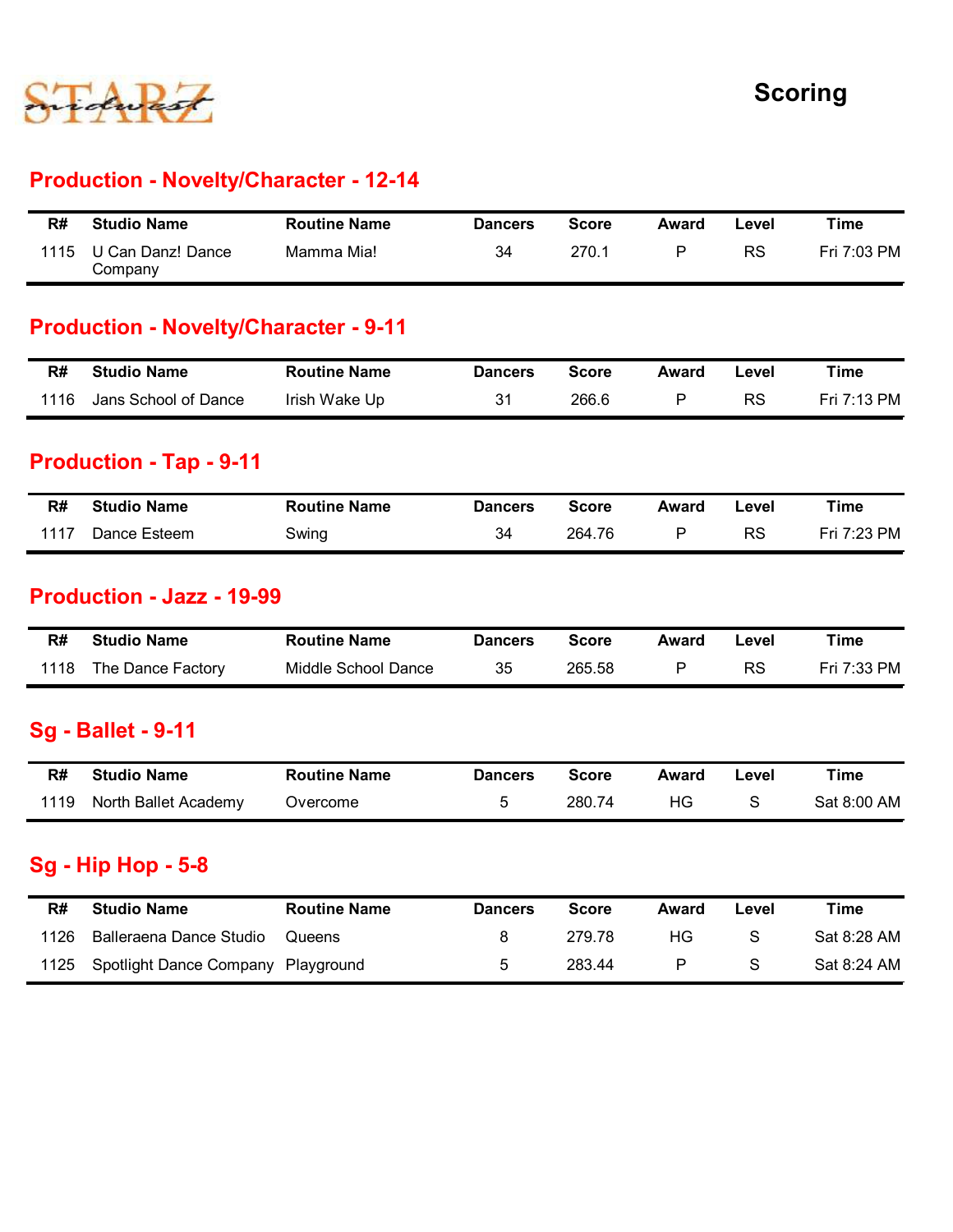

## Lg - Musical Show - 9-11

|      |                             |                     |                |              |       |               | <b>Scoring</b> |
|------|-----------------------------|---------------------|----------------|--------------|-------|---------------|----------------|
|      |                             |                     |                |              |       |               |                |
|      |                             |                     |                |              |       |               |                |
|      | Lg - Musical Show - 9-11    |                     |                |              |       |               |                |
| R#   | <b>Studio Name</b>          | <b>Routine Name</b> | <b>Dancers</b> | <b>Score</b> | Award | Level         | <b>Time</b>    |
| 1152 | Lake Shore Dance            | Happy All the Time  | 11             | 279.48       | HG    | ${\mathbb S}$ | Sat 10:12 AM   |
| 1154 | Spotlight Dance Company 9-5 |                     | 16             | 279.84       | HG    | ${\mathsf S}$ | Sat 10:20 AM   |

#### Sg - Open - 9-11

|      |                                                       |                          |                |              |              |               | <b>Scoring</b> |
|------|-------------------------------------------------------|--------------------------|----------------|--------------|--------------|---------------|----------------|
|      | <b>Lg - Musical Show - 9-11</b>                       |                          |                |              |              |               |                |
| R#   | <b>Studio Name</b>                                    | <b>Routine Name</b>      | <b>Dancers</b> | <b>Score</b> | <b>Award</b> | Level         | <b>Time</b>    |
| 1152 | Lake Shore Dance                                      | Happy All the Time       | 11             | 279.48       | HG           | S             | Sat 10:12 AM   |
| 1154 | Spotlight Dance Company 9-5                           |                          | 16             | 279.84       | HG           | S             | Sat 10:20 AM   |
| 1153 | Dance Esteem                                          | Trouble                  | 19             | 284.38       | P            | S             | Sat 10:16 AM   |
| R#   | <b>Studio Name</b>                                    | <b>Routine Name</b>      | <b>Dancers</b> | <b>Score</b> | <b>Award</b> | Level         | <b>Time</b>    |
| 1157 | Lake Shore Dance                                      | A Silent Film            | 4              | 278.3        | HG           | S             | Sat 10:32 AM   |
| 1159 | Lake Shore Dance                                      | <b>Marathon In Roses</b> | 5              | 278.86       | HG           | S             | Sat 10:40 AM   |
| 1158 | Let's Dance                                           | <b>Folding Chair</b>     | 4              | 282.16       | P            | S             | Sat 10:36 AM   |
| 1142 | Let's Dance                                           | Ready Or Not             | 9              | 288.68       | P            | S             | Sat 10:42 AM   |
| R#   | <b>Sg - Contemporary - 9-11</b><br><b>Studio Name</b> | <b>Routine Name</b>      | <b>Dancers</b> | <b>Score</b> | <b>Award</b> | Level         | <b>Time</b>    |
| 1162 | New Attitudes Dance<br>Company                        | Hearing                  | 5              | 257.32       | HG           | <b>RS</b>     | Sat 11:52 AM   |
| 1161 | Bay Area Academy of<br>Dance                          | The World We Made        | 5              | 262.18       | HG           | <b>RS</b>     | Sat 11:48 AM   |
|      | Balleraena Dance Studio                               | I Saw What I Saw         | 9              | 276.8        | HG           | ${\mathsf S}$ | Sat 8:08 AM    |

## Sg - Contemporary - 9-11

| 1 I J I | Lake SHOLE Darice                                | A ƏHƏHL FIIIH            | $^{+}$         | 210.J        | טח        | ◡         | <b>JAL 10.JZ AIVI</b> |
|---------|--------------------------------------------------|--------------------------|----------------|--------------|-----------|-----------|-----------------------|
| 1159    | Lake Shore Dance                                 | <b>Marathon In Roses</b> | 5              | 278.86       | <b>HG</b> | S         | Sat 10:40 AM          |
| 1158    | Let's Dance                                      | <b>Folding Chair</b>     | 4              | 282.16       | P         | S         | Sat 10:36 AM          |
| 1142    | Let's Dance                                      | Ready Or Not             | 9              | 288.68       | P         | S         | Sat 10:42 AM          |
|         | Sg - Contemporary - 9-11                         |                          |                |              |           |           |                       |
| R#      | <b>Studio Name</b>                               | <b>Routine Name</b>      | <b>Dancers</b> | <b>Score</b> | Award     | Level     | <b>Time</b>           |
| 1162    | <b>New Attitudes Dance</b><br>Company            | Hearing                  | 5              | 257.32       | HG        | <b>RS</b> | Sat 11:52 AM          |
| 1161    | Bay Area Academy of<br>Dance                     | The World We Made        | 5              | 262.18       | HG        | <b>RS</b> | Sat 11:48 AM          |
| 1121    | Balleraena Dance Studio                          | Saw What I Saw           | 9              | 276.8        | HG        | S         | Sat 8:08 AM           |
| R#      | <b>Sg - Hip Hop - 9-11</b><br><b>Studio Name</b> | <b>Routine Name</b>      |                | <b>Score</b> | Award     |           | <b>Time</b>           |
|         |                                                  |                          | <b>Dancers</b> |              |           | Level     |                       |
| 1164    | Jam Hops Dance<br>Company                        | Lipgloss                 | 6              | 258.96       | HG        | <b>RS</b> | Sat 12:00 PM          |
| 1165    | Ms. Melinda's Dance<br>studio                    | Ice Cream                | 8              | 261          | HG        | <b>RS</b> | Sat 12:04 PM          |
|         |                                                  |                          |                |              |           |           |                       |

# Sg - Hip Hop - 9-11

|      | Lake Shore Dance                                      | <b>Marathon In Roses</b> | O.             | Z10.00       | пv           |           | 3al 10.40 AM |
|------|-------------------------------------------------------|--------------------------|----------------|--------------|--------------|-----------|--------------|
| 1158 | Let's Dance                                           | <b>Folding Chair</b>     | 4              | 282.16       | $\mathsf{P}$ | S         | Sat 10:36 AM |
| 1142 | Let's Dance                                           | Ready Or Not             | 9              | 288.68       | ${\sf P}$    | S         | Sat 10:42 AM |
|      | Sg - Contemporary - 9-11                              |                          |                |              |              |           |              |
| R#   | <b>Studio Name</b>                                    | <b>Routine Name</b>      | <b>Dancers</b> | <b>Score</b> | Award        | Level     | <b>Time</b>  |
| 1162 | New Attitudes Dance<br>Company                        | Hearing                  | 5              | 257.32       | HG           | RS        | Sat 11:52 AM |
| 1161 | Bay Area Academy of<br>Dance                          | The World We Made        | 5              | 262.18       | HG           | <b>RS</b> | Sat 11:48 AM |
|      |                                                       |                          |                |              |              |           |              |
| 1121 | Balleraena Dance Studio<br><b>Sg - Hip Hop - 9-11</b> | I Saw What I Saw         | 9              | 276.8        | HG           | S         | Sat 8:08 AM  |
|      |                                                       |                          |                |              |              |           |              |
| R#   | <b>Studio Name</b>                                    | <b>Routine Name</b>      | <b>Dancers</b> | <b>Score</b> | Award        | Level     | <b>Time</b>  |
| 1164 | Jam Hops Dance<br>Company                             | Lipgloss                 | 6              | 258.96       | HG           | <b>RS</b> | Sat 12:00 PM |
| 1165 | Ms. Melinda's Dance<br>studio                         | Ice Cream                | 8              | 261          | HG           | <b>RS</b> | Sat 12:04 PM |
| 1167 | Bay Area Academy of<br>Dance                          | <b>Black Pink</b>        | 5              | 261.32       | HG           | <b>RS</b> | Sat 12:12 PM |
| 1166 | The Dance Factory                                     | Sports Jam               | 9              | 261.56       | HG           | <b>RS</b> | Sat 12:08 PM |
| 1163 | Jans School of Dance                                  | Sheesh                   | 9              | 264.14       | $\mathsf{P}$ | <b>RS</b> | Sat 11:56 AM |
| 1127 | Spotlight Dance Company                               | Halftime                 | 5              | 283.34       | P            | S         | Sat 8:32 AM  |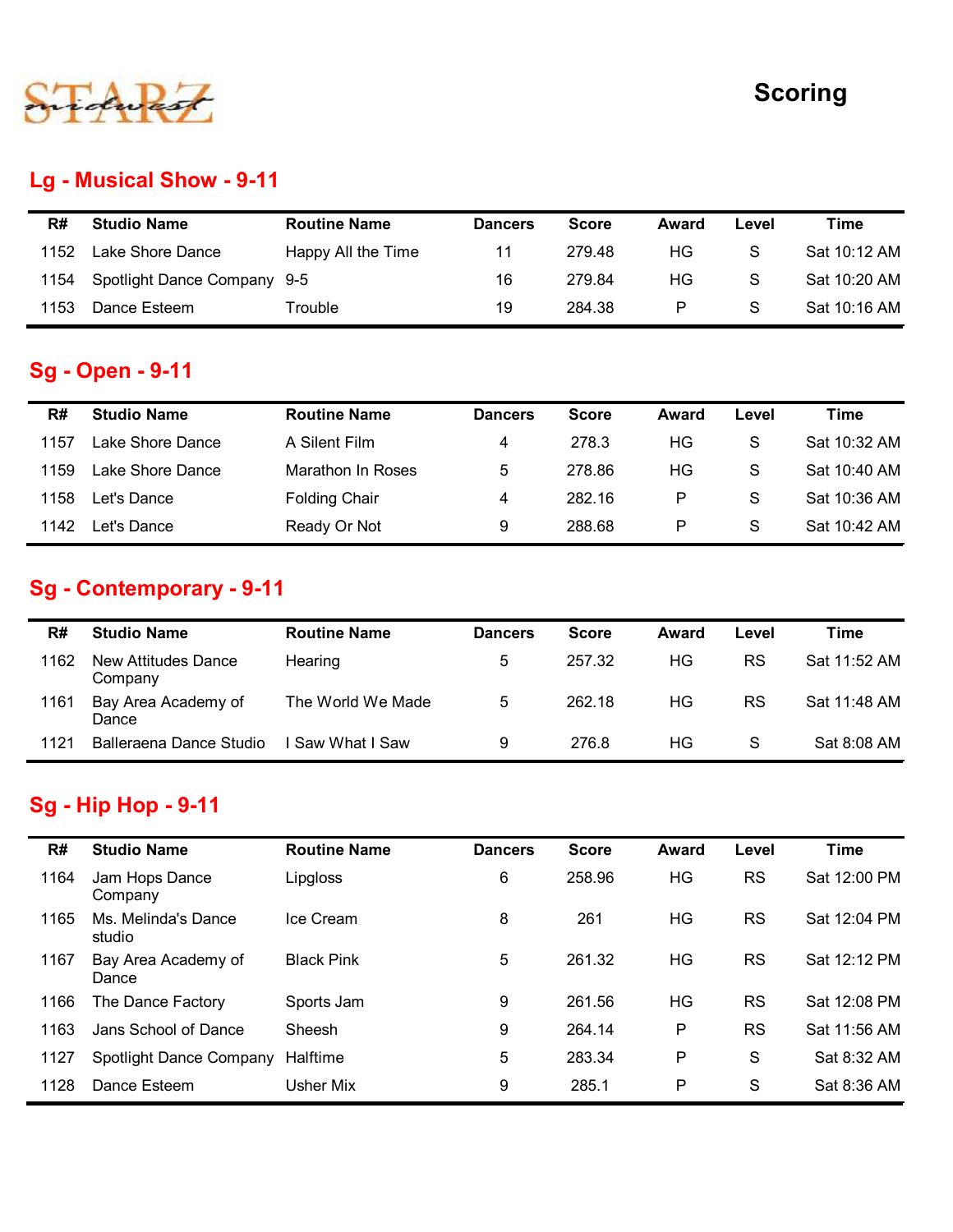# Sg - Jazz - 5-8

|      |                              |                         |                |              |              |           | <b>Scoring</b> |
|------|------------------------------|-------------------------|----------------|--------------|--------------|-----------|----------------|
|      |                              |                         |                |              |              |           |                |
|      |                              |                         |                |              |              |           |                |
|      | Sg - Jazz - 5-8              |                         |                |              |              |           |                |
| R#   | <b>Studio Name</b>           | <b>Routine Name</b>     | <b>Dancers</b> | <b>Score</b> | <b>Award</b> | Level     | <b>Time</b>    |
| 1170 | Let's Dance                  | Girl in the Mirror      | 7              | 260.38       | HG           | <b>RS</b> | Sat 12:24 PM   |
| 1171 | Let's Dance                  | Perfect Young Ladies    | 7              | 261.08       | HG           | <b>RS</b> | Sat 12:28 PM   |
| 1172 | Urban Dance Productions      | Candyman                | $\overline{7}$ | 261.74       | HG           | <b>RS</b> | Sat 12:32 PM   |
| 1169 | Lake Shore Dance             | Car Wash                | 4              | 262.56       | HG           | <b>RS</b> | Sat 12:20 PM   |
| 1168 | <b>Triple Threat Divas</b>   | <b>ABC</b>              | 9              | 264.6        | P            | <b>RS</b> | Sat 12:16 PM   |
| 1139 | Let's Dance                  | Villains                | 6              | 281.18       | HG           | S         | Sat 9:20 AM    |
| 1131 | Balleraena Dance Studio      | Get Up, Get Loud        | 8              | 281.2        | HG           | S         | Sat 8:48 AM    |
| 1138 | Spotlight Dance Company      | This Will Be            | 4              | 285.96       | P            | S         | Sat 9:16 AM    |
|      |                              |                         |                |              |              |           |                |
|      | Sg - Jazz - 9-11             |                         |                |              |              |           |                |
| R#   | <b>Studio Name</b>           | <b>Routine Name</b>     | <b>Dancers</b> | <b>Score</b> | <b>Award</b> | Level     | <b>Time</b>    |
|      | Lake Shore Dance             | No Sweat                | 5              | 258.58       | HG           | <b>RS</b> | Sat 1:04 PM    |
| 1180 | Phoenix Dance Company        | Dear Future Husband     | 5              | 260.18       | HG           | <b>RS</b> | Sat 12:36 PM   |
| 1173 |                              | Love Yourself           | $\overline{7}$ | 261.64       | HG           | <b>RS</b> | Sat 12:44 PM   |
| 1175 | <b>Valley Dance District</b> |                         |                |              |              |           |                |
| 1179 | Lake Shore Dance             | No Can Do               | 9              | 262.34       | HG           | <b>RS</b> | Sat 1:00 PM    |
| 1178 | The Dance Factory            | <b>Proud Mary</b>       | 8              | 262.6        | HG           | <b>RS</b> | Sat 12:56 PM   |
| 1177 | The Dance Factory            | Don't Rain On My Parade | 8              | 265.12       | P            | <b>RS</b> | Sat 12:52 PM   |

## Sg - Jazz - 9-11

| 1171 | Let's Dance                            | <b>Perfect Young Ladies</b> | $\overline{7}$ | 261.08       | HG           | <b>RS</b>     | Sat 12:28 PM |
|------|----------------------------------------|-----------------------------|----------------|--------------|--------------|---------------|--------------|
| 1172 | <b>Urban Dance Productions</b>         | Candyman                    | $\overline{7}$ | 261.74       | HG           | <b>RS</b>     | Sat 12:32 PM |
| 1169 | Lake Shore Dance                       | Car Wash                    | 4              | 262.56       | HG           | <b>RS</b>     | Sat 12:20 PM |
| 1168 | <b>Triple Threat Divas</b>             | <b>ABC</b>                  | 9              | 264.6        | $\mathsf{P}$ | <b>RS</b>     | Sat 12:16 PM |
| 1139 | Let's Dance                            | Villains                    | 6              | 281.18       | HG           | $\mathbf S$   | Sat 9:20 AM  |
| 1131 | Balleraena Dance Studio                | Get Up, Get Loud            | 8              | 281.2        | HG           | S             | Sat 8:48 AM  |
| 1138 | Spotlight Dance Company                | This Will Be                | 4              | 285.96       | P            | S             | Sat 9:16 AM  |
| R#   | Sg - Jazz - 9-11<br><b>Studio Name</b> | <b>Routine Name</b>         | <b>Dancers</b> | <b>Score</b> | Award        | Level         | <b>Time</b>  |
| 1180 | Lake Shore Dance                       | No Sweat                    | 5              | 258.58       | HG           | <b>RS</b>     | Sat 1:04 PM  |
| 1173 | Phoenix Dance Company                  | Dear Future Husband         | 5              | 260.18       | HG           | <b>RS</b>     | Sat 12:36 PM |
| 1175 | <b>Valley Dance District</b>           | Love Yourself               | $\overline{7}$ | 261.64       | HG           | <b>RS</b>     | Sat 12:44 PM |
| 1179 | Lake Shore Dance                       | No Can Do                   | 9              | 262.34       | HG           | <b>RS</b>     | Sat 1:00 PM  |
| 1178 | The Dance Factory                      | Proud Mary                  | 8              | 262.6        | HG           | <b>RS</b>     | Sat 12:56 PM |
| 1177 | The Dance Factory                      | Don't Rain On My Parade     | 8              | 265.12       | P            | <b>RS</b>     | Sat 12:52 PM |
| 1174 | <b>Valley Dance District</b>           | Do It Like This             | 8              | 266.44       | P            | <b>RS</b>     | Sat 12:40 PM |
|      | Zumbrota Dance Studio                  | September                   | 9              | 271.96       | P            | <b>RS</b>     | Sat 12:48 PM |
| 1176 |                                        |                             |                |              |              | ${\mathsf S}$ | Sat 9:24 AM  |
| 1140 | Balleraena Dance Studio                | Fembots                     | 9              | 277.66       | HG           |               |              |
| 1141 | Spotlight Dance Company                | Good to Go                  | 5              | 281.54       | HG           | ${\mathsf S}$ | Sat 9:28 AM  |
| 1137 | North Ballet Academy                   | I Want To Ride My Bike      | 5              | 282.08       | P            | S             | Sat 9:12 AM  |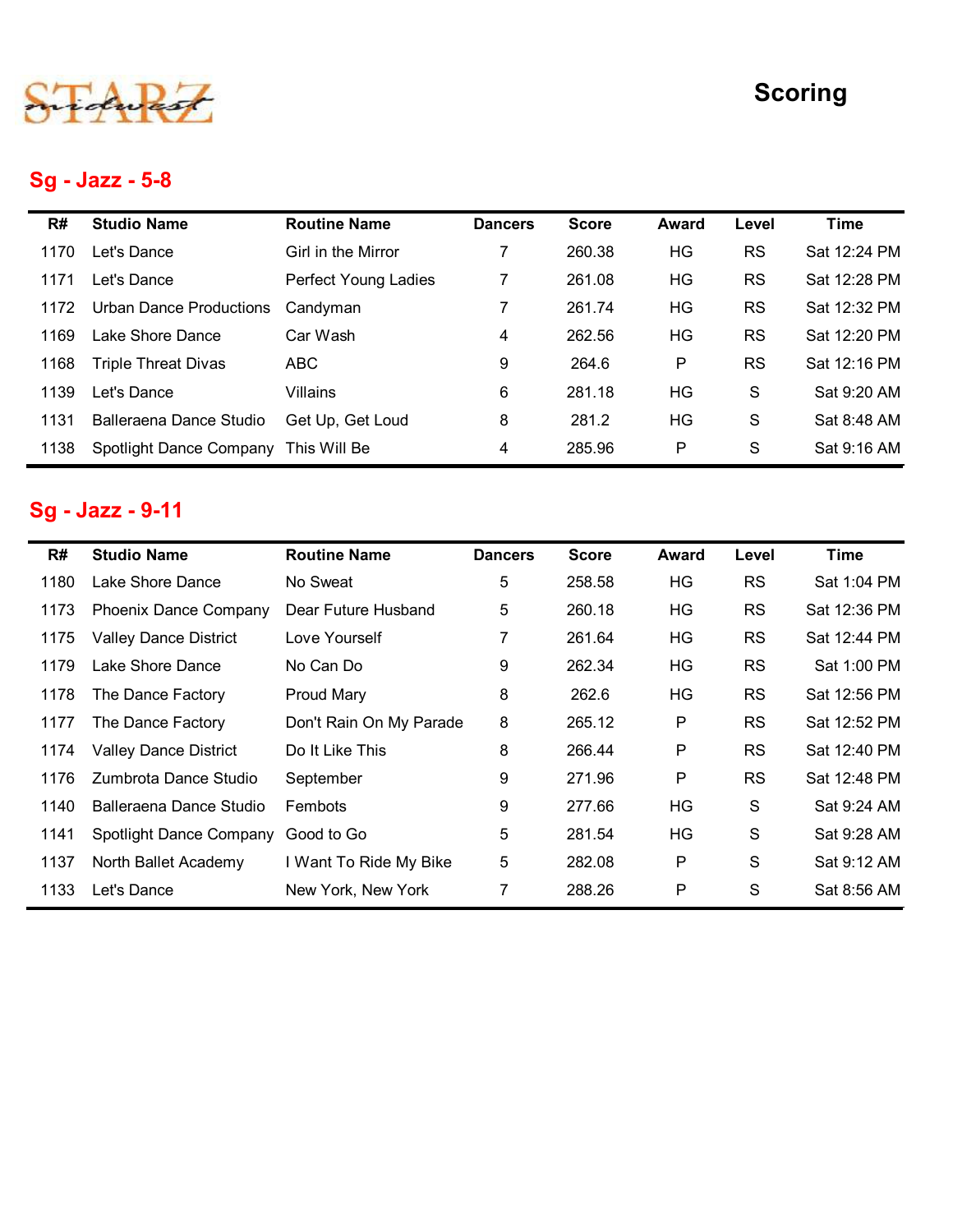

## Sg - Lyrical - 5-8

# D/T - Lyrical - 5-8

| R#   | <b>Studio Name</b> | <b>Routine Name</b> | <b>Dancers</b> | <b>Score</b> | Award | Level | Time        |
|------|--------------------|---------------------|----------------|--------------|-------|-------|-------------|
| 1183 | Lake Shore Dance   | You Can Fly         |                | 261.9        | HG.   | RS    | Sat 1:16 PM |

## Sg - Lyrical - 9-11

| 1181         | Jam Hops Dance<br>Company                 | Fly                    | 6              | 260.76       | HG           | <b>RS</b> | Sat 1:08 PM  |
|--------------|-------------------------------------------|------------------------|----------------|--------------|--------------|-----------|--------------|
| 1184         | <b>Urban Dance Productions</b>            | Hes My Son             | 7              | 264.48       | P            | <b>RS</b> | Sat 1:20 PM  |
| 1144         | Balleraena Dance Studio                   | Heaven                 | 8              | 278.54       | HG           | S         | Sat 9:40 AM  |
| 1135         | Let's Dance                               | Once Upon a Time       | 7              | 282.12       | P            | S         | Sat 9:34 AM  |
|              | <b>D/T - Lyrical - 5-8</b>                |                        |                |              |              |           |              |
| R#           | <b>Studio Name</b>                        | <b>Routine Name</b>    | <b>Dancers</b> | <b>Score</b> | <b>Award</b> | Level     | <b>Time</b>  |
| 1183         | Lake Shore Dance                          | You Can Fly            | 3              | 261.9        | HG           | <b>RS</b> | Sat 1:16 PM  |
| R#           | Sg - Lyrical - 9-11<br><b>Studio Name</b> | <b>Routine Name</b>    | <b>Dancers</b> | <b>Score</b> | <b>Award</b> | Level     | <b>Time</b>  |
| 1187         | The Dance Factory                         | Concrete Angel         | 8              | 259.88       | HG           | <b>RS</b> | Sat 1:32 PM  |
| 1185         | Lake Shore Dance                          | Unwritten              | 7              | 260.82       | HG           | <b>RS</b> | Sat 1:24 PM  |
| 1188         | Lake Shore Dance                          | <b>Better Together</b> | 5              | 260.94       | HG           | <b>RS</b> | Sat 1:36 PM  |
| 1189         | Lake Shore Dance                          | I'm Here               | 5              | 260.94       | HG           | <b>RS</b> | Sat 1:40 PM  |
| 1186         | Spotlight Dance Academy                   | <b>Beautiful Thing</b> | 6              | 267.92       | P            | <b>RS</b> | Sat 1:28 PM  |
| 1150         | Spotlight Dance Company                   | Something Beautiful    | 4              | 276.74       | HG           | S         | Sat 10:04 AM |
| 1149         | Balleraena Dance Studio                   | Lullaby                | 9              | 279.22       | HG           | S         | Sat 10:00 AM |
| 1147         | Dance Esteem                              | I Will Wait            | 9              | 280.3        | HG           | S         | Sat 9:52 AM  |
|              | <b>Sg - Musical Show - 5-8</b>            |                        |                |              |              |           |              |
| R#           | <b>Studio Name</b>                        | <b>Routine Name</b>    | <b>Dancers</b> | <b>Score</b> | <b>Award</b> | Level     | <b>Time</b>  |
|              | Lake Shore Dance                          | Cruisin for a Brusin   | 5              | 258.58       | HG           | RS        | Sat 1:48 PM  |
| 1191<br>1190 | Jam Hops Dance                            | Everybody Wants to Be  | 8              | 260.34       | HG           | <b>RS</b> | Sat 1:44 PM  |

## Sg - Musical Show - 5-8

| R#   | <b>Studio Name</b>        | <b>Routine Name</b>            | <b>Dancers</b> | <b>Score</b> | Award | Level     | Time        |
|------|---------------------------|--------------------------------|----------------|--------------|-------|-----------|-------------|
| 1191 | Lake Shore Dance          | Cruisin for a Brusin           | 5              | 258.58       | HG.   | RS        | Sat 1:48 PM |
| 1190 | Jam Hops Dance<br>Company | Everybody Wants to Be<br>A Cat |                | 260.34       | HG    | <b>RS</b> | Sat 1:44 PM |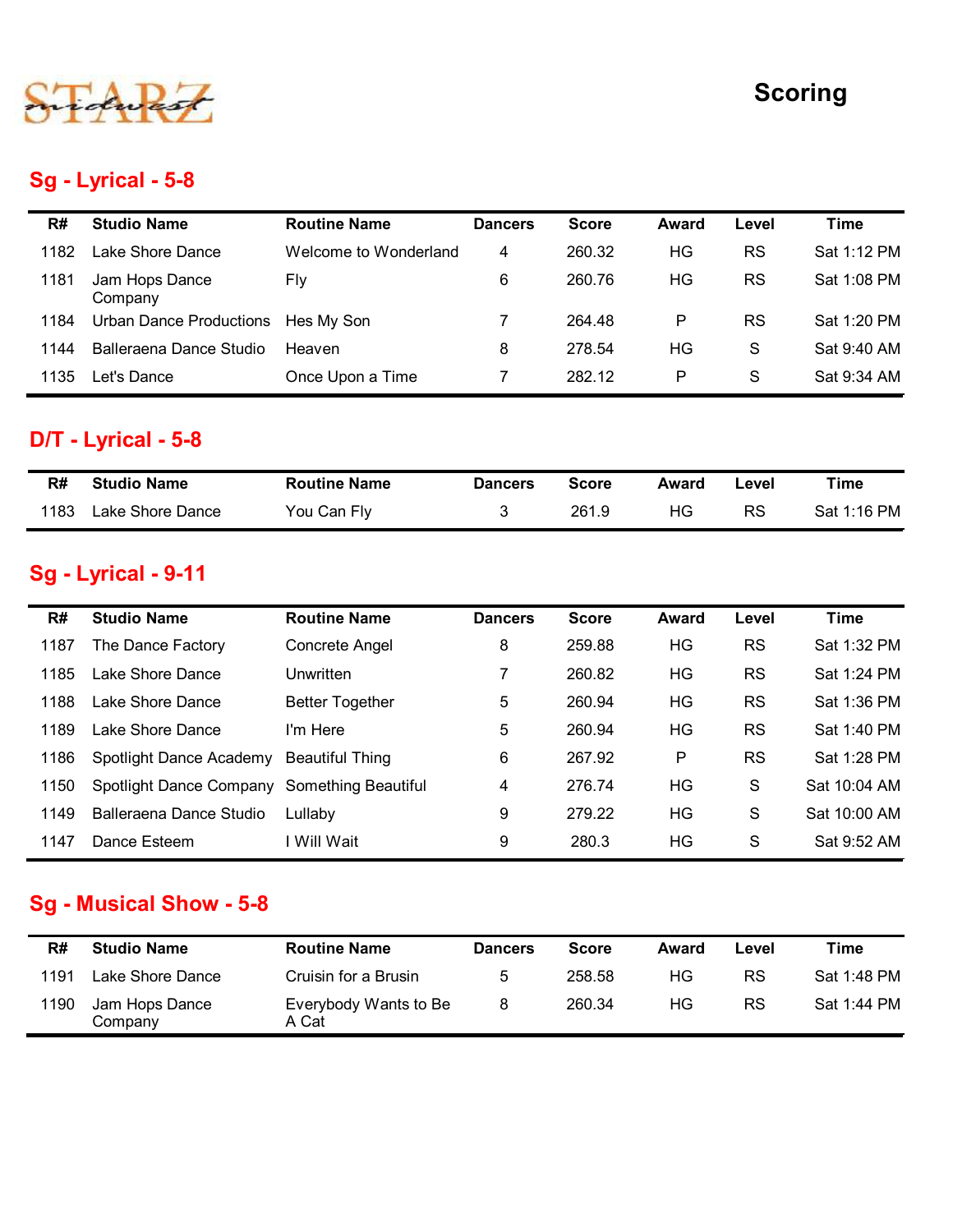

## Sg - Musical Show - 9-11

|      |                                      |                     |                 |              |              |             | <b>Scoring</b> |
|------|--------------------------------------|---------------------|-----------------|--------------|--------------|-------------|----------------|
|      |                                      |                     |                 |              |              |             |                |
|      | <b>Sg - Musical Show - 9-11</b>      |                     |                 |              |              |             |                |
| R#   | <b>Studio Name</b>                   | <b>Routine Name</b> | <b>Dancers</b>  | <b>Score</b> | <b>Award</b> | Level       | <b>Time</b>    |
| 1192 | Jam Hops Dance<br>Company            | Freak Flag          | 9               | 270.24       | P            | RS          | Sat 1:52 PM    |
| 1156 | Balleraena Dance Studio              | What Baking Can Do  | 9               | 277.54       | HG           | $\mathsf S$ | Sat 10:28 AM   |
| 1155 | Let's Dance                          | <b>Bugle Boy</b>    | $\bf 8$         | 278.6        | HG           | S           | Sat 10:24 AM   |
|      | <b>Sg - Novelty/Character - 9-11</b> |                     |                 |              |              |             |                |
| R#   | <b>Studio Name</b>                   | <b>Routine Name</b> | <b>Dancers</b>  | <b>Score</b> | <b>Award</b> | Level       | <b>Time</b>    |
| 1193 | Lake Shore Dance                     | <b>Bugle Boy</b>    | $\,6$           | 262.38       | HG           | <b>RS</b>   | Sat 1:56 PM    |
|      |                                      |                     |                 |              |              |             |                |
|      | <b>Sg - Tap - 5-8</b>                |                     |                 |              |              |             |                |
| R#   | <b>Studio Name</b>                   | <b>Routine Name</b> | <b>Dancers</b>  | <b>Score</b> | Award        | Level       | <b>Time</b>    |
| 1196 | Lake Shore Dance                     | Rhythm              | $5\phantom{.0}$ | 260.72       | HG           | <b>RS</b>   | Sat 2:08 PM    |

## Sg - Novelty/Character - 9-11

| R#   | <b>Studio Name</b> | <b>Routine Name</b> | <b>Dancers</b> | <b>Score</b> | Award | ∟evel | Time        |
|------|--------------------|---------------------|----------------|--------------|-------|-------|-------------|
| 1193 | Lake Shore Dance   | <b>Bugle Boy</b>    |                | 262.38       | HG    | RS    | Sat 1:56 PM |

#### Sg - Tap - 5-8

| R#   | <b>Studio Name</b>      | <b>Routine Name</b> | <b>Dancers</b> | Score  | Award | ∟evel | Time        |
|------|-------------------------|---------------------|----------------|--------|-------|-------|-------------|
| 1196 | Lake Shore Dance        | Rhythm              | ა              | 260.72 | ΗG    | RS    | Sat 2:08 PM |
| 1195 | Urban Dance Productions | Beaain'             |                | 264.44 | P     | RS    | Sat 2:04 PM |

## Sg - Tap - 9-11

|      | 1155<br>Let's Dance            | Bugle Boy                | 8              | 278.6        | HG.          | S         | Sat 10:24 AM |
|------|--------------------------------|--------------------------|----------------|--------------|--------------|-----------|--------------|
|      | Sg - Novelty/Character - 9-11  |                          |                |              |              |           |              |
| R#   | <b>Studio Name</b>             | <b>Routine Name</b>      | <b>Dancers</b> | <b>Score</b> | <b>Award</b> | Level     | <b>Time</b>  |
| 1193 | Lake Shore Dance               | <b>Bugle Boy</b>         | 6              | 262.38       | HG           | <b>RS</b> | Sat 1:56 PM  |
|      | Sg - Tap - 5-8                 |                          |                |              |              |           |              |
| R#   | <b>Studio Name</b>             | <b>Routine Name</b>      | <b>Dancers</b> | <b>Score</b> | Award        | Level     | <b>Time</b>  |
| 1196 | Lake Shore Dance               | Rhythm                   | 5              | 260.72       | HG           | <b>RS</b> | Sat 2:08 PM  |
| 1195 | <b>Urban Dance Productions</b> | Beggin'                  | $\overline{7}$ | 264.44       | ${\sf P}$    | <b>RS</b> | Sat 2:04 PM  |
| R#   | <b>Studio Name</b>             | <b>Routine Name</b>      | <b>Dancers</b> | <b>Score</b> | <b>Award</b> | Level     | <b>Time</b>  |
| 1197 | The Dance Factory              | Jump And Jive            | 8              | 259.98       | HG           | <b>RS</b> | Sat 2:12 PM  |
| 1198 | <b>Valley Dance District</b>   | Crazy in Love            | 6              | 263.8        | <b>HG</b>    | <b>RS</b> | Sat 2:16 PM  |
| 1194 | <b>Valley Dance District</b>   | Sea Cruise               | 9              | 265.58       | ${\sf P}$    | <b>RS</b> | Sat 2:00 PM  |
| 1160 | Balleraena Dance Studio        | 11 Dollars In My Wallet  | 6              | 281.02       | HG           | S         | Sat 10:44 AM |
|      | Lg - Ballet - $5-8$            |                          |                |              |              |           |              |
| R#   | <b>Studio Name</b>             | <b>Routine Name</b>      | <b>Dancers</b> | <b>Score</b> | Award        | Level     | <b>Time</b>  |
| 1199 | Jam Hops Dance<br>Company      | <b>Syncopated Clocks</b> | 10             | 260.92       | HG           | <b>RS</b> | Sat 2:20 PM  |
|      |                                | Spoonful of Sugar        | 13             | 264.74       | P            | <b>RS</b> | Sat 2:24 PM  |

#### Lg - Ballet - 5-8

| R#   | <b>Studio Name</b>            | <b>Routine Name</b>      | <b>Dancers</b> | <b>Score</b> | Award | Level     | Time        |
|------|-------------------------------|--------------------------|----------------|--------------|-------|-----------|-------------|
| 1199 | Jam Hops Dance<br>Company     | <b>Syncopated Clocks</b> | 10             | 260.92       | ΗG    | <b>RS</b> | Sat 2:20 PM |
| 1200 | Ms. Melinda's Dance<br>studio | Spoonful of Sugar        | 13             | 264.74       | P     | <b>RS</b> | Sat 2:24 PM |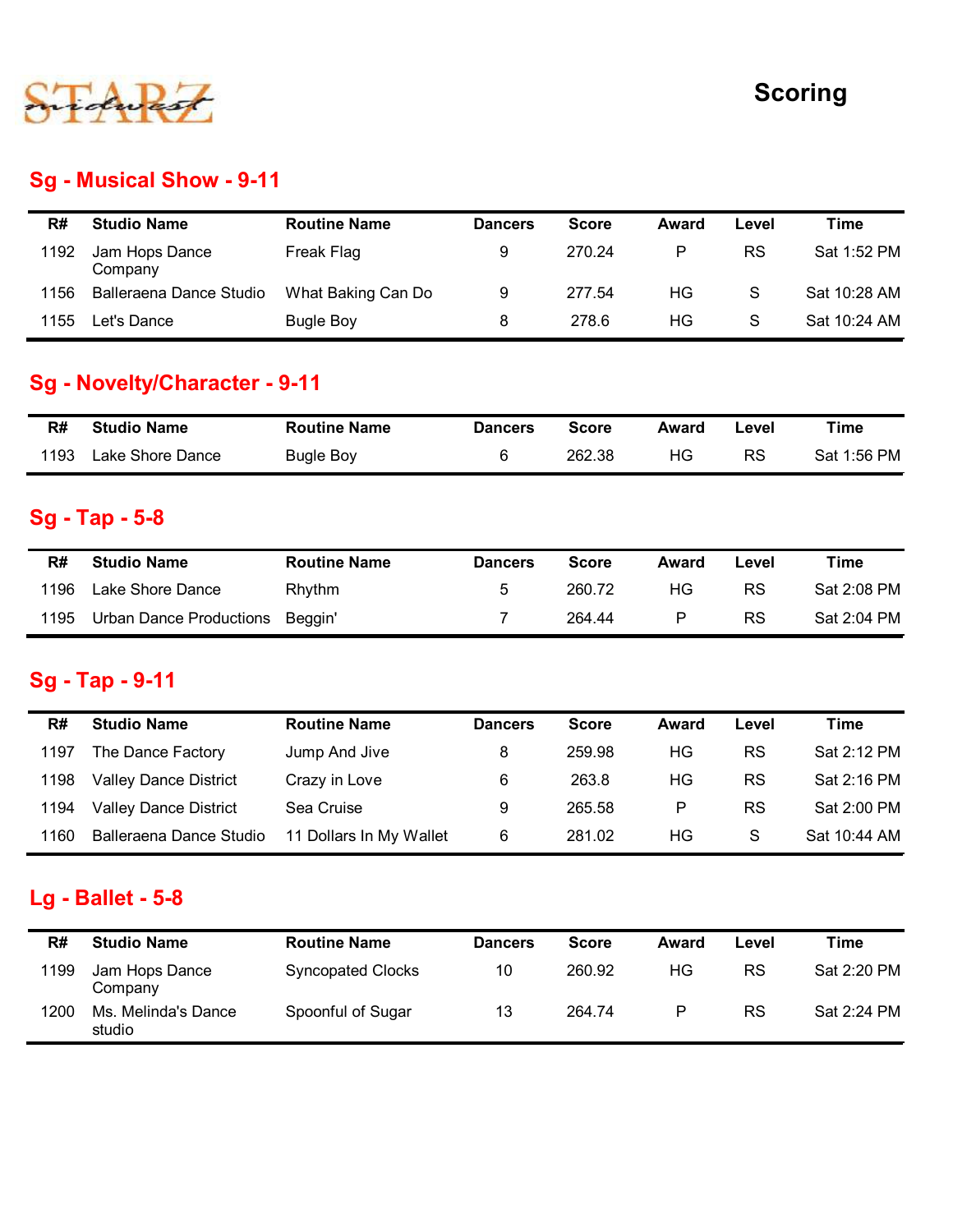

## Lg - Ballet - 9-11

|      | 500                       |                         |                |              |              |           | <b>Scoring</b> |
|------|---------------------------|-------------------------|----------------|--------------|--------------|-----------|----------------|
|      |                           |                         |                |              |              |           |                |
|      | <b>Lg - Ballet - 9-11</b> |                         |                |              |              |           |                |
| R#   | <b>Studio Name</b>        | <b>Routine Name</b>     | <b>Dancers</b> | <b>Score</b> | <b>Award</b> | Level     | <b>Time</b>    |
| 1201 | Jam Hops Dance<br>Company | Flight of the Bumblebee | 12             | 264          | ${\sf P}$    | <b>RS</b> | Sat 2:28 PM    |
|      |                           |                         |                |              |              |           |                |
|      | <b>Lg - Hip Hop - 5-8</b> |                         |                |              |              |           |                |

## Lg - Hip Hop - 5-8

|            |                                                 |                                                |                      |                     |              |                    | <b>Scoring</b>             |
|------------|-------------------------------------------------|------------------------------------------------|----------------------|---------------------|--------------|--------------------|----------------------------|
|            | <b>Lg - Ballet - 9-11</b>                       |                                                |                      |                     |              |                    |                            |
| R#<br>1201 | <b>Studio Name</b><br>Jam Hops Dance<br>Company | <b>Routine Name</b><br>Flight of the Bumblebee | <b>Dancers</b><br>12 | <b>Score</b><br>264 | Award<br>P   | Level<br><b>RS</b> | <b>Time</b><br>Sat 2:28 PM |
|            | <b>Lg - Hip Hop - 5-8</b>                       |                                                |                      |                     |              |                    |                            |
| R#         | <b>Studio Name</b>                              | <b>Routine Name</b>                            | <b>Dancers</b>       | <b>Score</b>        | <b>Award</b> | Level              | <b>Time</b>                |
| 1205       | Jam Hops Dance<br>Company                       | Eenie Meenie                                   | 12                   | 260.22              | HG           | <b>RS</b>          | Sat 2:44 PM                |
| 1204       | The Dance Factory                               | Flintstones                                    | 18                   | 261.36              | HG           | <b>RS</b>          | Sat 2:40 PM                |
| 1202       | <b>Urban Dance Productions</b>                  | Lipgloss                                       | 12                   | 261.6               | HG           | <b>RS</b>          | Sat 2:32 PM                |
| 1203       | Spotlight Dance Company Saved by the Bell       |                                                | 15                   | 264.04              | P            | <b>RS</b>          | Sat 2:36 PM                |
| 1122       | Spotlight Dance Company 5 Courses               |                                                | 16                   | 283.82              | P            | S                  | Sat 8:12 AM                |
|            | <b>Lg - Hip Hop - 9-11</b>                      |                                                |                      |                     |              |                    |                            |
| R#         | <b>Studio Name</b>                              | <b>Routine Name</b>                            | <b>Dancers</b>       | <b>Score</b>        | Award        | Level              | <b>Time</b>                |
| 1206       | Arena Dance Academy                             | 90s                                            | 10                   | 260.5               | HG           | <b>RS</b>          | Sat 2:48 PM                |
| 1208       | Spotlight Dance Academy Energize                |                                                | 10                   | 263.4               | HG           | <b>RS</b>          | Sat 2:56 PM                |
| 1207       | Dance Esteem                                    | Breakdance Academia                            | 13                   | 269.3               | P            | <b>RS</b>          | Sat 2:52 PM                |
|            | Spotlight Dance Company Destinys Child          |                                                | 15                   | 280.72              | HG           | S                  | Sat 8:16 AM                |
| 1123       |                                                 |                                                |                      |                     |              |                    |                            |

# Lg - Hip Hop - 9-11

| 1404 | UID CITY DATIC THOUGHOID EIPYIOSS         |                     | $\sim$          | 20 I.V       | .            | - טי      | UAL 2.JZ I IVI |
|------|-------------------------------------------|---------------------|-----------------|--------------|--------------|-----------|----------------|
| 1203 | Spotlight Dance Company Saved by the Bell |                     | 15              | 264.04       | $\mathsf{P}$ | <b>RS</b> | Sat 2:36 PM    |
| 1122 | Spotlight Dance Company 5 Courses         |                     | 16              | 283.82       | P            | S         | Sat 8:12 AM    |
|      |                                           |                     |                 |              |              |           |                |
|      | <b>Lg - Hip Hop - 9-11</b>                |                     |                 |              |              |           |                |
| R#   | <b>Studio Name</b>                        | <b>Routine Name</b> | <b>Dancers</b>  | <b>Score</b> | Award        | Level     | <b>Time</b>    |
| 1206 | Arena Dance Academy                       | 90s                 | 10              | 260.5        | HG           | <b>RS</b> | Sat 2:48 PM    |
| 1208 | Spotlight Dance Academy                   | Energize            | 10              | 263.4        | HG           | <b>RS</b> | Sat 2:56 PM    |
| 1207 | Dance Esteem                              | Breakdance Academia | 13              | 269.3        | $\mathsf{P}$ | <b>RS</b> | Sat 2:52 PM    |
| 1123 | Spotlight Dance Company                   | Destinys Child      | 15              | 280.72       | <b>HG</b>    | S         | Sat 8:16 AM    |
| 1124 | Spotlight Dance Company NASA              |                     | 13              | 285.08       | $\mathsf{P}$ | S         | Sat 8:20 AM    |
|      |                                           |                     |                 |              |              |           |                |
|      | Lg - Jazz - 5-8                           |                     |                 |              |              |           |                |
| R#   | <b>Studio Name</b>                        | <b>Routine Name</b> | <b>Dancers</b>  | <b>Score</b> | Award        | Level     | <b>Time</b>    |
| 1214 | The Dance Factory                         | All Aboard          | 10              | 260.38       | HG           | <b>RS</b> | Sat 3:30 PM    |
| 1209 | Jam Hops Dance<br>Company                 | A Different Beat    | 10 <sup>1</sup> | 262.02       | <b>HG</b>    | <b>RS</b> | Sat 3:10 PM    |
| 1213 | Ms. Melinda's Dance<br>studio             | <b>Girl Party</b>   | 13              | 264.66       | $\mathsf{P}$ | <b>RS</b> | Sat 3:26 PM    |
|      |                                           |                     |                 |              |              |           |                |

## Lg - Jazz - 5-8

| R#   | <b>Studio Name</b>            | <b>Routine Name</b>   | <b>Dancers</b> | <b>Score</b> | Award | Level     | <b>Time</b> |
|------|-------------------------------|-----------------------|----------------|--------------|-------|-----------|-------------|
| 1206 | Arena Dance Academy           | 90s                   | 10             | 260.5        | HG    | <b>RS</b> | Sat 2:48 PM |
| 1208 | Spotlight Dance Academy       | Energize              | 10             | 263.4        | HG    | <b>RS</b> | Sat 2:56 PM |
| 1207 | Dance Esteem                  | Breakdance Academia   | 13             | 269.3        | P     | <b>RS</b> | Sat 2:52 PM |
| 1123 | Spotlight Dance Company       | <b>Destinys Child</b> | 15             | 280.72       | HG    | S         | Sat 8:16 AM |
| 1124 | Spotlight Dance Company NASA  |                       | 13             | 285.08       | P     | S         | Sat 8:20 AM |
|      | Lg - Jazz - 5-8               |                       |                |              |       |           |             |
|      |                               |                       |                |              |       |           |             |
| R#   | <b>Studio Name</b>            | <b>Routine Name</b>   | <b>Dancers</b> | <b>Score</b> | Award | Level     | <b>Time</b> |
| 1214 | The Dance Factory             | All Aboard            | 10             | 260.38       | HG    | <b>RS</b> | Sat 3:30 PM |
| 1209 | Jam Hops Dance<br>Company     | A Different Beat      | 10             | 262.02       | HG    | <b>RS</b> | Sat 3:10 PM |
| 1213 | Ms. Melinda's Dance<br>studio | <b>Girl Party</b>     | 13             | 264.66       | P     | RS        | Sat 3:26 PM |
| 1210 | Spotlight Dance Company       | <b>Mermaid Party</b>  | 12             | 265.08       | P     | <b>RS</b> | Sat 3:14 PM |
| 1211 | Dance Esteem                  | Rockin Robin          | 10             | 265.28       | P     | <b>RS</b> | Sat 3:18 PM |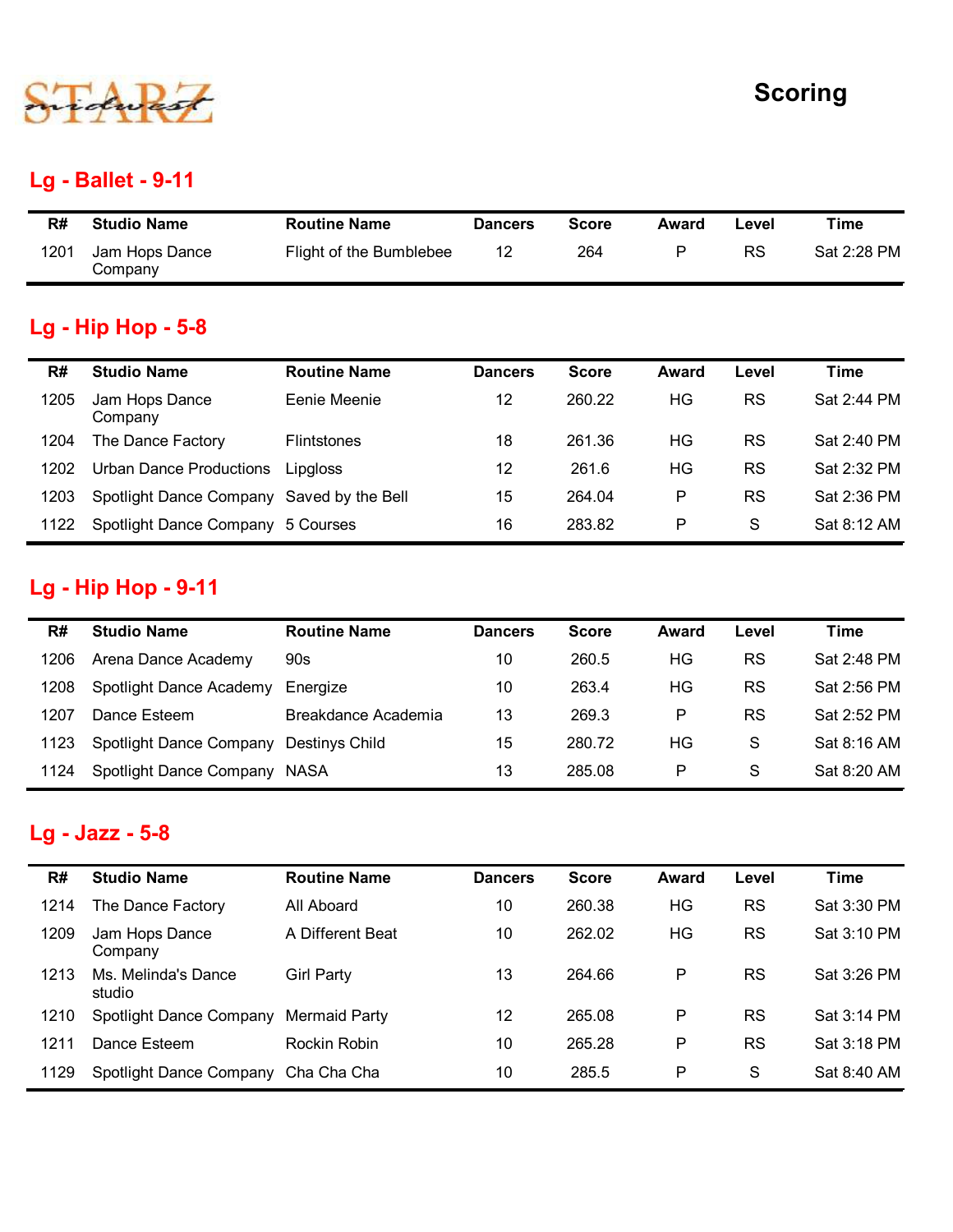

#### Lg - Jazz - 9-11

|      |                                       |                            |                |              |              |               | <b>Scoring</b> |
|------|---------------------------------------|----------------------------|----------------|--------------|--------------|---------------|----------------|
|      | Lg - Jazz - 9-11                      |                            |                |              |              |               |                |
| R#   | <b>Studio Name</b>                    | <b>Routine Name</b>        | <b>Dancers</b> | <b>Score</b> | <b>Award</b> | Level         | <b>Time</b>    |
| 1216 | Arena Dance Academy                   | I Will Survive             | 10             | 258.96       | HG           | <b>RS</b>     | Sat 3:38 PM    |
| 1215 | Spotlight Dance Company               | Hit the Road Jack          | 15             | 261.32       | HG           | <b>RS</b>     | Sat 3:34 PM    |
| 1218 | Jam Hops Dance<br>Company             | Wind It Up                 | 12             | 261.7        | HG           | <b>RS</b>     | Sat 3:46 PM    |
| 1222 | The Dance Factory                     | Knock On Wood              | 10             | 261.9        | HG           | <b>RS</b>     | Sat 4:02 PM    |
| 1220 | Spotlight Dance Company               | Shake Your Groove<br>Thang | 14             | 262.54       | HG           | <b>RS</b>     | Sat 3:54 PM    |
| 1217 | Jans School of Dance                  | Stand Out                  | 10             | 263.68       | HG           | <b>RS</b>     | Sat 3:42 PM    |
| 1219 | The Dance Factory                     | <b>Big Time</b>            | 11             | 266.48       | P            | <b>RS</b>     | Sat 3:50 PM    |
| 1221 | <b>Almost Famous Dance</b><br>Studio  | Word Up                    | 12             | 268.68       | P            | <b>RS</b>     | Sat 3:58 PM    |
|      | 1132 Spotlight Dance Company Fabulous |                            | $10$           | 284.22       | P            | S             | Sat 8:52 AM    |
| 1134 | Dance Esteem                          | Queen Of The Night         | 19             | 284.74       | P            | ${\mathsf S}$ | Sat 9:00 AM    |
| 1136 | Spotlight Dance Company Love Shack    |                            | 11             | 287.5        | P            | S             | Sat 9:08 AM    |
|      | Line - Jazz - 9-11                    |                            |                |              |              |               |                |
| R#   | <b>Studio Name</b>                    | <b>Routine Name</b>        | <b>Dancers</b> | <b>Score</b> | <b>Award</b> | Level         | <b>Time</b>    |
|      |                                       |                            |                |              |              |               |                |

#### Line - Jazz - 9-11

| R#   | <b>Studio Name</b> | <b>Routine Name</b> | <b>Dancers</b> | Score  | Award | -evel | Time        |
|------|--------------------|---------------------|----------------|--------|-------|-------|-------------|
| 1224 | Dance Esteem       | No Plans For Love   | 20             | 265.72 |       | RS    | Sat 4:11 PM |

# Line - Novelty/Character - 9-11

| R#   | <b>Studio Name</b>  | <b>Routine Name</b> | <b>Dancers</b> | Score  | Award | ∟evel | Time        |
|------|---------------------|---------------------|----------------|--------|-------|-------|-------------|
| 1225 | Triple Threat Divas | Pridelands          | າ              | 262.86 | ΗG    | RS    | Sat 4:16 PM |

#### Lg - Lyrical - 5-8

| 1134 | Dance Esteem                                    | Queen Of The Night      | 19             | 284.74       | P            | S         | Sat 9:00 AM |
|------|-------------------------------------------------|-------------------------|----------------|--------------|--------------|-----------|-------------|
| 1136 | Spotlight Dance Company Love Shack              |                         | 11             | 287.5        | P            | S         | Sat 9:08 AM |
|      | <b>Line - Jazz - 9-11</b>                       |                         |                |              |              |           |             |
| R#   | <b>Studio Name</b>                              | <b>Routine Name</b>     | <b>Dancers</b> | <b>Score</b> | <b>Award</b> | Level     | <b>Time</b> |
| 1224 | Dance Esteem                                    | No Plans For Love       | 20             | 265.72       | P            | <b>RS</b> | Sat 4:11 PM |
|      | Line - Novelty/Character - 9-11                 |                         |                |              |              |           |             |
|      |                                                 |                         |                |              |              |           |             |
| R#   | <b>Studio Name</b>                              | <b>Routine Name</b>     | <b>Dancers</b> | <b>Score</b> | Award        | Level     | <b>Time</b> |
| 1225 | <b>Triple Threat Divas</b>                      | Pridelands              | 27             | 262.86       | HG           | <b>RS</b> | Sat 4:16 PM |
| R#   | <b>Lg - Lyrical - 5-8</b><br><b>Studio Name</b> | <b>Routine Name</b>     | <b>Dancers</b> | <b>Score</b> | <b>Award</b> | Level     | <b>Time</b> |
| 1226 | Spotlight Dance Company                         | I Believe I Can Fly     | 10             | 260.96       | HG           | <b>RS</b> | Sat 4:21 PM |
| 1227 | The Dance Factory                               | <b>Ordinary Miracle</b> | 10             | 262.38       | <b>HG</b>    | <b>RS</b> | Sat 4:25 PM |
| 1228 | Dance Esteem                                    | What A Wonderful World  | 10             | 262.62       | HG           | <b>RS</b> | Sat 4:29 PM |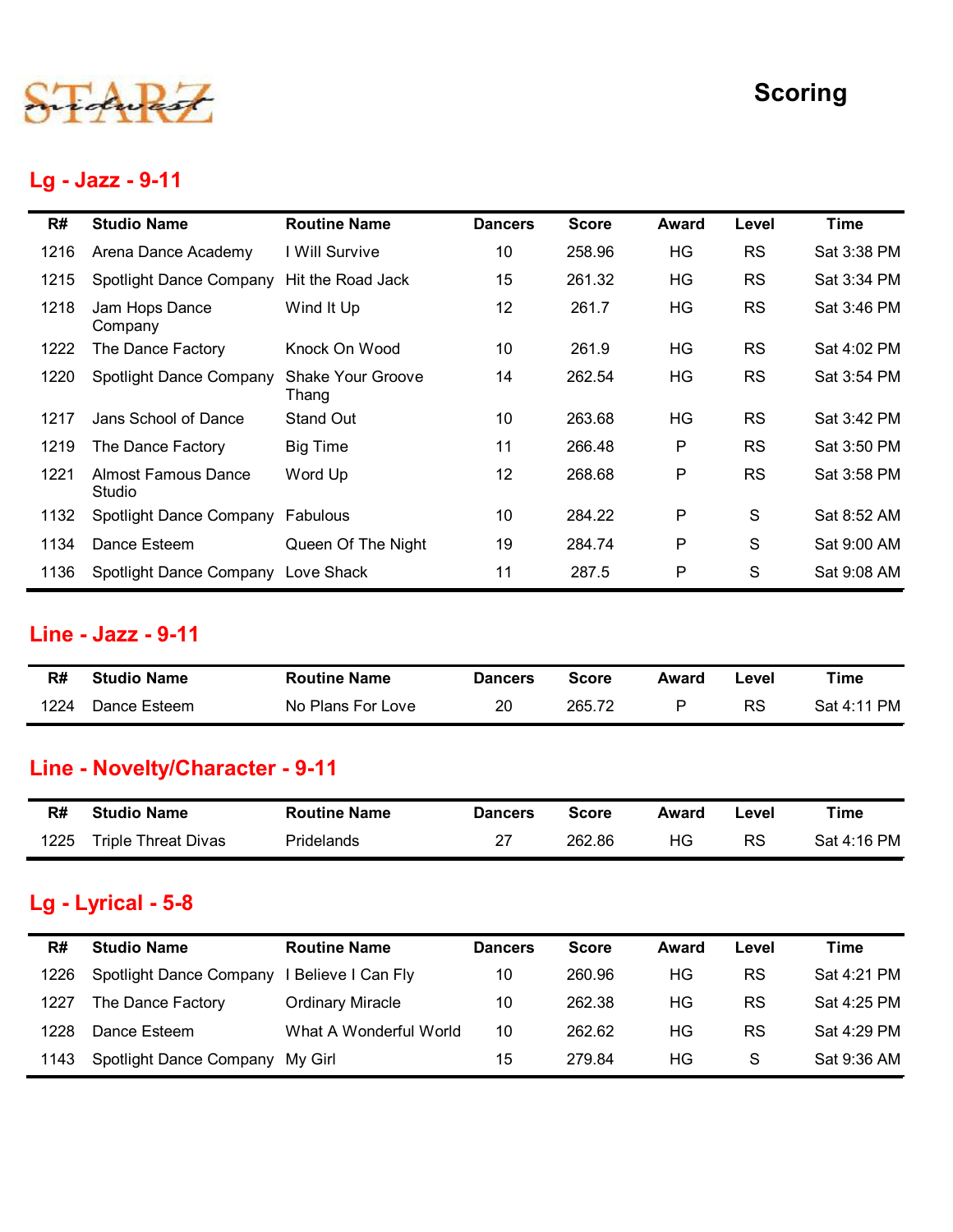

## Lg - Lyrical - 9-11

|      |                                      |                             |                |              |              |               | <b>Scoring</b> |
|------|--------------------------------------|-----------------------------|----------------|--------------|--------------|---------------|----------------|
|      | Lg - Lyrical - 9-11                  |                             |                |              |              |               |                |
| R#   | <b>Studio Name</b>                   | <b>Routine Name</b>         | <b>Dancers</b> | <b>Score</b> | <b>Award</b> | Level         | <b>Time</b>    |
| 1233 | The Dance Factory                    | What The World Needs<br>Now | 10             | 259.64       | HG           | <b>RS</b>     | Sat 4:49 PM    |
| 1229 | Arena Dance Academy                  | <b>Breakable</b>            | 10             | 260.34       | <b>HG</b>    | <b>RS</b>     | Sat 4:33 PM    |
| 1232 | Ms. Melinda's Dance<br>studio        | Grow Up                     | 15             | 262.08       | HG           | <b>RS</b>     | Sat 4:45 PM    |
| 1230 | Jam Hops Dance<br>Company            | Secrets                     | 12             | 262.12       | HG           | <b>RS</b>     | Sat 4:37 PM    |
| 1234 | The Dance Factory                    | You Will Be Found           | 11             | 266.2        | P            | <b>RS</b>     | Sat 4:53 PM    |
| 1231 | <b>Almost Famous Dance</b><br>Studio | Hero                        | 12             | 267.62       | $\mathsf P$  | <b>RS</b>     | Sat 4:41 PM    |
| 1146 | Spotlight Dance Company Salvation    |                             | 14             | 277.6        | HG           | S             | Sat 9:48 AM    |
| 1148 | Spotlight Dance Company Shout        |                             | 10             | 284.1        | P            | ${\mathsf S}$ | Sat 9:56 AM    |
| 1145 | Spotlight Dance Company Lost         |                             | 10             | 284.46       | P            | ${\mathsf S}$ | Sat 9:44 AM    |
|      | <b>Lg - Open - 9-11</b>              |                             |                |              |              |               |                |
| R#   | <b>Studio Name</b>                   | <b>Routine Name</b>         | <b>Dancers</b> | <b>Score</b> | <b>Award</b> | Level         | <b>Time</b>    |
| 1235 | Ms. Melinda's Dance<br>studio        | Born to Be Wild             | 15             | 262.9        | HG           | <b>RS</b>     | Sat 4:57 PM    |
|      | <b>Line - Clogging - 9-11</b>        |                             |                |              |              |               |                |
| R#   | <b>Studio Name</b>                   | <b>Routine Name</b>         | <b>Dancers</b> | <b>Score</b> | <b>Award</b> | Level         | <b>Time</b>    |
| 1236 | Jans School of Dance                 | American Saturday Night     | 24             | 265.08       | P            | <b>RS</b>     | Sat 5:01 PM    |

# Lg - Open - 9-11

| R#   | <b>Studio Name</b>            | <b>Routine Name</b> | <b>Dancers</b> | <b>Score</b> | Award | Level     | Time        |
|------|-------------------------------|---------------------|----------------|--------------|-------|-----------|-------------|
| 1235 | Ms. Melinda's Dance<br>studio | Born to Be Wild     | 5 ا            | 262.9        | HG    | <b>RS</b> | Sat 4:57 PM |

# Line - Clogging - 9-11

| R#   | <b>Studio Name</b>   | <b>Routine Name</b>     | <b>Dancers</b> | Score  | Award | Level     | Time        |
|------|----------------------|-------------------------|----------------|--------|-------|-----------|-------------|
| 1236 | Jans School of Dance | American Saturday Night | 24             | 265.08 |       | <b>RS</b> | Sat 5:01 PM |

# Lg - Tap - 5-8

| 1145 | Spotlight Dance Company Lost         |                         | 10             | 284.46       | $\mathsf{P}$ | S         | Sat 9:44 AM |
|------|--------------------------------------|-------------------------|----------------|--------------|--------------|-----------|-------------|
|      | Lg - Open - 9-11                     |                         |                |              |              |           |             |
| R#   | <b>Studio Name</b>                   | <b>Routine Name</b>     | <b>Dancers</b> | <b>Score</b> | Award        | Level     | <b>Time</b> |
| 1235 | Ms. Melinda's Dance<br>studio        | Born to Be Wild         | 15             | 262.9        | HG           | <b>RS</b> | Sat 4:57 PM |
|      | Line - Clogging - 9-11               |                         |                |              |              |           |             |
|      |                                      |                         |                |              |              |           |             |
| R#   | <b>Studio Name</b>                   | <b>Routine Name</b>     | <b>Dancers</b> | <b>Score</b> | <b>Award</b> | Level     | <b>Time</b> |
| 1236 | Jans School of Dance                 | American Saturday Night | 24             | 265.08       | $\mathsf{P}$ | <b>RS</b> | Sat 5:01 PM |
| R#   | Lg - Tap - 5-8<br><b>Studio Name</b> | <b>Routine Name</b>     | <b>Dancers</b> | <b>Score</b> | Award        | Level     | <b>Time</b> |
| 1237 | Jam Hops Dance<br>Company            | Crikey                  | 11             | 260.28       | HG           | <b>RS</b> | Sat 5:06 PM |
| 1238 | Dance Esteem                         | <b>Bon Jour Paris</b>   | 11             | 261.9        | <b>HG</b>    | <b>RS</b> | Sat 5:10 PM |
| 1239 | Ms. Melinda's Dance<br>studio        | Lollipop                | 13             | 262.5        | HG           | <b>RS</b> | Sat 5:14 PM |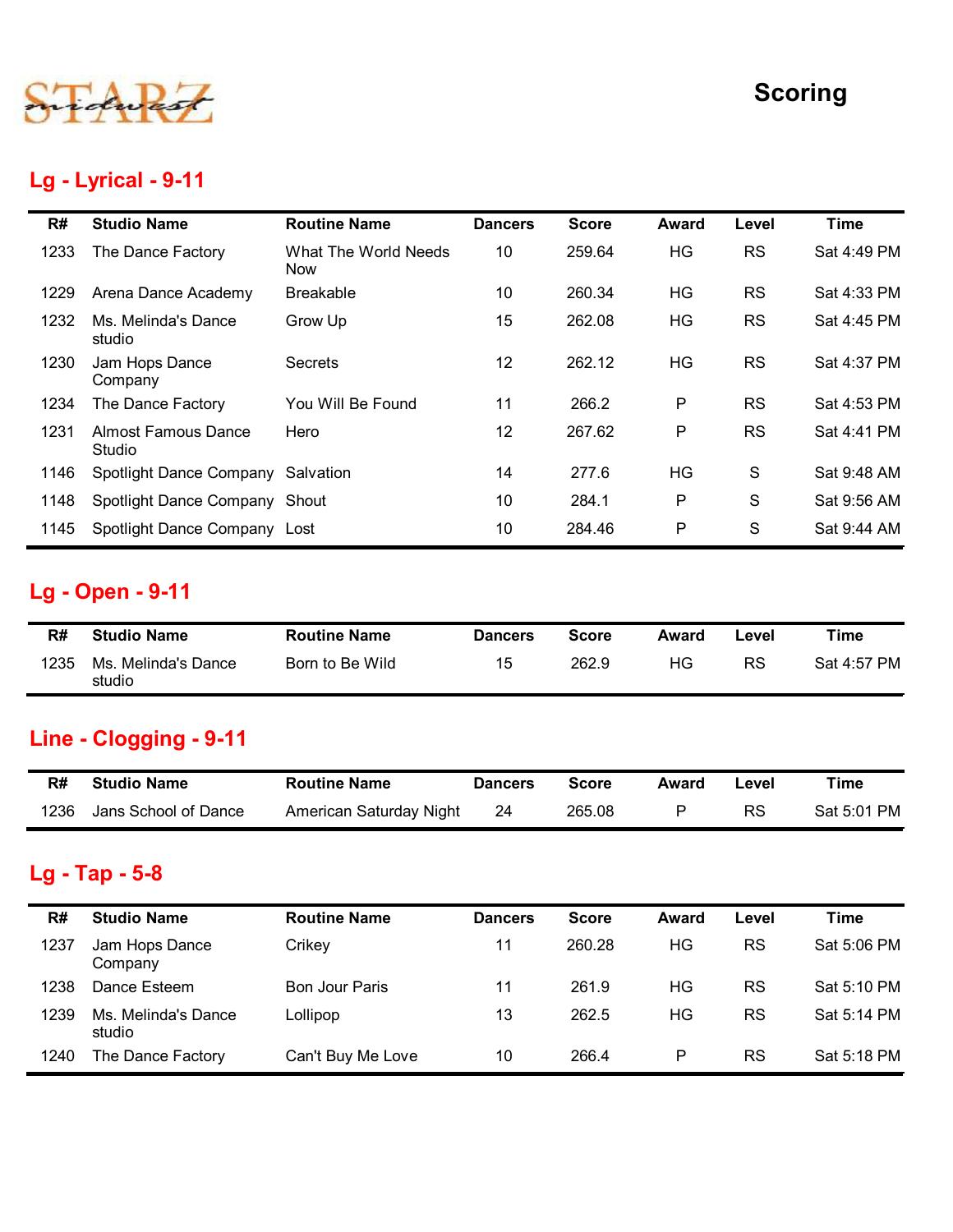

## Lg - Tap - 9-11

|                               |                                                                   |                                                              |                |              |           | <b>Scoring</b> |
|-------------------------------|-------------------------------------------------------------------|--------------------------------------------------------------|----------------|--------------|-----------|----------------|
|                               |                                                                   |                                                              |                |              |           |                |
|                               |                                                                   |                                                              |                |              |           |                |
| <b>Studio Name</b>            | <b>Routine Name</b>                                               | <b>Dancers</b>                                               | <b>Score</b>   | Award        | Level     | <b>Time</b>    |
| The Dance Factory             | What A Feeling                                                    | 10                                                           | 260            | HG           | <b>RS</b> | Sat 5:34 PM    |
| Jam Hops Dance<br>Company     | <b>Kentucky Derby</b>                                             | 12                                                           | 260.16         | HG           | <b>RS</b> | Sat 5:22 PM    |
| The Dance Factory             | Spice Up Your Life                                                | 11                                                           | 265.7          | ${\sf P}$    | <b>RS</b> | Sat 5:30 PM    |
| Ms. Melinda's Dance<br>studio | Candy Man                                                         | 15                                                           | 266.88         | $\mathsf{P}$ | <b>RS</b> | Sat 5:26 PM    |
|                               |                                                                   |                                                              |                |              |           |                |
|                               |                                                                   |                                                              |                |              |           | <b>Time</b>    |
|                               |                                                                   | $\overline{2}$                                               | Scratched      |              | <b>NS</b> | Thu 5:10 PM    |
|                               | Lg - Tap - 9-11<br><b>D/T</b> - Jazz - 9-11<br><b>Studio Name</b> | <b>Routine Name</b><br>Studio 20 Dance Academy Into The Loop | <b>Dancers</b> | <b>Score</b> | Award     | Level          |

## D/T - Jazz - 9-11

| R#   | <b>Studio Name</b>                    | <b>Routine Name</b> | <b>Dancers</b> | Score     | Award | Level | Time        |
|------|---------------------------------------|---------------------|----------------|-----------|-------|-------|-------------|
| 1537 | Studio 20 Dance Academy Into The Loop |                     |                | Scratched |       | ΝS    | Thu 5:10 PM |

## Lg - Contemporary - 9-11

| R#   | <b>Studio Name</b> | <b>Routine Name</b>    | <b>Dancers</b> | <b>Score</b> | Award | Level | Time         |
|------|--------------------|------------------------|----------------|--------------|-------|-------|--------------|
| 1818 | All That Dance Inc | Welcome To The Jungle  |                | 270.56       | P     | RS    | Sat 11:52 AM |
| 1120 | Dance Esteem       | Stand Up For Something | 19             | 282.66       | P     | S     | Sat 8:04 AM  |

## D/T - Open - 15-18

|      | <b>Studio Name</b>                    | <b>Routine Name</b>           | <b>Dancers</b> | <b>Score</b>     | <b>Award</b> | Level     | <b>Time</b>  |
|------|---------------------------------------|-------------------------------|----------------|------------------|--------------|-----------|--------------|
| 1537 | Studio 20 Dance Academy Into The Loop |                               | 2              | <b>Scratched</b> |              | <b>NS</b> | Thu 5:10 PM  |
|      | Lg - Contemporary - 9-11              |                               |                |                  |              |           |              |
| R#   | <b>Studio Name</b>                    | <b>Routine Name</b>           | <b>Dancers</b> | <b>Score</b>     | <b>Award</b> | Level     | <b>Time</b>  |
| 1818 | All That Dance Inc                    | Welcome To The Jungle         | 11             | 270.56           | P            | <b>RS</b> | Sat 11:52 AM |
| 1120 | Dance Esteem                          | <b>Stand Up For Something</b> | 19             | 282.66           | P            | S         | Sat 8:04 AM  |
|      | <b>D/T - Open - 15-18</b>             |                               |                |                  |              |           |              |
|      |                                       |                               | <b>Dancers</b> | <b>Score</b>     | <b>Award</b> | Level     | <b>Time</b>  |
| R#   | <b>Studio Name</b>                    | <b>Routine Name</b>           |                |                  |              | <b>RS</b> | Wed 10:22 PM |
| 1819 | Lake Shore Dance                      | Where We Come Alive           | $\overline{2}$ | 249.24           | HG           |           |              |
| 850  | <b>FUSION CENTER</b>                  | The Purge                     | $\overline{2}$ | 255.12           | HG           | <b>RS</b> | Wed 10:27 PM |